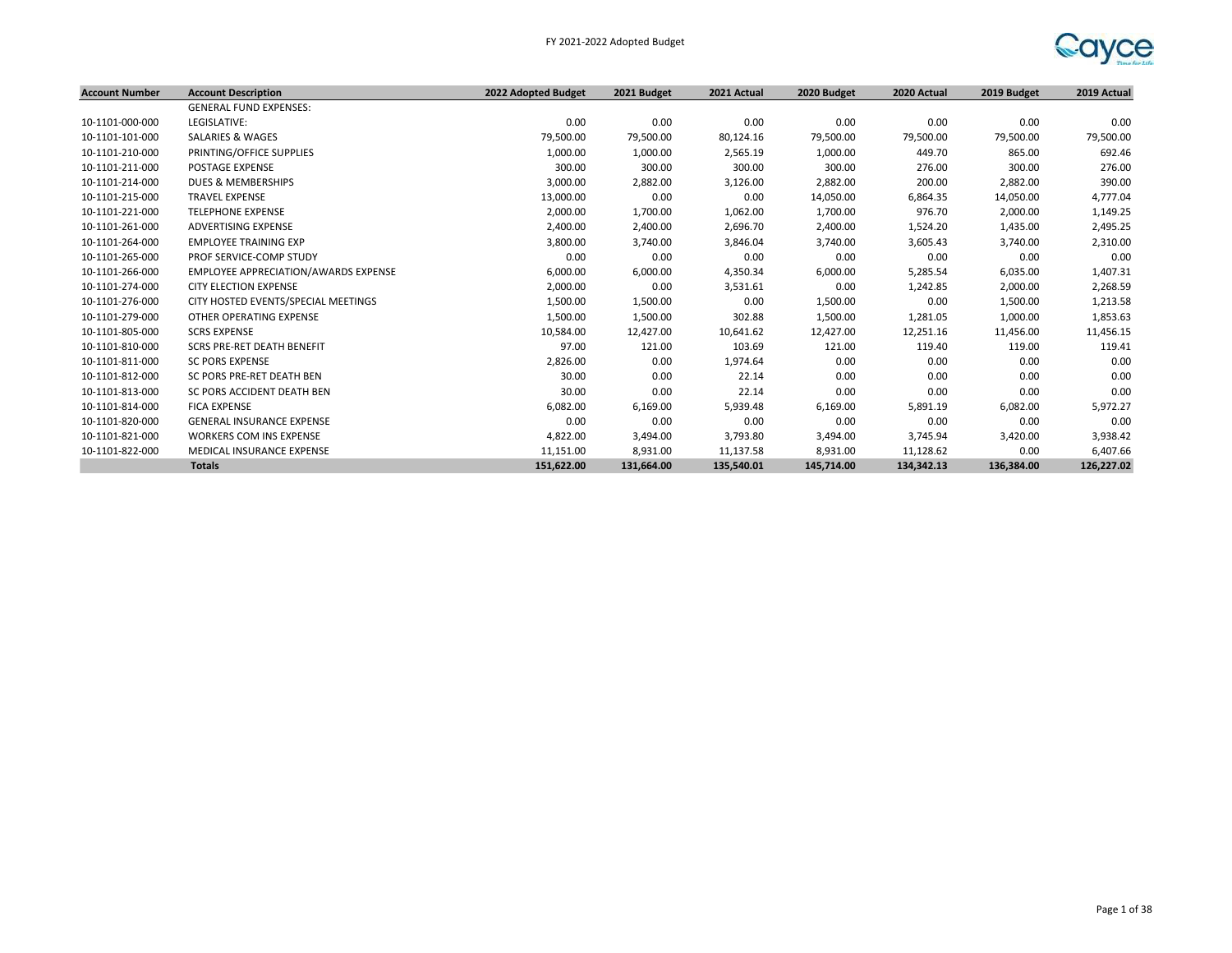

| <b>Account Number</b> | <b>Account Description</b>        | 2022 Adopted Budget | 2021 Budget | 2021 Actual | 2020 Budget | 2020 Actual | 2019 Budget | 2019 Actual |
|-----------------------|-----------------------------------|---------------------|-------------|-------------|-------------|-------------|-------------|-------------|
| 10-1110-000-000       | ADMINISTRATIVE:                   | 0.00                | 0.00        | 0.00        | 0.00        | 0.00        | 0.00        | 0.00        |
| 10-1110-101-000       | SALARIES & WAGES                  | 619,293.00          | 579,556.00  | 596,072.85  | 584,369.00  | 587,662.03  | 494,315.00  | 535,439.25  |
| 10-1110-210-000       | PRINTING/OFFICE SUPPLIES          | 6,000.00            | 6,000.00    | 6,675.42    | 6,000.00    | 7,748.18    | 6,000.00    | 9,397.12    |
| 10-1110-211-000       | <b>POSTAGE EXPENSE</b>            | 1,000.00            | 1,000.00    | 1,000.00    | 1,000.00    | 920.00      | 1,000.00    | 920.00      |
| 10-1110-213-000       | PUBLICATIONS                      | 600.00              | 600.00      | 614.22      | 400.00      | 683.60      | 400.00      | 10.78       |
| 10-1110-214-000       | DUES & MEMBERSHIPS                | 4,500.00            | 2,500.00    | 8,067.60    | 3,000.00    | 4,463.00    | 2,177.00    | 4,200.87    |
| 10-1110-215-000       | <b>TRAVEL EXPENSE</b>             | 13,850.00           | 3,500.00    | 0.00        | 17,000.00   | 4,327.16    | 13,860.00   | 9,206.86    |
| 10-1110-217-000       | AUTO OPERATING EXPENSE            | 1,600.00            | 1,100.00    | 2,828.78    | 1,100.00    | 1,670.09    | 1,100.00    | 10,369.62   |
| 10-1110-221-000       | <b>TELEPHONE EXPENSE</b>          | 6,000.00            | 6,000.00    | 6,697.85    | 6,000.00    | 6,609.02    | 6,000.00    | 7,387.92    |
| 10-1110-226-000       | <b>SERVICE CONTRACTS</b>          | 7,000.00            | 8,826.00    | 4,207.69    | 8,826.00    | 6,368.70    | 7,800.00    | 5,626.90    |
| 10-1110-238-000       | SAFETY PROGRAM & SUPPLIES         | 2,700.00            | 2,700.00    | 7,108.56    | 2,700.00    | 4,013.87    | 2,196.50    | 517.04      |
| 10-1110-260-000       | PROFESSIONAL SERVICES - HR        | 3,300.00            | 3,300.00    | 3,071.25    | 3,300.00    | 3,408.75    | 3,300.00    | 3,240.00    |
| 10-1110-261-000       | ADVERTISING/EMPLOYMENT EXPENSE    | 1,000.00            | 1,000.00    | 825.00      | 1,000.00    | 407.50      | 1,000.00    | 1,160.47    |
| 10-1110-262-000       | <b>VEHICLE INSURANCE EXPENSE</b>  | 2,700.00            | 3,000.00    | 2,437.00    | 3,000.00    | 2,381.00    | 3,000.00    | 2,130.00    |
| 10-1110-264-000       | <b>EMPLOYEE TRAINING</b>          | 6,500.00            | 3,000.00    | 3,031.05    | 5,500.00    | 6,117.42    | 5,733.50    | 4,425.96    |
| 10-1110-266-000       | <b>PROF SERVICE-WELLNESS</b>      | 1,000.00            | 1,000.00    | 0.00        | 1,000.00    | 190.54      | 1,000.00    | 0.00        |
| 10-1110-279-000       | OTHER OPERATING EXPENSE           | 6,000.00            | 2,500.00    | 3,821.46    | 12,150.00   | 10,986.79   | 1,750.00    | 2,217.24    |
| 10-1110-385-000       | <b>MACHINES &amp; EQUIPMENT</b>   | 0.00                | 0.00        | 0.00        | 0.00        | 0.00        | 0.00        | 0.00        |
| 10-1110-386-000       | EQUIPMENT NON-CAPITAL             | 0.00                | 1,000.00    | 319.82      | 0.00        | 0.00        | 0.00        | 0.00        |
| 10-1110-805-000       | <b>SCRS EXPENSE</b>               | 97,285.00           | 95,095.00   | 92,167.40   | 89,491.00   | 88,097.50   | 70,728.00   | 67,613.25   |
| 10-1110-810-000       | <b>SCRS PRE-RET DEATH BENEFIT</b> | 889.00              | 869.00      | 896.98      | 871.00      | 884.17      | 736.00      | 703.99      |
| 10-1110-814-000       | <b>FICA EXPENSE</b>               | 46,223.00           | 44,610.00   | 44,512.75   | 44,704.00   | 42,998.42   | 37,815.00   | 39,580.53   |
| 10-1110-820-000       | <b>GENERAL INSURANCE EXPENSE</b>  | 3,600.00            | 3,000.00    | 3,330.00    | 3,000.00    | 2,579.00    | 4,000.00    | 2,842.00    |
| 10-1110-821-000       | <b>WORKERS COMP INS EXPENSE</b>   | 6,857.00            | 5,595.00    | 8,059.11    | 5,627.00    | 8,162.12    | 5,163.00    | 9,109.27    |
| 10-1110-822-000       | MEDICAL INSURANCE EXPENSE         | 61,429.00           | 71,200.00   | 61,653.49   | 68,714.00   | 67,461.53   | 36,254.00   | 54,338.56   |
|                       | <b>Totals</b>                     | 899,326.00          | 846.951.00  | 857,398.28  | 868,752.00  | 858,140.39  | 705.328.00  | 770,437.63  |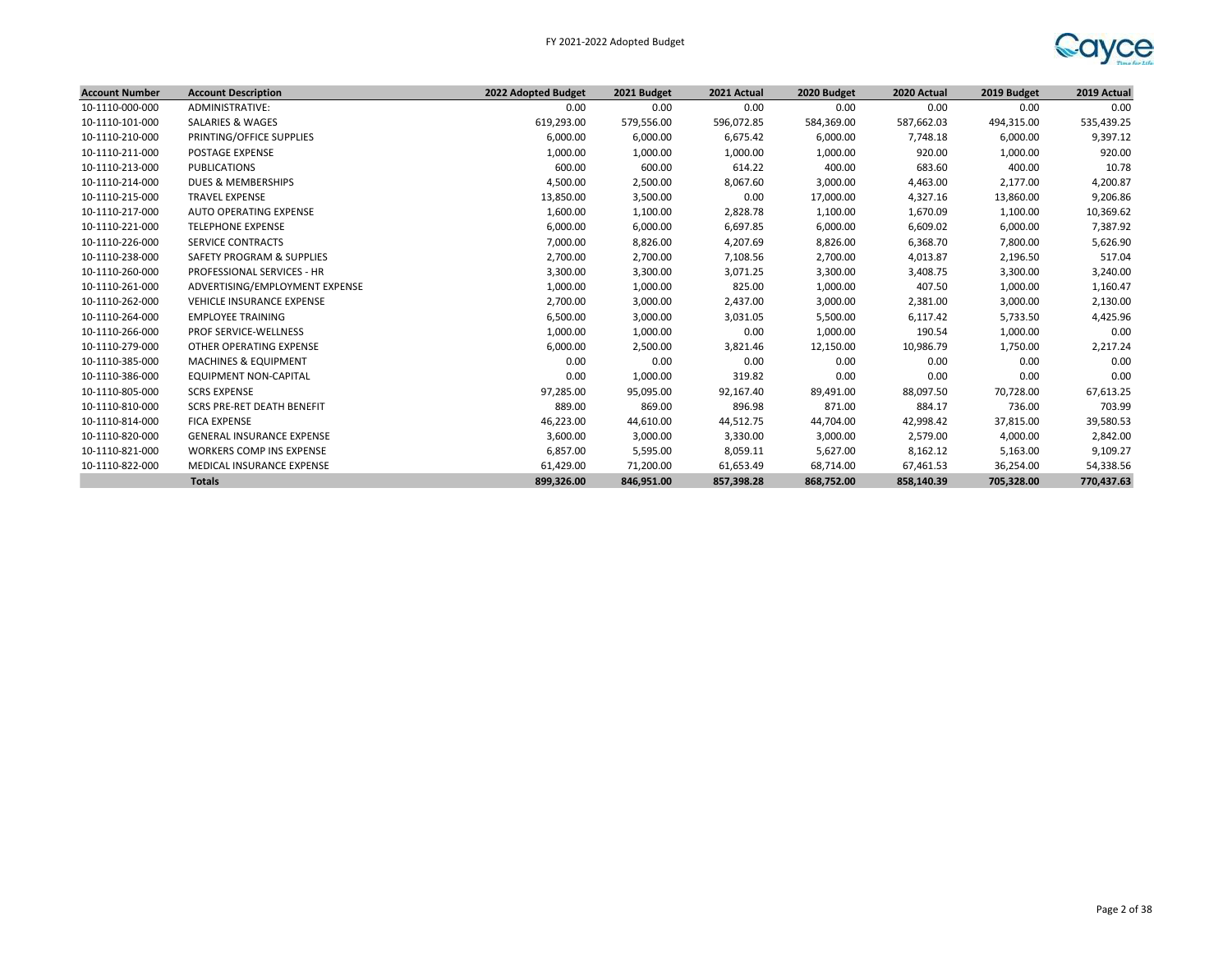

| <b>Account Number</b> | <b>Account Description</b>             | 2022 Adopted Budget | 2021 Budget | 2021 Actual | 2020 Budget | 2020 Actual | 2019 Budget | 2019 Actual |
|-----------------------|----------------------------------------|---------------------|-------------|-------------|-------------|-------------|-------------|-------------|
| 10-1121-000-000       | <b>RECORDER'S COURT:</b>               | 0.00                | 0.00        | 0.00        | 0.00        | 0.00        | 0.00        | 0.00        |
| 10-1121-101-000       | SALARIES & WAGES                       | 142,147.00          | 132,331.00  | 127,644.73  | 133,097.00  | 124,563.97  | 137,239.00  | 126,169.70  |
| 10-1121-102-000       | OVERTIME                               | 500.00              | 0.00        | 244.83      | 500.00      | 0.00        | 1,200.00    | 12.52       |
| 10-1121-104-000       | <b>JUROR FEES COMPENSATION</b>         | 4,000.00            | 2,000.00    | 262.86      | 2,000.00    | 485.00      | 1,500.00    | 90.00       |
| 10-1121-210-000       | PRINTING/OFFICE SUPPLIES               | 5,000.00            | 4,447.38    | 4,326.89    | 4,500.00    | 3,753.72    | 4,500.00    | 4,326.11    |
| 10-1121-211-000       | <b>POSTAGE EXPENSE</b>                 | 8,000.00            | 7,800.00    | 7,800.00    | 7,800.00    | 7,176.00    | 7,500.00    | 6,900.00    |
| 10-1121-214-000       | <b>MEMBERSHIPS &amp; DUES</b>          | 670.00              | 500.00      | 233.00      | 500.00      | 165.00      | 635.00      | 230.00      |
| 10-1121-215-000       | <b>TRAVEL EXPENSE</b>                  | 4,000.00            | 0.00        | 0.00        | 4,000.00    | 978.23      | 4,129.00    | 2,831.79    |
| 10-1121-221-000       | PHONE EXPENSE                          | 2,500.00            | 4,000.00    | 1,423.08    | 4,000.00    | 1,402.48    | 5,061.00    | 1,371.58    |
| 10-1121-226-000       | SERVICE CONTRACTS                      | 250.00              | 546.00      | 112.28      | 546.00      | 624.00      | 0.00        | 0.00        |
| 10-1121-260-000       | PROFESSIONAL SERVICES - HR             | 0.00                | 0.00        | 0.00        | 0.00        | 0.00        | 0.00        | 0.00        |
| 10-1121-264-000       | <b>EMPLOYEE TRAINING EXPENSE</b>       | 2,000.00            | 1,000.00    | 160.00      | 2,000.00    | 1,516.63    | 2,225.00    | 1,040.00    |
| 10-1121-265-000       | PROF SERVICE-AUDIT EXP                 | 0.00                | 0.00        | 0.00        | 0.00        | 3,750.00    | 0.00        | 0.00        |
| 10-1121-270-000       | SPECIAL DEPT CONTRACTS - AUDIT         | 0.00                | 0.00        | 0.00        | 0.00        | 0.00        | 0.00        | 0.00        |
| 10-1121-271-000       | SPECIAL CONTRACT - MAGISTRATE          | 15,500.00           | 10,100.00   | 14,843.85   | 10,100.00   | 14,882.78   | 10,000.00   | 10,158.34   |
| 10-1121-272-000       | <b>SPECIAL DEPT SUPPLIES</b>           | 1,500.00            | 1,200.00    | 2,002.19    | 1,200.00    | 1,319.06    | 2,700.00    | 1,888.46    |
| 10-1121-385-000       | CAPITAL MACHINES & EQUIPMENT >= 5,000  | 0.00                | 0.00        | 0.00        | 0.00        | 0.00        | 0.00        | 0.00        |
| 10-1121-386-000       | EQUIPMENT NON-CAPITAL >= 1,000 < 5,000 | 0.00                | 0.00        | 0.00        | 0.00        | 2,322.45    | 0.00        | 0.00        |
| 10-1121-805-000       | <b>SCRS EXPENSE</b>                    | 22,577.00           | 21,715.00   | 19,399.36   | 20,270.00   | 19,081.93   | 19,200.00   | 16,240.88   |
| 10-1121-810-000       | SCRS PRE-RET DEATH BENEFIT             | 206.00              | 198.00      | 188.62      | 197.00      | 185.55      | 200.00      | 168.91      |
| 10-1121-814-000       | <b>FICA EXPENSE</b>                    | 10,649.00           | 10,244.00   | 9,297.75    | 10,182.00   | 9,203.13    | 10,193.00   | 8,424.62    |
| 10-1121-820-000       | <b>GENERAL INSURANCE EXPENSE</b>       | 2,060.00            | 1,700.00    | 1,898.00    | 1,700.00    | 1,500.00    | 1,700.00    | 1,373.00    |
| 10-1121-821-000       | WORKERS COMP INS EXPENSE               | 554.00              | 1,713.00    | 718.20      | 1,717.00    | 751.82      | 1,744.00    | 755.96      |
| 10-1121-822-000       | MEDICAL INSURANCE EXPENSE              | 26,277.00           | 34,264.00   | 24,493.15   | 12,640.00   | 18,709.77   | 12,085.00   | 12,117.84   |
|                       | <b>Totals</b>                          | 248,390.00          | 233,758.38  | 215,048.79  | 216,949.00  | 212,371.52  | 221,811.00  | 194,099.71  |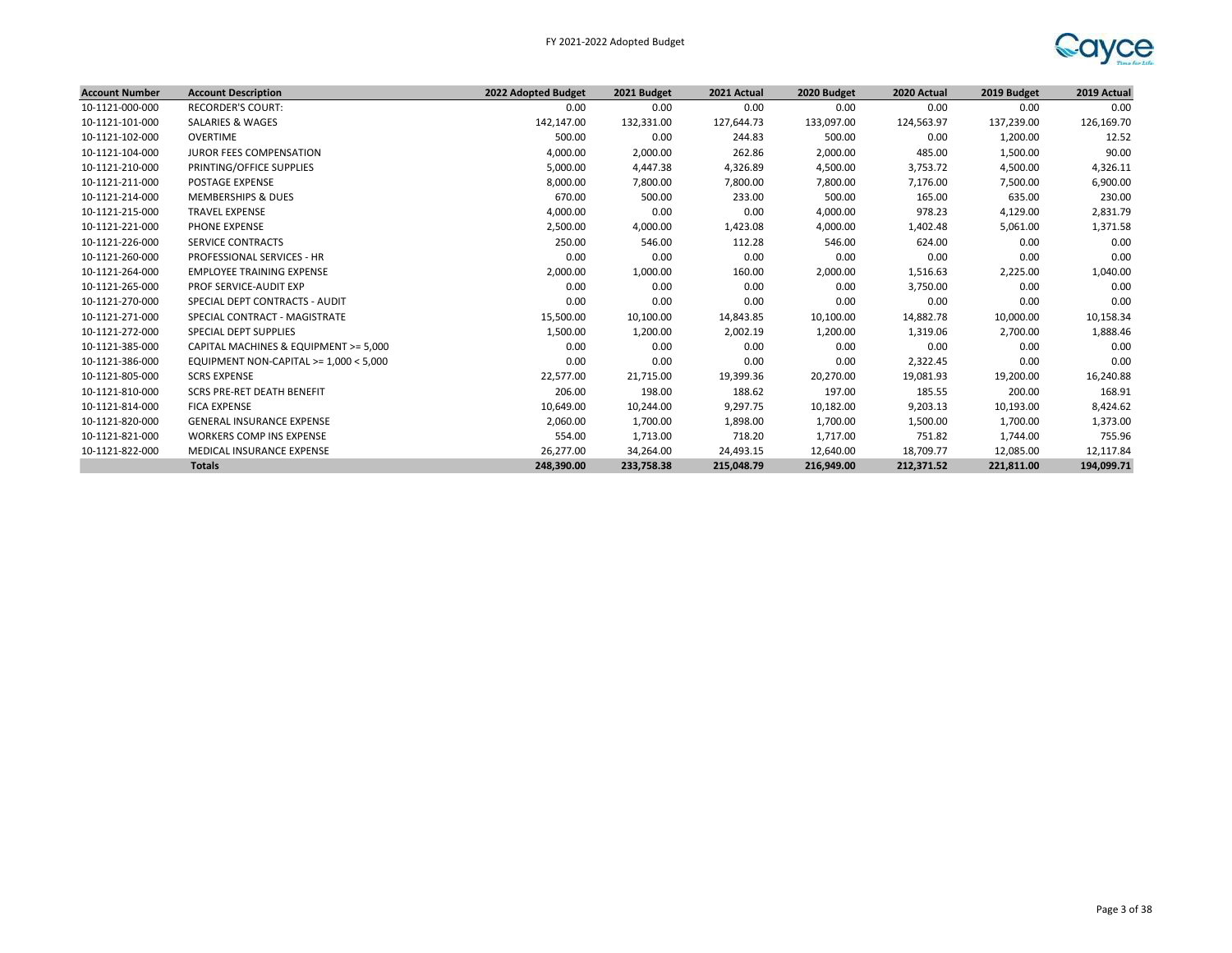

| <b>Account Number</b> | <b>Account Description</b>              | 2022 Adopted Budget | 2021 Budget | 2021 Actual | 2020 Budget | 2020 Actual | 2019 Budget | 2019 Actual |
|-----------------------|-----------------------------------------|---------------------|-------------|-------------|-------------|-------------|-------------|-------------|
| 10-1140-000-000       | LEGAL:                                  | 0.00                | 0.00        | 0.00        | 0.00        | 0.00        | 0.00        | 0.00        |
| 10-1140-210-000       | PRINTING/OFFICE SUPPLIES                | 75.00               | 75.00       | 0.00        | 75.00       | 0.00        | 75.00       | 0.52        |
| 10-1140-211-000       | POSTAGE EXPENSE                         | 500.00              | 500.00      | 500.00      | 500.00      | 460.00      | 500.00      | 460.00      |
| 10-1140-265-000       | <b>PROF SERVICE-ATTORNEY FEES</b>       | 65.000.00           | 65.000.00   | 92,349.50   | 65,000.00   | 82,129.57   | 65,000.00   | 80.724.96   |
| 10-1140-266-000       | PROFESSIONAL SERVICES - PROSECUTOR FEES | 15,000.00           | 15,000.00   | 14,611.00   | 15,000.00   | 14,981.50   | 10,000.00   | 16,273.50   |
| 10-1140-267-000       | PROFESSIONAL SERVICES - PUBLIC DEFENDER | 13,000.00           | 10,000.00   | 15,436.00   | 10,000.00   | 14,680.00   | 10,000.00   | 0.00        |
| 10-1140-386-000       | CITY CODE CODIFICATION                  | 2.500.00            | 2,500.00    | 3,159.16    | 2.500.00    | 2.888.39    | 2,500.00    | 2,344.37    |
|                       | <b>Totals</b>                           | 96.075.00           | 93.075.00   | 126.055.66  | 93.075.00   | 115.139.46  | 88.075.00   | 99,803.35   |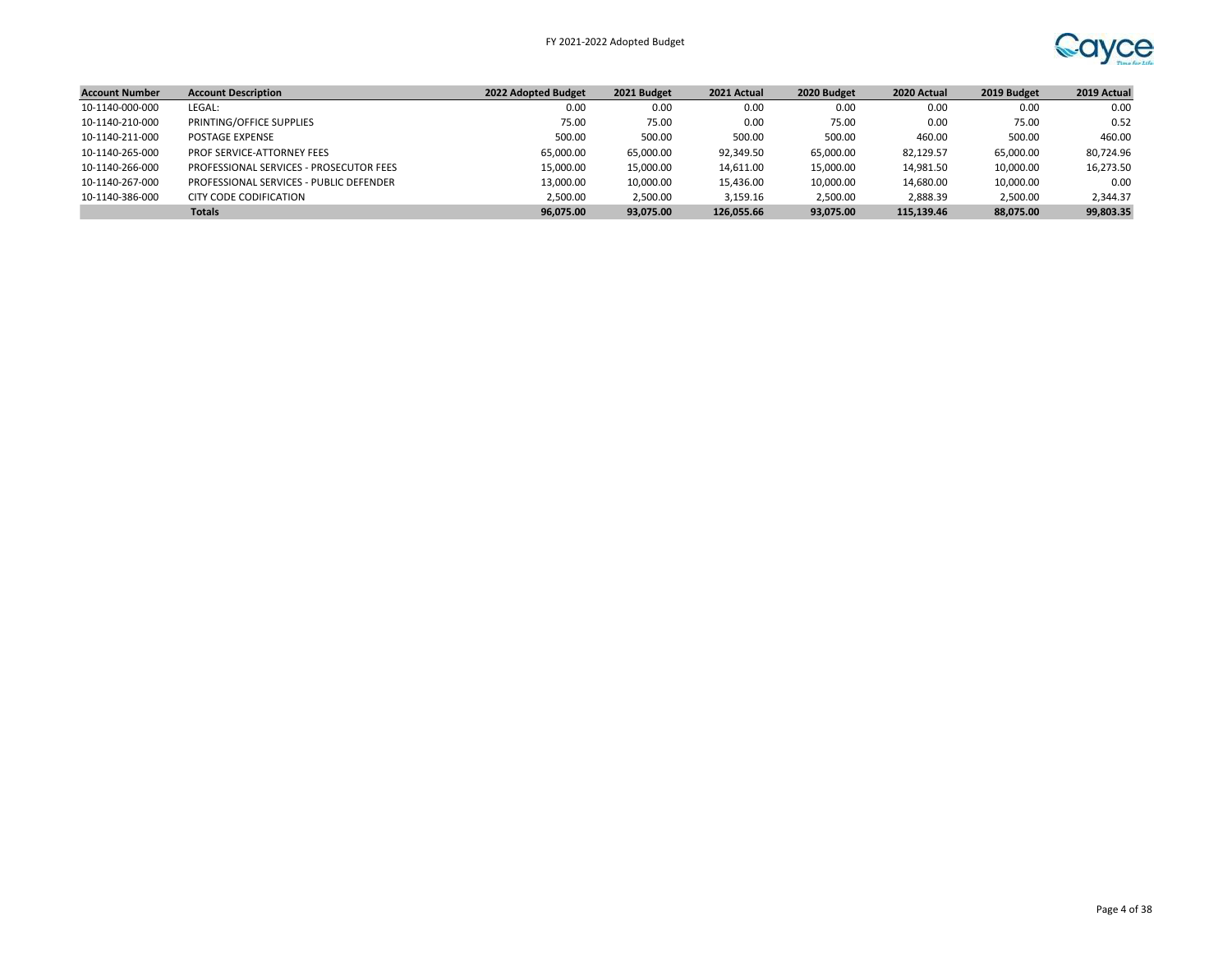

| <b>Account Number</b> | <b>Account Description</b>             | 2022 Adopted Budget | 2021 Budget | 2021 Actual | 2020 Budget | 2020 Actual | 2019 Budget | 2019 Actual |
|-----------------------|----------------------------------------|---------------------|-------------|-------------|-------------|-------------|-------------|-------------|
| 10-1150-000-000       | IT:                                    | 0.00                | 0.00        | 0.00        | 0.00        | 0.00        | 0.00        | 0.00        |
| 10-1150-101-000       | <b>SALARIES &amp; WAGES</b>            | 152,268.00          | 146,478.00  | 146,477.92  | 139,118.00  | 129,606.74  | 86,515.00   | 65,694.51   |
| 10-1150-210-000       | PRINTING/OFFICE SUPPLIES               | 1,500.00            | 1,500.00    | 146.52      | 1,043.00    | 783.65      | 1,500.00    | 1,055.88    |
| 10-1150-211-000       | <b>POSTAGE EXPENSE</b>                 | 0.00                | 140.00      | 116.74      | 140.00      | 129.00      | 140.00      | 129.00      |
| 10-1150-213-000       | <b>PUBLICATIONS</b>                    | 0.00                | 100.00      | 0.00        | 100.00      | 0.00        | 100.00      | 59.95       |
| 10-1150-214-000       | DUES & MEMBERSHIP EXPENSE              | 1,250.00            | 1,250.00    | 875.00      | 1,250.00    | 510.00      | 1,025.00    | 740.00      |
| 10-1150-215-000       | <b>TRAVEL EXPENSE</b>                  | 2,850.00            | 0.00        | 0.00        | 2,110.00    | 277.14      | 3,465.00    | 573.55      |
| 10-1150-217-000       | <b>AUTO OPERATING EXPENSE</b>          | 2,000.00            | 2,000.00    | 1,211.97    | 950.00      | 2,834.00    | 950.00      | 115.25      |
| 10-1150-221-000       | <b>TELEPHONE EXPENSE</b>               | 2,753.00            | 2,535.00    | 1,995.97    | 2,109.00    | 1,688.27    | 1,548.00    | 1,568.28    |
| 10-1150-226-000       | SERVICE CONTRACTS                      | 9,633.00            | 29,463.00   | 67,919.80   | 24,427.00   | 21,247.06   | 26,014.00   | 25,363.80   |
| 10-1150-227-000       | EQUIPMENT REPAIR EXPENSE               | 2,500.00            | 1,500.00    | 618.04      | 1,500.00    | 539.49      | 1,500.00    | 1,478.69    |
| 10-1150-255-000       | SOFTWARE/LICENSES EXPENSE              | 54,430.00           | 42,533.00   | 44,507.08   | 17,075.00   | 17,040.03   | 32,980.00   | 32,410.23   |
| 10-1150-264-000       | <b>EMPLOYEE TRAINING</b>               | 5,000.00            | 0.00        | 0.00        | 5,000.00    | 1,250.00    | 2,500.00    | 1,895.00    |
| 10-1150-266-000       | PROF SERVICE-TECH ASSIST               | 5,000.00            | 10,000.00   | 0.00        | 8,000.00    | 4,575.00    | 14,000.00   | 13,905.00   |
| 10-1150-267-000       | PROF SERVICES-WEB SITE EXPENSE         | 2,400.00            | 2,400.00    | 2,400.00    | 2,400.00    | 2,409.06    | 4,140.00    | 4,550.00    |
| 10-1150-279-000       | OTHER OPERATING EXPENSE                | 1,500.00            | 1,500.00    | 450.43      | 1,500.00    | 847.23      | 1,500.00    | 1,331.16    |
| 10-1150-385-000       | CAPITAL MACHINES & EQUIPMENT >= 5,000  | 35,000.00           | 33,000.00   | 20,069.85   | 10,792.00   | 0.00        | 19,284.00   | 19,093.39   |
| 10-1150-386-000       | EQUIPMENT NON-CAPITAL >= 1,000 < 5,000 | 43,862.00           | 0.00        | 0.00        | 17,972.00   | 17,398.14   | 15,345.00   | 14,708.37   |
| 10-1150-805-000       | <b>SCRS EXPENSE</b>                    | 24,517.00           | 23,998.00   | 22,572.25   | 21,484.00   | 19,481.02   | 13,081.00   | 9,449.29    |
| 10-1150-810-000       | <b>SCRS PRE-RET DEATH BENEFIT</b>      | 224.00              | 219.00      | 219.72      | 209.00      | 189.57      | 136.00      | 98.31       |
| 10-1150-814-000       | <b>FICA EXPENSE</b>                    | 11,648.00           | 11,187.00   | 10,965.46   | 10,665.00   | 9,583.38    | 7,077.00    | 4,965.33    |
| 10-1150-820-000       | <b>GENERAL INSURANCE EXPENSE</b>       | 1,100.00            | 500.00      | 938.00      | 500.00      | 643.00      | 0.00        | 462.00      |
| 10-1150-821-000       | <b>WORKERS COMP INS EXPENSE</b>        | 3,264.00            | 1,790.00    | 6,099.76    | 3,658.00    | 5,959.14    | 2,325.00    | 2,628.44    |
| 10-1150-822-000       | MEDICAL INSURANCE EXPENSE              | 6,338.00            | 6,554.00    | 6,330.30    | 12,640.00   | 6,325.30    | 6,042.00    | 4,276.19    |
|                       | <b>Totals</b>                          | 369,037.00          | 318,647.00  | 333,914.81  | 284,642.00  | 243,316.22  | 241,167.00  | 206,551.62  |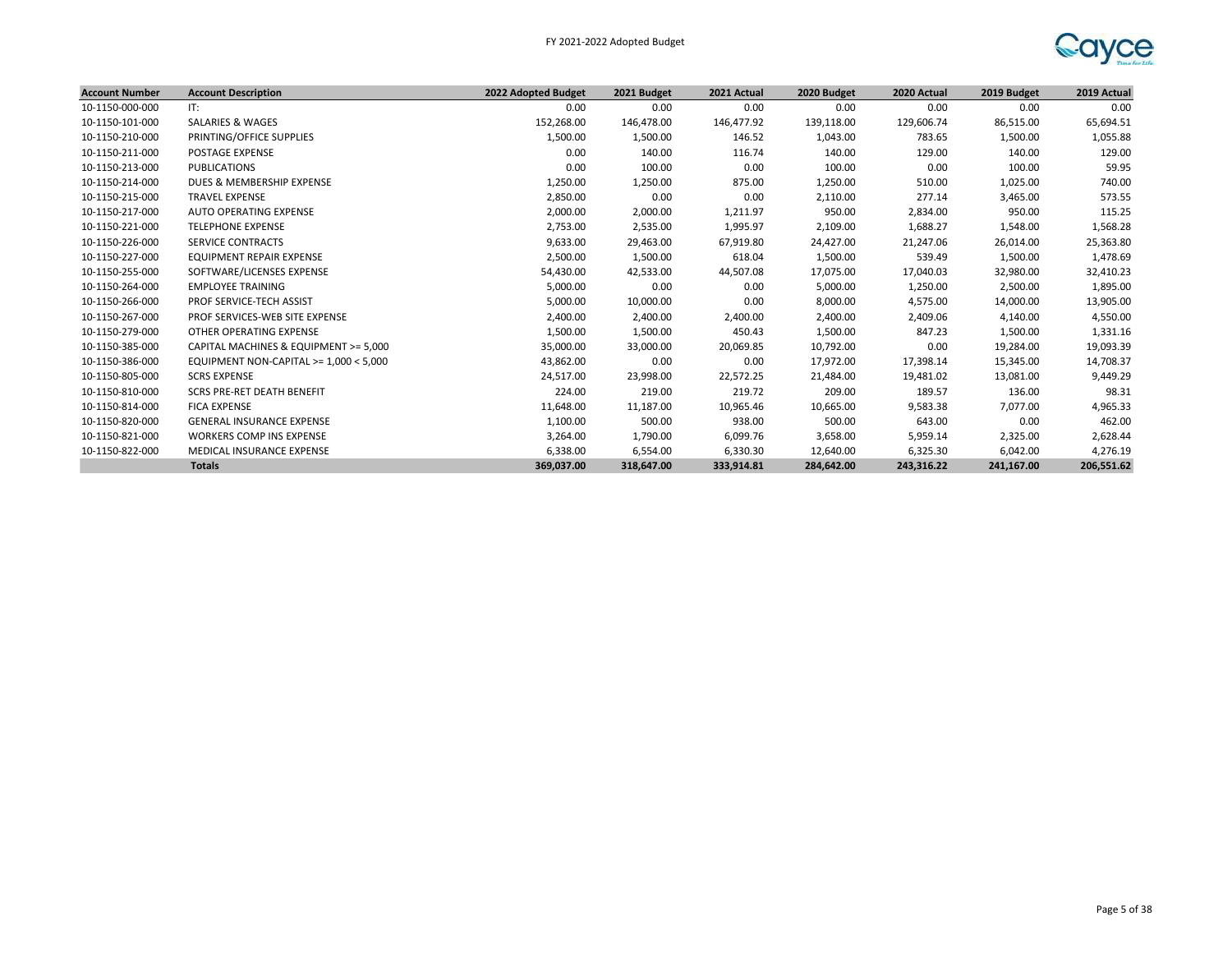

| <b>Account Number</b> | <b>Account Description</b>            | 2022 Adopted Budget | 2021 Budget | 2021 Actual | 2020 Budget | 2020 Actual | 2019 Budget | 2019 Actual |
|-----------------------|---------------------------------------|---------------------|-------------|-------------|-------------|-------------|-------------|-------------|
| 10-1170-000-000       | <b>COMMUNITY RELATIONS:</b>           | 0.00                | 0.00        | 0.00        | 0.00        | 0.00        | 0.00        | 0.00        |
| 10-1170-201-000       | CENTRAL MIDLANDS COUNCIL OF GOVT DUES | 9.700.00            | 9,678.00    | 10,267.28   | 9,678.00    | 9,968.24    | 9,400.00    | 12,097.50   |
| 10-1170-202-000       | MUNICIPAL ASSCOCIATION OF SC DUES     | 5.500.00            | 5,500.00    | 5,401.68    | 5,500.00    | 5,401.68    | 5,500.00    | 5,401.68    |
| 10-1170-203-000       | LEXINGTON COUNTY MUN ASSOC DUES       | 500.00              | 500.00      | 0.00        | 500.00      | 0.00        | 500.00      | 130.32      |
| 10-1170-206-000       | CONSULTANT FOR PUBLIC RELATIONS       | 30.000.00           | 30,000.00   | 30,325.00   | 30.000.00   | 30,000.00   | 30,000.00   | 30,000.00   |
| 10-1170-207-000       | <b>RIVER ALLIANCE DUES</b>            | 10,000.00           | 10,000.00   | 0.00        | 10,000.00   | 0.00        | 10,000.00   | 10,000.00   |
| 10-1170-208-000       | <b>EMPLOYE/FAMILY CHRISTMAS PARTY</b> | 5,000.00            | 4,000.00    | 674.06      | 4,000.00    | 3,946.47    | 4,000.00    | 4,193.36    |
| 10-1170-209-000       | CMRTA CONTRIBUTION                    | 43,500.00           | 33,150.00   | 33,165.00   | 30,150.00   | 30,150.00   | 25,080.00   | 30,893.10   |
| 10-1170-212-000       | <b>COMMUNITY PROGRAMS</b>             | 25.000.00           | 10,000.00   | 416.29      | 11.500.00   | 14,375.43   | 6,500.00    | 6,938.68    |
| 10-1170-266-000       | <b>CAYCE DROP-IN</b>                  | 7.000.00            | 7,000.00    | 180.28      | 5,000.00    | 6.952.70    | 5,300.00    | 4,523.22    |
| 10-1170-272-000       | CITY NEWSLETTER EXPENSE               | 16.650.00           | 16,650.00   | 21,875.92   | 16,650.00   | 10.436.02   | 16,650.00   | 11,258.05   |
|                       | <b>Totals</b>                         | 152,850.00          | 126.478.00  | 102,305.51  | 122.978.00  | 111.230.54  | 112.930.00  | 115,435.91  |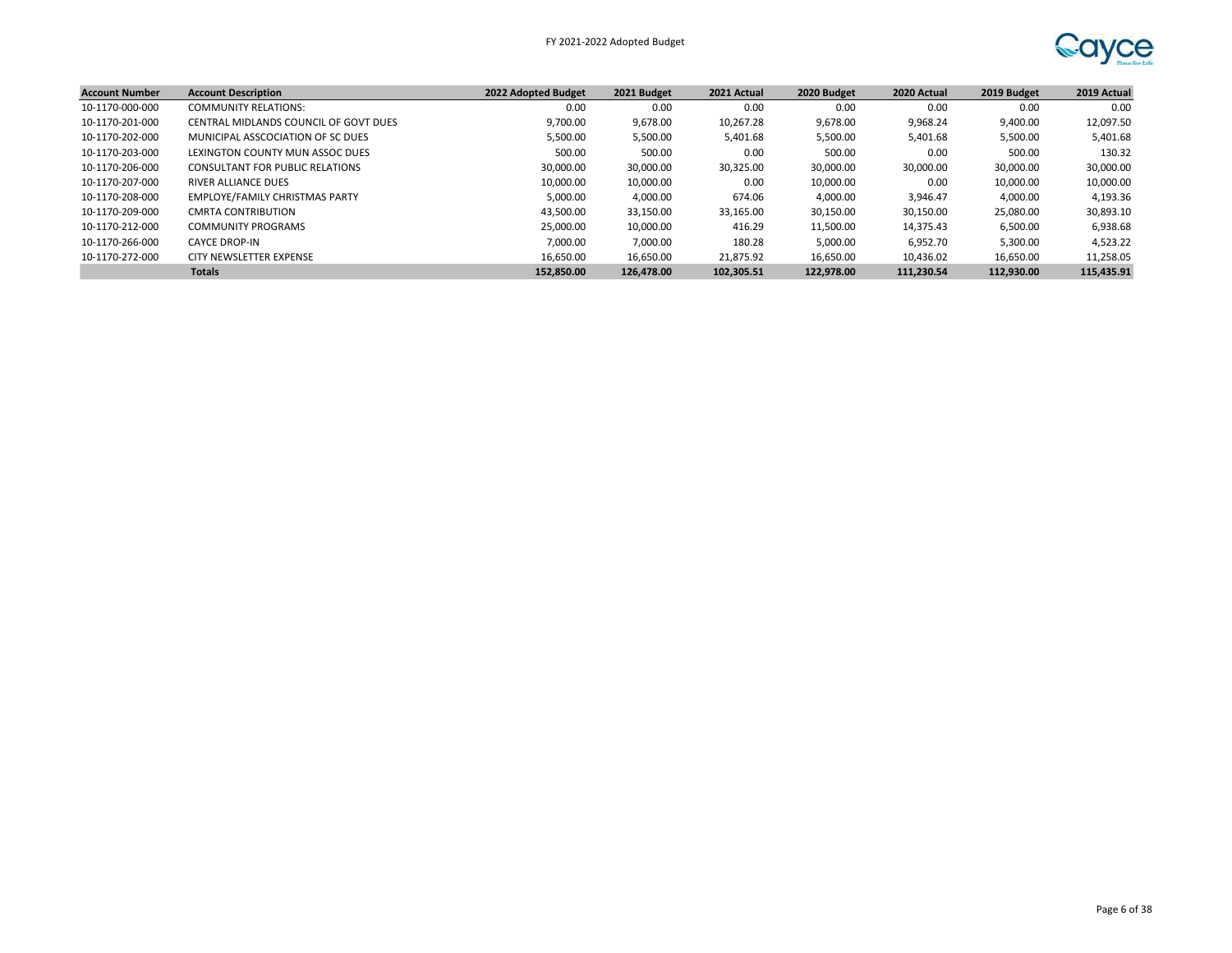

| <b>Account Number</b> | <b>Account Description</b>               | 2022 Adopted Budget | 2021 Budget | 2021 Actual | 2020 Budget | 2020 Actual | 2019 Budget | 2019 Actual |
|-----------------------|------------------------------------------|---------------------|-------------|-------------|-------------|-------------|-------------|-------------|
| 10-1181-000-000       | FINANCE & ACCOUNTING:                    | 0.00                | 0.00        | 0.00        | 0.00        | 0.00        | 0.00        | 0.00        |
| 10-1181-101-000       | SALARIES & WAGES                         | 193,489.00          | 182,391.00  | 185,108.43  | 197,067.00  | 198,661.46  | 195,030.00  | 189,500.93  |
| 10-1181-210-000       | PRINTING/OFFICE SUPPLIES                 | 3,800.00            | 5,000.00    | 2,354.86    | 5,000.00    | 6,924.95    | 5,000.00    | 1,995.79    |
| 10-1181-211-000       | <b>POSTAGE EXPENSE</b>                   | 800.00              | 800.00      | 800.00      | 800.00      | 736.00      | 800.00      | 736.00      |
| 10-1181-214-000       | DUES & MEMBERSHIPS                       | 500.00              | 250.00      | 440.00      | 250.00      | 225.00      | 825.00      | 485.00      |
| 10-1181-215-000       | <b>TRAVEL EXPENSE</b>                    | 1,000.00            | 1,000.00    | 0.00        | 800.00      | 0.00        | 800.00      | 29.65       |
| 10-1181-221-000       | <b>TELEPHONE EXPENSE</b>                 | 2,040.00            | 2,100.00    | 1,944.46    | 1,900.00    | 1,352.84    | 2,100.00    | 1,371.58    |
| 10-1181-226-000       | <b>SERVICE CONTRACTS</b>                 | 12,150.00           | 12,630.00   | 5,785.99    | 12,630.00   | 6,638.73    | 11,250.00   | 9,267.60    |
| 10-1181-264-000       | EMPLOYEE TRAINING EXPENSE                | 1,900.00            | 0.00        | 215.00      | 1,100.00    | 85.00       | 1,050.00    | 150.00      |
| 10-1181-265-000       | PROF SERVICE-AUDIT EXP                   | 38,000.00           | 38,000.00   | 34,325.00   | 30,000.00   | 35,300.00   | 26,000.00   | 26,000.00   |
| 10-1181-386-000       | EQUIPMENT NON-CAPITAL $>= 1,000 < 5,000$ | 1,200.00            | 1,300.00    | 1,079.06    | 1,300.00    | 0.00        | 0.00        | 0.00        |
| 10-1181-805-000       | <b>SCRS EXPENSE</b>                      | 30,396.00           | 29,930.00   | 28,525.17   | 30,094.00   | 28,854.49   | 27,575.00   | 26,869.51   |
| 10-1181-810-000       | <b>SCRS PRE-RET DEATH BENEFIT</b>        | 278.00              | 274.00      | 277.61      | 293.00      | 280.81      | 287.00      | 279.68      |
| 10-1181-814-000       | <b>FICA EXPENSE</b>                      | 14,442.00           | 14,220.00   | 13,745.82   | 15,076.00   | 13,940.27   | 14,920.00   | 14,100.98   |
| 10-1181-820-000       | <b>GENERAL INSURANCE EXPENSE</b>         | 1,600.00            | 2,000.00    | 1,460.00    | 2,000.00    | 1,304.00    | 2,500.00    | 1,384.00    |
| 10-1181-821-000       | <b>WORKERS COMP INS EXPENSE</b>          | 2,341.00            | 730.00      | 2,928.94    | 730.00      | 3,015.18    | 710.00      | 3,232.96    |
| 10-1181-822-000       | MEDICAL INSURANCE EXPENSE                | 19,013.00           | 32,580.00   | 21,294.06   | 32,580.00   | 21,787.53   | 25,199.00   | 25,132.87   |
| 10-1181-828-000       | HEALTH REIMBURSEMENT ACCT EXP            | 0.00                | 0.00        | 0.00        | 0.00        | 0.00        | 0.00        | 1,500.00    |
|                       | <b>Totals</b>                            | 322,949.00          | 323,205.00  | 300,284.40  | 331,620.00  | 319,106.26  | 314,046.00  | 302,036.55  |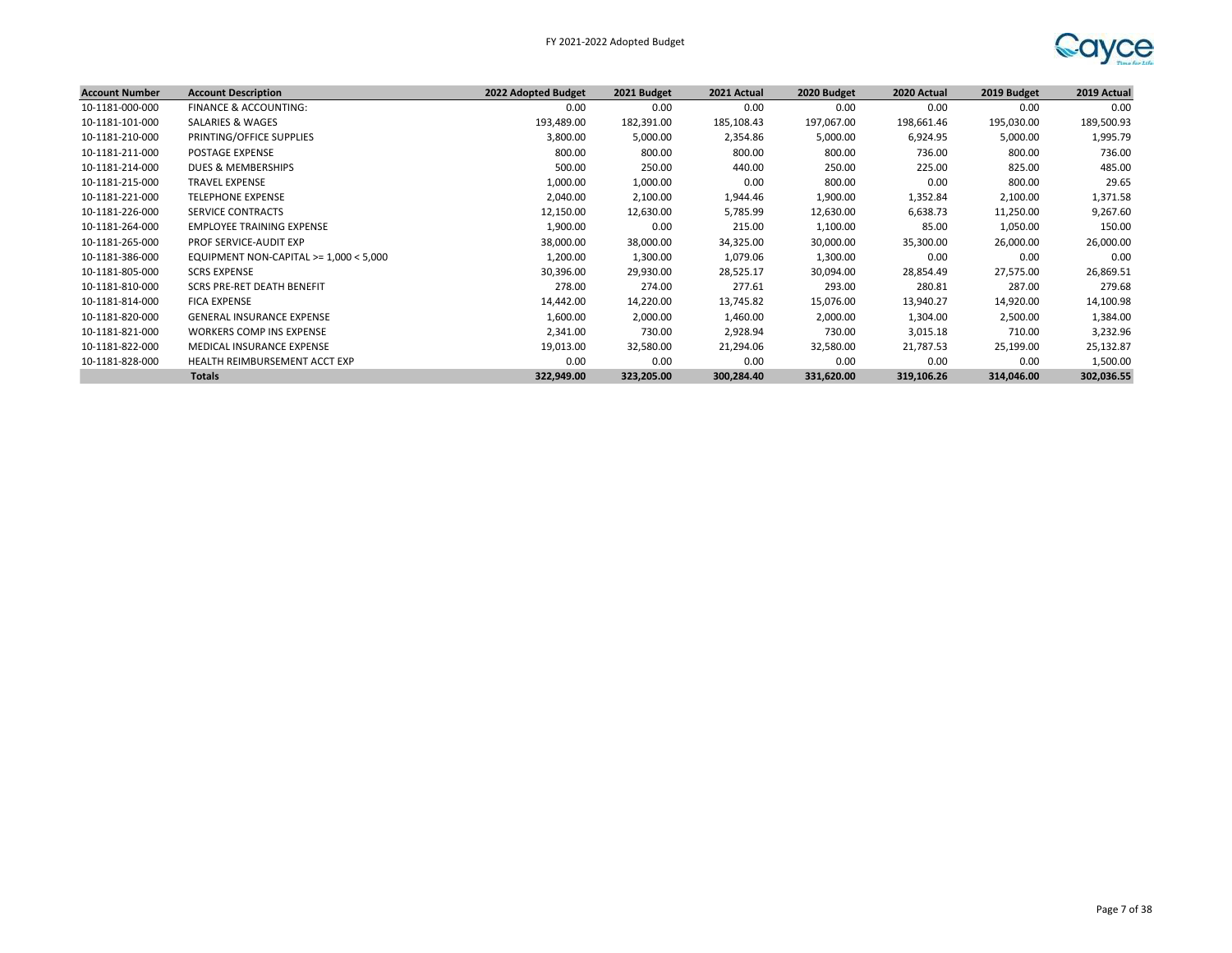

| <b>Account Number</b> | <b>Account Description</b> | 2022 Adopted Budget | 2021 Budget | 2021 Actual | 2020 Budget | 2020 Actual | 2019 Budget | 2019 Actual |
|-----------------------|----------------------------|---------------------|-------------|-------------|-------------|-------------|-------------|-------------|
| 10-1183-000-000       | TAX COLLECTION:            | 0.00                | 0.00        | 0.00        | 0.00        | 0.00        | 0.00        | 0.00        |
| 10-1183-210-000       | PRINTING/OFFICE SUPPLIES   | 0.00                | 0.00        | 0.00        | 0.00        | 0.00        | 50.00       | 0.00        |
| 10-1183-211-000       | POSTAGE EXPENSE            | 0.00                | 0.00        | 0.00        | 60.00       | 55.00       | 60.00       | 55.00       |
| 10-1183-265-000       | PROF SERVICE-TAX CONTRACT  | 22.150.00           | 22.150.00   | 22,321.20   | 22.150.00   | 22.123.20   | 22.000.00   | 21.926.30   |
|                       | <b>Totals</b>              | 22.150.00           | 22.150.00   | 22.321.20   | 22.210.00   | 22.178.20   | 22.110.00   | 21,981.30   |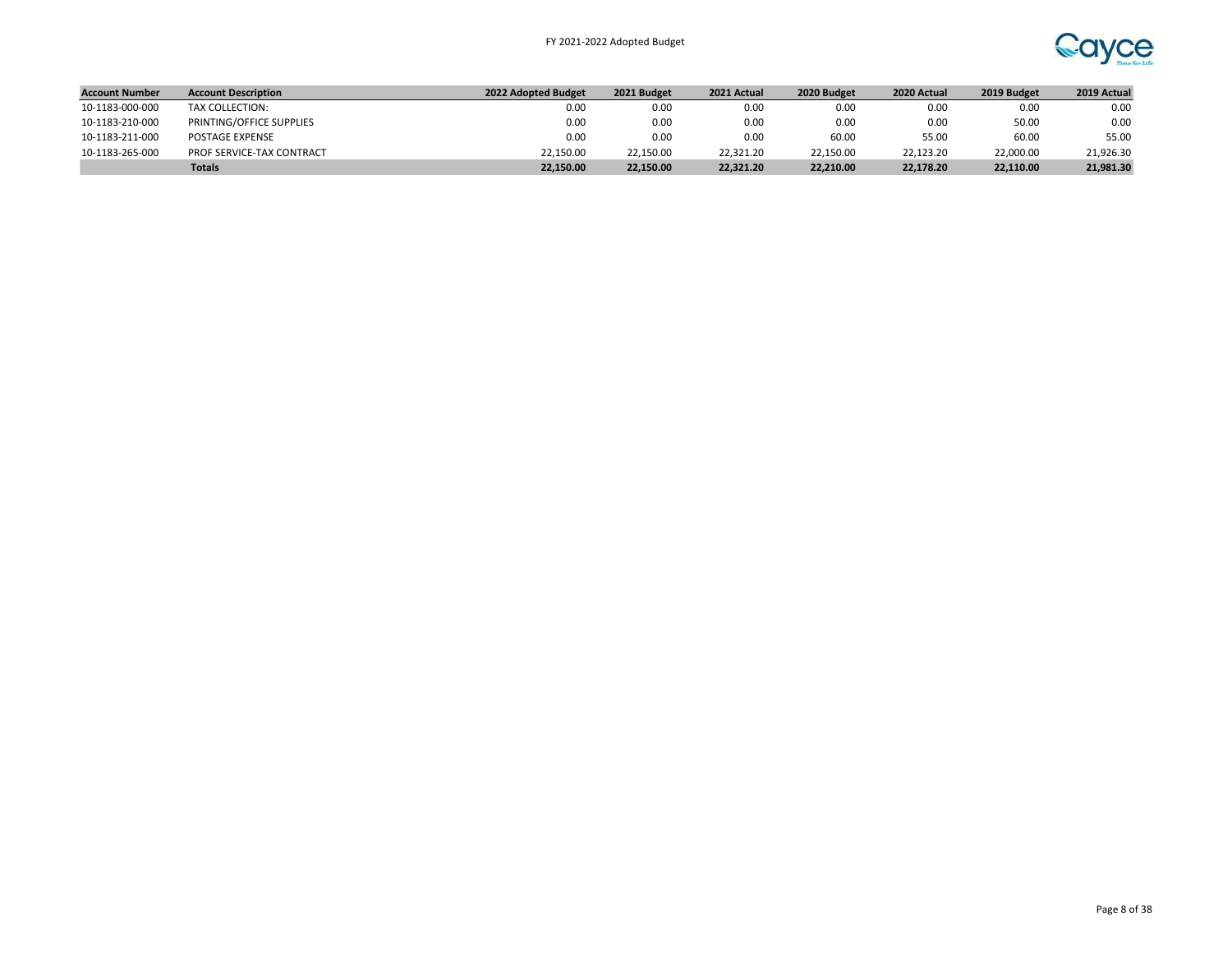FY 2021-2022 Adopted Budget



| <b>Account Number</b> | <b>Account Description</b>               | 2022 Adopted Budget | 2021 Budget | 2021 Actual | 2020 Budget | 2020 Actual | 2019 Budget | 2019 Actual |
|-----------------------|------------------------------------------|---------------------|-------------|-------------|-------------|-------------|-------------|-------------|
| 10-1190-000-000       | <b>PUBLIC BUILDINGS:</b>                 | 0.00                | 0.00        | 0.00        | 0.00        | 0.00        | 0.00        | 0.00        |
| 10-1190-101-000       | <b>SALARIES &amp; WAGES</b>              | 36,488.00           | 34,868.00   | 34,867.84   | 35,533.00   | 37,293.59   | 35,505.00   | 33,972.02   |
| 10-1190-102-000       | OVERTIME                                 | 1,000.00            | 0.00        | 0.00        | 1,000.00    | 474.47      | 1,000.00    | 0.00        |
| 10-1190-217-000       | <b>VEHICLE EXPENSE</b>                   | 500.00              | 500.00      | 0.00        | 500.00      | 778.47      | 500.00      | 624.75      |
| 10-1190-220-000       | <b>ELECTRIC &amp; GAS EXPENSE</b>        | 25,000.00           | 25,000.00   | 20,937.31   | 25,000.00   | 23,106.87   | 25,000.00   | 20,762.94   |
| 10-1190-221-000       | <b>TELEPHONE EXPENSE</b>                 | 500.00              | 500.00      | 607.16      | 500.00      | 600.72      | 500.00      | 470.46      |
| 10-1190-226-000       | <b>SERVICE CONTRACTS</b>                 | 10,000.00           | 19,860.00   | 8,574.77    | 19,860.00   | 9,465.65    | 11,860.00   | 1,565.54    |
| 10-1190-227-000       | EQUIPMENT REPAIR EXPENSE                 | 3,000.00            | 2,000.00    | 3,785.83    | 2,000.00    | 3,808.33    | 2,000.00    | 2,413.11    |
| 10-1190-228-000       | <b>BUILDING REPAIR EXPENSE</b>           | 4,000.00            | 4,000.00    | 2,943.11    | 35,000.00   | 34,924.49   | 4,000.00    | 3,017.72    |
| 10-1190-233-000       | <b>PAINT SUPPLIES</b>                    | 300.00              | 300.00      | 12.44       | 300.00      | 228.01      | 300.00      | 24.10       |
| 10-1190-236-000       | ELECTRIC/LIGHT SUPPLIES                  | 700.00              | 700.00      | 292.66      | 700.00      | 238.79      | 500.00      | 694.41      |
| 10-1190-241-000       | UNIFORM EXPENSE                          | 350.00              | 300.00      | 242.41      | 300.00      | 0.00        | 300.00      | 65.81       |
| 10-1190-244-000       | JANITORAL SUPPLIES                       | 4,200.00            | 4,127.00    | 4,342.91    | 4,127.00    | 5,688.77    | 4,000.00    | 5,260.14    |
| 10-1190-262-000       | <b>VEHICLE INSURANCE EXPENSE</b>         | 900.00              | 1,200.00    | 812.00      | 1,200.00    | 1,005.00    | 1,200.00    | 1,209.00    |
| 10-1190-279-000       | OTHER OPERATING EXPENSE                  | 100.00              | 100.00      | 70.41       | 100.00      | 142.39      | 100.00      | 157.77      |
| 10-1190-385-000       | CAPITAL MACHINES & EQUIPMENT >= 5,000    | 0.00                | 0.00        | 0.00        | 8,309.00    | 0.00        | 0.00        | 0.00        |
| 10-1190-386-000       | EQUIPMENT NON-CAPITAL $>= 1,000 < 5,000$ | 1,500.00            | 2,600.00    | 0.00        | 600.00      | 474.77      | 1,400.00    | 0.00        |
| 10-1190-805-000       | <b>SCRS EXPENSE</b>                      | 5,722.00            | 5,722.00    | 5,373.22    | 5,373.00    | 5,446.32    | 5,023.00    | 4,879.16    |
| 10-1190-810-000       | SCRS PRE-RET DEATH BENEFIT               | 52.00               | 52.00       | 52.36       | 52.00       | 53.07       | 52.00       | 50.80       |
| 10-1190-814-000       | <b>FICA EXPENSE</b>                      | 2,718.00            | 2,718.00    | 2,555.12    | 2,718.00    | 2,642.71    | 2,793.00    | 2,489.82    |
| 10-1190-820-000       | <b>GENERAL INSURANCE EXPENSE</b>         | 1,200.00            | 1,000.00    | 1,074.00    | 1,000.00    | 985.00      | 1,000.00    | 962.00      |
| 10-1190-821-000       | <b>WORKERS COMP INS EXPENSE</b>          | 3,999.00            | 3,642.00    | 3,866.94    | 3,642.00    | 3,694.24    | 3,565.00    | 3,812.88    |
| 10-1190-822-000       | MEDICAL INSURANCE EXPENSE                | 6,338.00            | 6,768.00    | 6,330.30    | 6,320.00    | 6,325.30    | 6,042.00    | 6,106.10    |
|                       | <b>Totals</b>                            | 108.567.00          | 115.957.00  | 96.740.79   | 154.134.00  | 137.376.96  | 106.640.00  | 88,538.53   |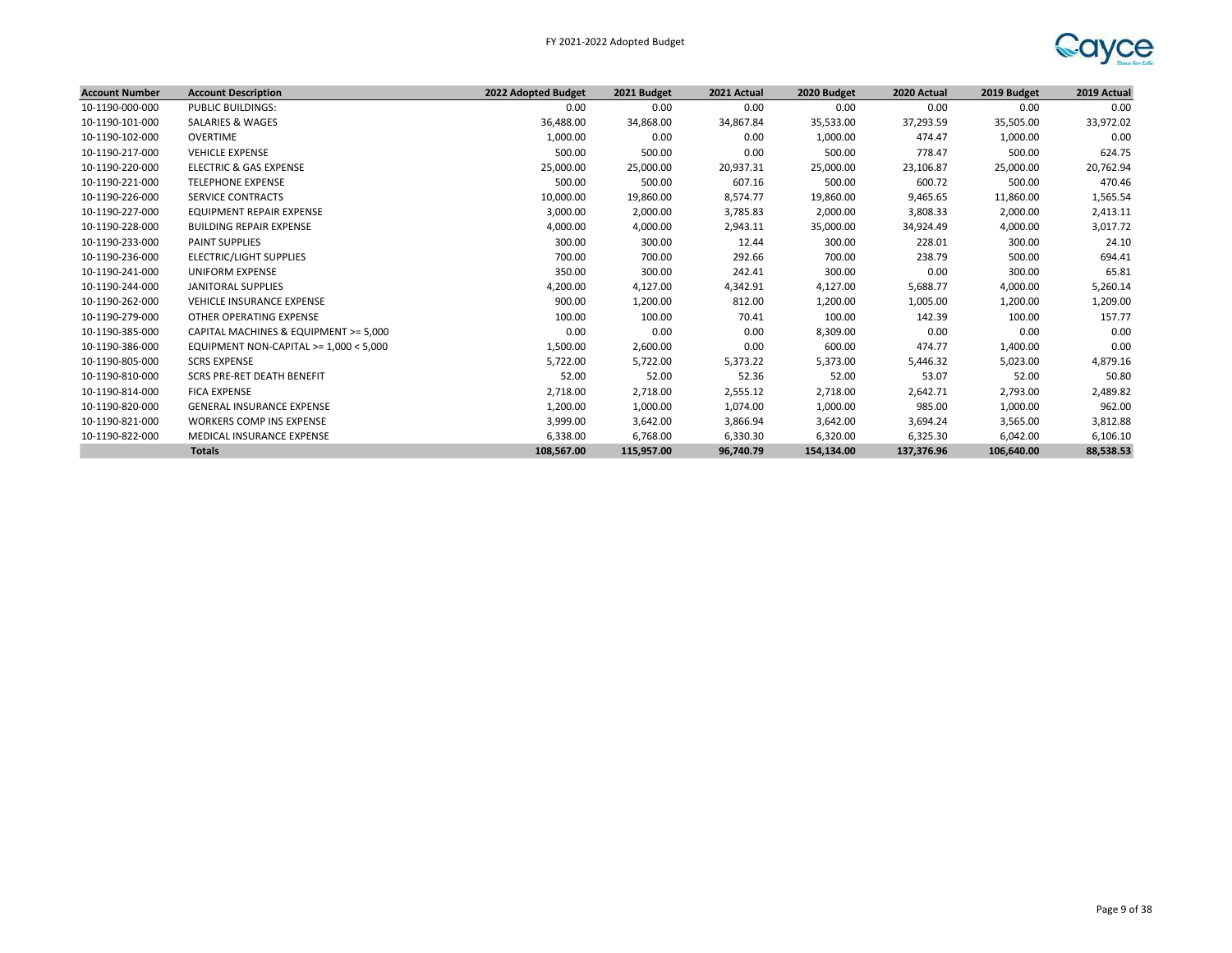

| <b>Account Number</b> | <b>Account Description</b>        | 2022 Adopted Budget | 2021 Budget | 2021 Actual | 2020 Budget | 2020 Actual | 2019 Budget | 2019 Actual |
|-----------------------|-----------------------------------|---------------------|-------------|-------------|-------------|-------------|-------------|-------------|
| 10-1210-000-000       | PUBLIC SAFETY ADMIN:              | 0.00                | 0.00        | 0.00        | 0.00        | 0.00        | 0.00        | 0.00        |
| 10-1210-101-000       | <b>SALARIES &amp; WAGES</b>       | 466,295.00          | 460,974.00  | 445,732.57  | 454,835.00  | 467,065.19  | 441,623.00  | 443,936.02  |
| 10-1210-103-000       | SPECIAL DUTY                      | 0.00                | 0.00        | 4,437.00    | 0.00        | 1,615.00    | 0.00        | 0.00        |
| 10-1210-210-000       | PRINTING/OFFICE SUPPLIES          | 10,000.00           | 10,000.00   | 8,971.74    | 10,000.00   | 9,992.80    | 10,000.00   | 11,830.12   |
| 10-1210-211-000       | POSTAGE EXPENSE                   | 3,000.00            | 3,000.00    | 3,000.00    | 3,000.00    | 2,760.26    | 3,000.00    | 3,317.71    |
| 10-1210-214-000       | DUES & MEMBERSHIPS                | 2,200.00            | 2,200.00    | 2,850.00    | 2,200.00    | 1,362.33    | 2,200.00    | 2,096.81    |
| 10-1210-215-000       | <b>TRAVEL EXPENSE</b>             | 8,000.00            | 0.00        | 0.00        | 8,000.00    | 3,233.44    | 7,800.00    | 5,718.29    |
| 10-1210-217-000       | AUTO OPERATING EXPENSE            | 6,000.00            | 6,000.00    | 9,769.70    | 6,000.00    | 5,887.34    | 6,000.00    | 5,876.30    |
| 10-1210-220-000       | <b>ELECTRIC &amp; GAS EXPENSE</b> | 40,000.00           | 40,000.00   | 33,208.97   | 40,000.00   | 35,014.32   | 41,000.00   | 34,506.96   |
| 10-1210-221-000       | <b>TELEPHONE EXPENSE</b>          | 70,000.00           | 60,000.00   | 62,999.02   | 60,000.00   | 63,579.66   | 70,000.00   | 57,262.53   |
| 10-1210-226-000       | <b>SERVICE CONTRACTS</b>          | 19,150.00           | 19,150.00   | 19,193.92   | 29,866.00   | 32,642.83   | 19,150.00   | 15,366.89   |
| 10-1210-228-000       | <b>BUILDING REPAIR EXPENSE</b>    | 10,000.00           | 0.00        | 0.00        | 5,000.00    | 4,896.15    | 15,000.00   | 21,594.80   |
| 10-1210-241-000       | <b>UNIFORM EXPENSE</b>            | 2,500.00            | 1,325.00    | 1,218.34    | 5,000.00    | 2,158.82    | 5,000.00    | 3,774.98    |
| 10-1210-244-000       | JANITORAL SUPPLIES                | 600.00              | 600.00      | 154.12      | 600.00      | 422.70      | 600.00      | 454.96      |
| 10-1210-249-000       | MEDICAL, DR, PHYSICAL EXP         | 3,000.00            | 3,000.00    | 3,113.00    | 6,000.00    | 3,102.00    | 6,000.00    | 2,233.20    |
| 10-1210-260-000       | PROFESSIONAL SERVICES - HR        | 0.00                | 0.00        | 0.00        | 0.00        | 0.00        | 0.00        | 0.00        |
| 10-1210-261-000       | ADVERTISING                       | 500.00              | 500.00      | 215.04      | 500.00      | 0.00        | 2,000.00    | 1,284.67    |
| 10-1210-262-000       | VEHICLE INSURANCE EXPENSE         | 1,800.00            | 3,000.00    | 1,625.00    | 3,000.00    | 1,376.00    | 3,600.00    | 1,209.00    |
| 10-1210-264-000       | <b>EMPLOYEE TRAINING</b>          | 5,000.00            | 1,000.00    | 1,783.43    | 5,000.00    | 4,079.83    | 5,000.00    | 2,865.62    |
| 10-1210-271-000       | <b>COMM RELATIONS EXPENSE</b>     | 4,000.00            | 4,000.00    | 4,630.35    | 7,500.00    | 4,731.30    | 7,500.00    | 7,481.62    |
| 10-1210-272-000       | SPECIAL CONTRACTS EXPENSE         | 4,200.00            | 4,125.00    | 2,762.19    | 5,125.00    | 4,054.27    | 5,125.00    | 3,609.08    |
| 10-1210-273-000       | <b>EXPLORER SCOUTS EXPENSE</b>    | 1,000.00            | 1,000.00    | 88.60       | 2,000.00    | 153.00      | 2,000.00    | 2,314.13    |
| 10-1210-286-000       | <b>EQUIPMENT NON-CAPITAL</b>      | 5,000.00            | 2,000.00    | 1,786.48    | 4,000.00    | 2,192.32    | 14,500.00   | 7,180.49    |
| 10-1210-804-000       | CRITICAL INCIDENT MANAGEMENT      | 0.00                | 0.00        | 0.00        | 16,000.00   | 24,290.38   | 6,951.00    | 0.00        |
| 10-1210-805-000       | <b>SCRS EXPENSE</b>               | 13,937.00           | 15,975.00   | 10,655.94   | 14,993.00   | 8,896.48    | 13,881.00   | 8,077.94    |
| 10-1210-810-000       | <b>SCRS PRE-RET DEATH BENEFIT</b> | 127.00              | 147.00      | 103.78      | 146.00      | 86.68       | 144.00      | 84.08       |
| 10-1210-811-000       | <b>SC PORS EXPENSE</b>            | 70,362.00           | 68,484.00   | 67,998.30   | 62,259.00   | 72,041.69   | 58,147.00   | 64,199.13   |
| 10-1210-812-000       | SC PORS PRE-RET DEATH BEN         | 747.00              | 727.00      | 762.38      | 698.00      | 807.72      | 691.00      | 762.57      |
| 10-1210-813-000       | SC PORS ACCIDENT DEATH BEN        | 747.00              | 727.00      | 762.38      | 698.00      | 807.72      | 691.00      | 762.57      |
| 10-1210-814-000       | <b>FICA EXPENSE</b>               | 35,677.00           | 35,932.00   | 33,222.67   | 34,795.00   | 34,056.35   | 33,784.00   | 32,602.30   |
| 10-1210-820-000       | <b>GENERAL INSURANCE EXP</b>      | 9,100.00            | 5,600.00    | 8,191.00    | 5,600.00    | 6,794.00    | 0.00        | 5,274.00    |
| 10-1210-821-000       | WORKERS COMP INS EXPENSE          | 36,342.00           | 32,386.00   | 34,414.20   | 31,797.00   | 33,374.11   | 29,547.00   | 25,166.98   |
| 10-1210-822-000       | MEDICAL INSURANCE EXPENSE         | 54,252.00           | 56,262.00   | 51,727.97   | 56,262.00   | 54,377.16   | 31,075.00   | 52,180.72   |
|                       | <b>Totals</b>                     | 883,536.00          | 838,114.00  | 815,378.09  | 880,874.00  | 885,851.85  | 842,009.00  | 823,024.47  |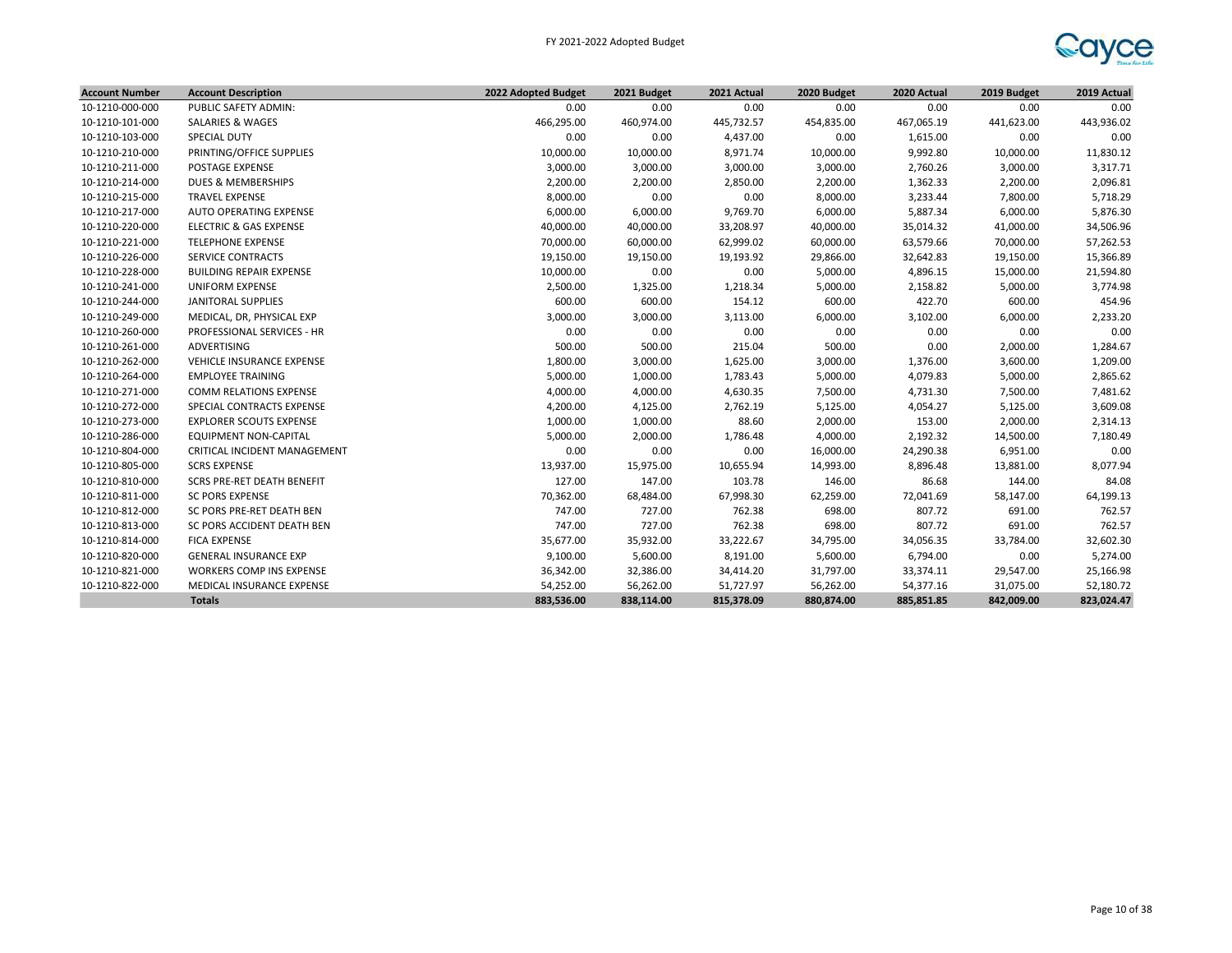

| <b>Account Number</b> | <b>Account Description</b>               | 2022 Adopted Budget | 2021 Budget | 2021 Actual | 2020 Budget | 2020 Actual | 2019 Budget | 2019 Actual |
|-----------------------|------------------------------------------|---------------------|-------------|-------------|-------------|-------------|-------------|-------------|
| 10-1211-000-000       | PUBLIC SAFETY INVESTIGATION:             | 0.00                | 0.00        | 0.00        | 0.00        | 0.00        | 0.00        | 0.00        |
| 10-1211-101-000       | SALARIES & WAGES                         | 432,971.00          | 407,790.00  | 418,061.72  | 413,495.00  | 417,552.00  | 451,530.00  | 402,385.00  |
| 10-1211-102-000       | OVERTIME                                 | 15,000.00           | 12,000.00   | 18,144.28   | 15,000.00   | 17,295.77   | 20,000.00   | 24,956.45   |
| 10-1211-103-000       | <b>SPECIAL DUTY</b>                      | 5,000.00            | 8,000.00    | 4,573.00    | 5,000.00    | 5,814.00    | 0.00        | 0.00        |
| 10-1211-214-000       | <b>DUES &amp; MEMBERSHIPS</b>            | 2,000.00            | 3,600.00    | 1,572.68    | 3,600.00    | 1,704.00    | 3,600.00    | 1,345.92    |
| 10-1211-215-000       | <b>TRAVEL EXPENSE</b>                    | 7,000.00            | 0.00        | 0.00        | 7,000.00    | 1,579.07    | 7,500.00    | 6,068.71    |
| 10-1211-217-000       | <b>AUTO OPERATING EXPENSE</b>            | 25,000.00           | 25,000.00   | 22,581.38   | 25,000.00   | 18,538.36   | 25,000.00   | 14,965.96   |
| 10-1211-226-000       | <b>SERVICE CONTRACTS</b>                 | 44,000.00           | 44,000.00   | 31,204.72   | 22,000.00   | 26,568.94   | 22,000.00   | 10,548.90   |
| 10-1211-227-000       | <b>EQUIPMENT REPAIR EXPENSE</b>          | 700.00              | 700.00      | 356.55      | 700.00      | 711.60      | 700.00      | 884.91      |
| 10-1211-237-000       | <b>RADIO SUPPLIES</b>                    | 0.00                | 0.00        | 0.00        | 600.00      | 0.00        | 600.00      | 197.35      |
| 10-1211-241-000       | UNIFORM EXPENSE                          | 4,500.00            | 4,500.00    | 3,376.07    | 8,500.00    | 6,177.82    | 8,100.00    | 8,973.67    |
| 10-1211-260-000       | PROFESSIONAL SERVICES - HR               | 0.00                | 0.00        | 0.00        | 0.00        | 0.00        | 0.00        | 0.00        |
| 10-1211-262-000       | <b>VEHICLE INSURANCE EXPENSE</b>         | 12,500.00           | 9,000.00    | 11,372.00   | 9,000.00    | 8,997.00    | 9,000.00    | 7,540.00    |
| 10-1211-264-000       | <b>EMPLOYEE TRAINING EXPENSE</b>         | 6,500.00            | 1,500.00    | 1,429.95    | 5,500.00    | 3,537.59    | 5,500.00    | 4,303.21    |
| 10-1211-271-000       | SPECIAL DEPT SUPPLIES/EXP                | 2,500.00            | 1,500.00    | 3,468.19    | 3,500.00    | 2,504.82    | 2,500.00    | 4,228.48    |
| 10-1211-385-000       | CAPITAL MACHINES & EQUIPMENT >= 5.000    | 11,200.00           | 0.00        | 0.00        | 0.00        | 0.00        | 0.00        | 0.00        |
| 10-1211-386-000       | EQUIPMENT NON-CAPITAL $>= 1,000 < 5,000$ | 0.00                | 750.00      | 0.00        | 1,800.00    | 0.00        | 10,000.00   | 8,328.39    |
| 10-1211-811-000       | <b>SC PORS EXPENSE</b>                   | 83,203.00           | 77,770.00   | 78,664.96   | 72,382.00   | 77,157.37   | 74,609.00   | 71,071.26   |
| 10-1211-812-000       | SC PORS PRE-RET DEATH BEN                | 883.00              | 826.00      | 881.98      | 811.00      | 864.99      | 886.00      | 844.05      |
| 10-1211-813-000       | SC PORS ACCIDENT DEATH BEN               | 883.00              | 826.00      | 881.98      | 811.00      | 864.99      | 886.00      | 844.05      |
| 10-1211-814-000       | <b>FICA EXPENSE</b>                      | 34,391.00           | 32,183.00   | 33,088.41   | 31,632.00   | 32,642.12   | 34,542.00   | 31,789.28   |
| 10-1211-820-000       | <b>GENERAL INSURANCE EXPENSE</b>         | 10,400.00           | 8,600.00    | 9,409.00    | 8,600.00    | 7,809.00    | 86,138.00   | 7,821.00    |
| 10-1211-821-000       | <b>WORKERS COMP INS EXPENSE</b>          | 39,827.00           | 36,188.00   | 38,934.40   | 36,414.00   | 37,035.70   | 38,011.00   | 38,145.00   |
| 10-1211-822-000       | MEDICAL INSURANCE EXPENSE                | 60,590.00           | 62,717.00   | 57,156.35   | 62,582.00   | 59,917.39   | 49,202.00   | 58,099.24   |
|                       | <b>Totals</b>                            | 799,048.00          | 737,450.00  | 735,157.62  | 733,927.00  | 727,272.53  | 850,304.00  | 703,340.83  |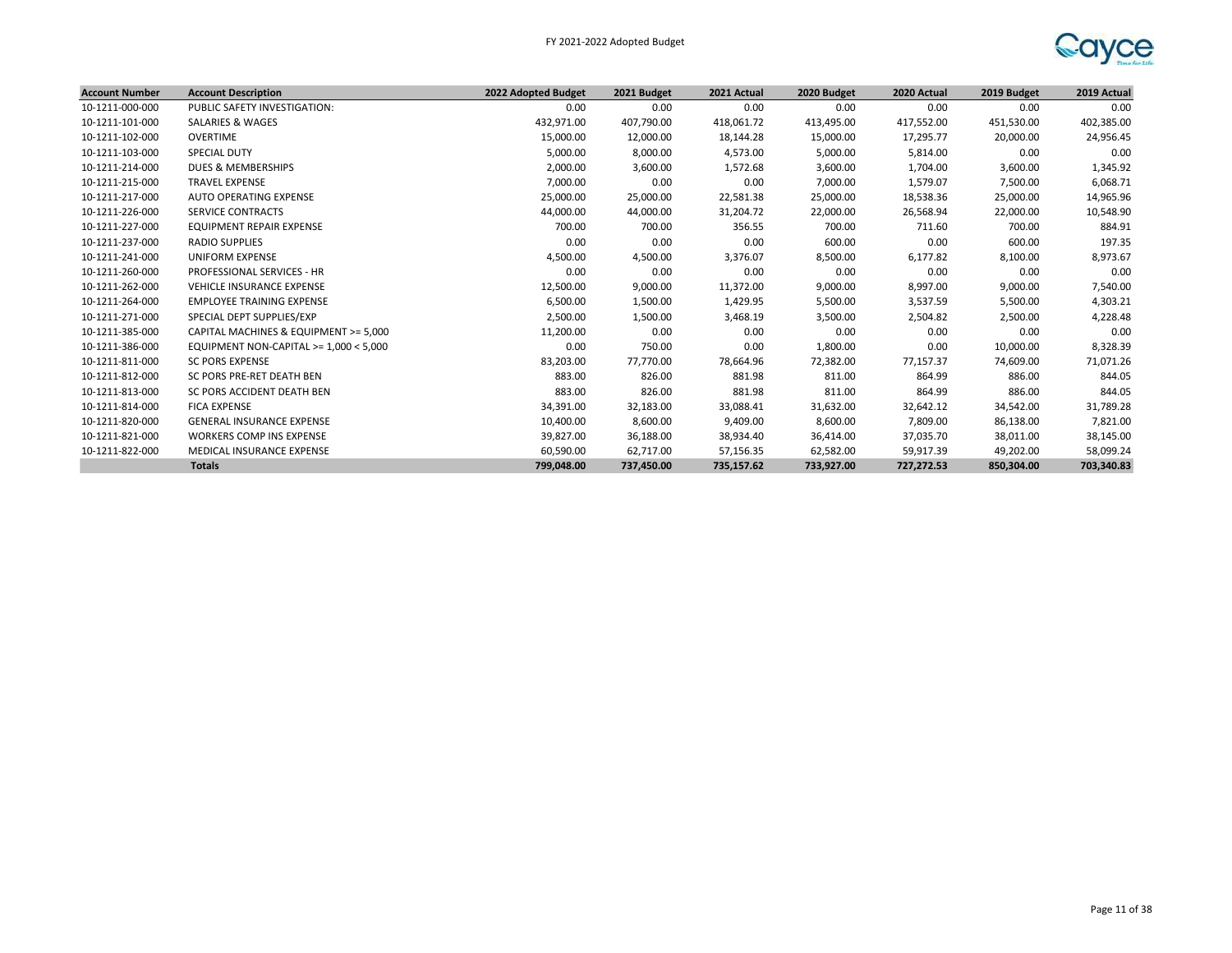| <b>Account Number</b> | <b>Account Description</b>             | 2022 Adopted Budget | 2021 Budget  | 2021 Actual  | 2020 Budget  | 2020 Actual  | 2019 Budget  | 2019 Actual  |
|-----------------------|----------------------------------------|---------------------|--------------|--------------|--------------|--------------|--------------|--------------|
| 10-1212-000-000       | PUBLIC SAFETY TRAFFIC:                 | 0.00                | 0.00         | 0.00         | 0.00         | 0.00         | 0.00         | 0.00         |
| 10-1212-101-000       | SALARIES & WAGES                       | 2,072,170.00        | 1,980,975.00 | 1,809,683.00 | 1,955,182.00 | 1,858,271.60 | 1,839,106.00 | 1,789,019.09 |
| 10-1212-102-000       | OVERTIME                               | 110,000.00          | 75,536.00    | 154,430.74   | 107,000.00   | 179,202.29   | 137,000.00   | 176,771.08   |
| 10-1212-103-000       | <b>SPECIAL DUTY</b>                    | 60,000.00           | 30,000.00    | 77,287.51    | 30,000.00    | 56,356.56    | 0.00         | 544.00       |
| 10-1212-214-000       | <b>DUES &amp; MEMBERSHIPS</b>          | 2,500.00            | 2,500.00     | 1,700.00     | 2,500.00     | 3,340.00     | 2,500.00     | 1,890.00     |
| 10-1212-215-000       | <b>TRAVEL EXPENSE</b>                  | 4,000.00            | 0.00         | 0.00         | 4,000.00     | 2,210.99     | 2,000.00     | 2,242.42     |
| 10-1212-216-000       | SCMIT/DOJ VEST GRANT EXPENSE           | 10,000.00           | 10,000.00    | 10,092.24    | 10,000.00    | 8,477.61     | 10,000.00    | 9,847.21     |
| 10-1212-217-000       | <b>AUTO OPERATING EXPENSE</b>          | 150,000.00          | 150,000.00   | 138,918.32   | 150,000.00   | 173,975.46   | 150,000.00   | 156,330.48   |
| 10-1212-221-000       | <b>TELEPHONE EXPENSE</b>               | 0.00                | 0.00         | 225.23       | 0.00         | 0.00         | 0.00         | 233.09       |
| 10-1212-226-000       | SERVICE CONTRACTS                      | 55,000.00           | 52,000.00    | 92,341.60    | 51,500.00    | 89,552.14    | 42,000.00    | 59,707.94    |
| 10-1212-227-000       | EQUIPMENT REPAIR EXPENSE               | 2,000.00            | 2,000.00     | 2,734.76     | 7,000.00     | 4,711.20     | 7,000.00     | 7,031.50     |
| 10-1212-228-000       | <b>BUILDING REPAIRS</b>                | 1,500.00            | 1,500.00     | 4,486.41     | 1,500.00     | 1,006.13     | 0.00         | 1,078.32     |
| 10-1212-229-000       | SLED NCIC EQUIPMENT EXPENSE            | 1,000.00            | 2,185.00     | 672.00       | 2,185.00     | 672.00       | 2,185.00     | 672.00       |
| 10-1212-231-000       | <b>HAND TOOLS &amp; SUPPLIES</b>       | 500.00              | 500.00       | 744.73       | 500.00       | 397.23       | 500.00       | 190.69       |
| 10-1212-237-000       | <b>RADIO SUPPLIES</b>                  | 500.00              | 800.00       | 389.22       | 800.00       | 0.00         | 800.00       | 509.54       |
| 10-1212-238-000       | <b>SAFETY SUPPLIES</b>                 | 2,000.00            | 1,500.00     | 1,679.39     | 3,000.00     | 1,951.68     | 3,000.00     | 1,335.11     |
| 10-1212-241-000       | UNIFORM EXPENSE                        | 30,000.00           | 20,000.00    | 21,822.99    | 40,000.00    | 24,923.10    | 40,000.00    | 31,234.83    |
| 10-1212-242-000       | JAIL DETENTION EXPENSE                 | 1,500.00            | 1,500.00     | 2,480.00     | 1,500.00     | 2,123.00     | 1,200.00     | 1,065.00     |
| 10-1212-260-000       | PROFESSIONAL SERVICES - HR             | 0.00                | 0.00         | 0.00         | 0.00         | 0.00         | 1,800.00     | 0.00         |
| 10-1212-262-000       | VEHICLE INSURANCE EXPENSE              | 54,000.00           | 36,000.00    | 49,554.00    | 36,000.00    | 41,016.00    | 42,000.00    | 32,470.00    |
| 10-1212-264-000       | <b>EMPLOYEE TRAINING EXPENSE</b>       | 20,000.00           | 20,750.00    | 21,463.13    | 20,000.00    | 16,152.69    | 20,000.00    | 16,955.31    |
| 10-1212-265-000       | VICTIM'S ASSTANCE EXPENSE              | 75,000.00           | 86,000.00    | 75,243.27    | 85,000.00    | 80,428.64    | 88,382.00    | 79,196.28    |
| 10-1212-265-001       | VICTIM'S ADVOCATE GRANT EXP            | 0.00                | 0.00         | 53.20        | 0.00         | 0.00         | 0.00         | 0.00         |
| 10-1212-266-000       | DEPT OF JUVENILE JUSTICE EXPENSE       | 3,000.00            | 3,000.00     | 50.00        | 5,000.00     | 4,937.00     | 5,000.00     | 3,040.00     |
| 10-1212-271-000       | SPECIAL DEPT SUPPLIES/EXP              | 15,000.00           | 2,750.00     | 11,333.51    | 46,750.00    | 46,850.18    | 28,750.00    | 26,594.53    |
| 10-1212-385-000       | CAPITAL MACHINES & EQUIPMENT >= 5,000  | 22,400.00           | 0.00         | 33,024.76    | 94,000.00    | 88,896.46    | 300,672.00   | 399,608.46   |
| 10-1212-386-000       | EQUIPMENT NON-CAPITAL >= 1,000 < 5,000 | 0.00                | 0.00         | 0.00         | 7,600.00     | 94,085.98    | 93,919.30    | 83,666.35    |
| 10-1212-805-000       | <b>SCRS EXPENSE</b>                    | 0.00                | 0.00         | 0.00         | 0.00         | 15.72        | 0.00         | 0.00         |
| 10-1212-810-000       | SCRS PRE-RET DEATH BENEFIT             | 0.00                | 0.00         | 0.00         | 0.00         | 0.15         | 0.00         | 0.00         |
| 10-1212-811-000       | <b>SC PORS EXPENSE</b>                 | 417,209.00          | 373,182.00   | 362,438.92   | 342,668.00   | 370,344.98   | 304,268.00   | 329,184.68   |
| 10-1212-812-000       | SC PORS PRE-RET DEATH BEN              | 4,429.00            | 3,962.00     | 4,062.96     | 3,842.00     | 4,151.72     | 3,614.00     | 3,909.56     |
| 10-1212-813-000       | SC PORS ACCIDENT DEATH BEN             | 4,429.00            | 3,962.00     | 4,062.96     | 3,842.00     | 4,151.72     | 3,614.00     | 3,909.56     |
| 10-1212-814-000       | <b>FICA EXPENSE</b>                    | 171,931.00          | 154,434.00   | 151,616.33   | 149,571.00   | 155,502.35   | 140,692.00   | 146,225.53   |
| 10-1212-820-000       | <b>GENERAL INSURANCE EXPENSE</b>       | 56,200.00           | 43,000.00    | 50,589.50    | 43,000.00    | 41,634.00    | 0.00         | 40,062.00    |
| 10-1212-821-000       | WORKERS COMP INS EXPENSE               | 191,072.00          | 174,055.00   | 175,432.95   | 172,149.00   | 171,621.29   | 155,428.00   | 168,618.34   |
| 10-1212-822-000       | MEDICAL INSURANCE EXPENSE              | 332,494.00          | 318,986.00   | 292,360.53   | 347,235.00   | 291,762.39   | 325,808.00   | 284,586.09   |
| 10-1212-825-000       | UNEMPLOYMENT COMP EXPENSE              | 0.00                | 0.00         | $-4,189.12$  | 0.00         | $-4,219.60$  | 0.00         | $-2,559.75$  |
|                       | <b>Totals</b>                          | 3,869,834.00        | 3,551,077.00 | 3,546,785.04 | 3,723,324.00 | 3,814,502.66 | 3,751,238.30 | 3,855,169.24 |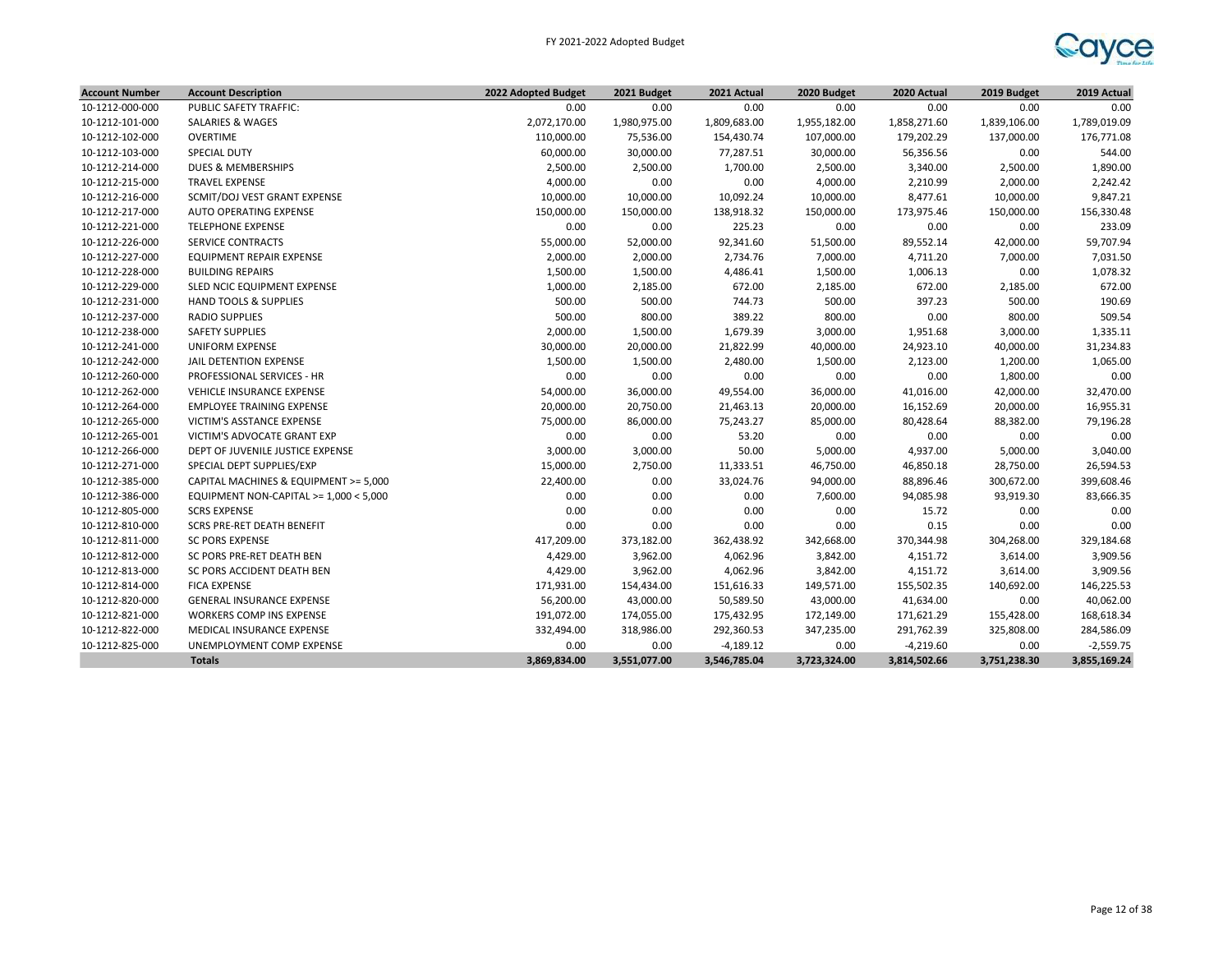

| <b>Account Number</b> | <b>Account Description</b>             | 2022 Adopted Budget | 2021 Budget  | 2021 Actual  | 2020 Budget  | 2020 Actual  | 2019 Budget  | 2019 Actual  |
|-----------------------|----------------------------------------|---------------------|--------------|--------------|--------------|--------------|--------------|--------------|
| 10-1213-000-000       | PUBLIC SAFETY FIRE:                    | 0.00                | 0.00         | 0.00         | 0.00         | 0.00         | 0.00         | 0.00         |
| 10-1213-101-000       | <b>SALARIES &amp; WAGES</b>            | 972,037.00          | 935,813.00   | 868,930.00   | 965,119.00   | 910,823.86   | 833,170.00   | 753,390.15   |
| 10-1213-102-000       | OVERTIME                               | 29,750.00           | 20,000.00    | 41,853.66    | 30,000.00    | 46,227.68    | 35,000.00    | 36,977.11    |
| 10-1213-103-000       | <b>SPECIAL DUTY</b>                    | 5,000.00            | 5,000.00     | 3,740.00     | 5,000.00     | 1,487.50     | 0.00         | 680.00       |
| 10-1213-105-000       | FIRE RESPONSE OT EXP                   | 20,000.00           | 10,000.00    | 11,922.92    | 40,000.00    | 10,723.23    | 40,000.00    | 25,213.36    |
| 10-1213-214-000       | <b>DUES &amp; MEMBERSHIPS</b>          | 2,000.00            | 2,000.00     | 710.00       | 1,500.00     | 2,585.00     | 1,500.00     | 510.00       |
| 10-1213-215-000       | <b>TRAVEL EXPENSE</b>                  | 5,000.00            | 0.00         | 0.00         | 6,000.00     | 1,861.69     | 6,000.00     | 4,640.32     |
| 10-1213-217-000       | AUTO OPERATING EXPENSE                 | 43,000.00           | 43,000.00    | 43,246.23    | 43,000.00    | 49,608.77    | 43,000.00    | 53,729.91    |
| 10-1213-226-000       | <b>SERVICE CONTRACTS</b>               | 12,000.00           | 11,000.00    | 4,434.48     | 11,000.00    | 5,063.78     | 11,000.00    | 10,214.67    |
| 10-1213-227-000       | <b>EQUIPMENT REPAIR EXPENSE</b>        | 5,000.00            | 2,500.00     | 2,961.07     | 5,000.00     | 4,540.38     | 5,000.00     | 4,553.34     |
| 10-1213-228-000       | <b>BUILDING REPAIR</b>                 | 5,000.00            | 2,500.00     | 2,369.43     | 13,400.00    | 15,609.08    | 6,000.00     | 2,935.32     |
| 10-1213-231-000       | <b>HAND TOOLS &amp; SUPPLIES</b>       | 2,000.00            | 1,000.00     | 635.43       | 2,000.00     | 1,123.30     | 2,000.00     | 1,472.03     |
| 10-1213-237-000       | <b>RADIO SUPPLIES</b>                  | 0.00                | 1,000.00     | 610.68       | 1,000.00     | 29.93        | 1,000.00     | 900.86       |
| 10-1213-238-000       | <b>SAFETY SUPPLIES</b>                 | 3,500.00            | 2,500.00     | 2,481.62     | 3,500.00     | 3,204.37     | 3,500.00     | 2,103.64     |
| 10-1213-241-000       | UNIFORM EXPENSE                        | 15,000.00           | 15,000.00    | 14,902.94    | 23,000.00    | 15,061.23    | 23,000.00    | 13,955.54    |
| 10-1213-244-000       | <b>JANITORIAL SUPPLIES</b>             | 800.00              | 800.00       | 395.79       | 800.00       | 810.06       | 800.00       | 378.90       |
| 10-1213-249-000       | MEDICAL/PHYSICAL EXP                   | 13,800.00           | 5,920.00     | 1,057.00     | 11,800.00    | 8,960.00     | 11,800.00    | 591.80       |
| 10-1213-250-000       | SCBA/FOAM & FIRE EXTINGUISHER EXP      | 6,400.00            | 6,400.00     | 3,714.08     | 6,400.00     | 5,999.24     | 6,400.00     | 2,941.51     |
| 10-1213-262-000       | <b>VEHICLE INSURANCE EXPENSE</b>       | 12,500.00           | 10,000.00    | 11,372.00    | 10,000.00    | 9,631.00     | 10,000.00    | 8,174.00     |
| 10-1213-264-000       | <b>EMPLOYEE TRAINING</b>               | 8,000.00            | 4,000.00     | 3,575.15     | 10,000.00    | 5,686.00     | 11,000.00    | 9,108.63     |
| 10-1213-271-000       | SPECIAL DEPT SUPPLIES/EXP              | 3,000.00            | 10,880.00    | 6,221.11     | 5,000.00     | 19,546.26    | 5,000.00     | 4,581.78     |
| 10-1213-385-000       | CAPITAL MACHINES & EQUIPMENT >= 5,000  | 43,900.00           | 0.00         | 0.00         | 36,000.00    | 0.00         | 26,727.00    | 17,566.19    |
| 10-1213-386-000       | EQUIPMENT NON-CAPITAL >= 1,000 < 5,000 | 900.00              | 0.00         | 0.00         | 9,300.00     | 19,507.61    | 4,000.00     | 8,793.86     |
| 10-1213-805-000       | <b>SCRS EXPENSE</b>                    | 7,011.00            | 0.00         | 7,838.61     | 0.00         | 3,236.89     | 0.00         | 3,412.19     |
| 10-1213-810-000       | <b>SCRS PRE-RET DEATH BENEFIT</b>      | 64.00               | 0.00         | 76.28        | 0.00         | 31.53        | 0.00         | 35.49        |
| 10-1213-811-000       | <b>SC PORS EXPENSE</b>                 | 181,389.00          | 176,341.00   | 156,220.15   | 169,740.00   | 167,333.84   | 138,042.00   | 132,410.39   |
| 10-1213-812-000       | SC PORS PRE-RET DEATH BENEFIT          | 1,926.00            | 1,872.00     | 1,751.59     | 1,903.00     | 1,876.38     | 1,639.00     | 1,572.67     |
| 10-1213-813-000       | SC PORS ACCIDENTAL DEATH BENEFIT       | 1,926.00            | 1,872.00     | 1,751.59     | 1,903.00     | 1,876.38     | 1,639.00     | 1,572.67     |
| 10-1213-814-000       | <b>FICA EXPENSE</b>                    | 78,171.00           | 72,975.00    | 68,711.76    | 74,015.00    | 71,253.19    | 63,738.00    | 60,206.02    |
| 10-1213-820-000       | <b>GENERAL INSURANCE EXPENSE</b>       | 25,800.00           | 17,000.00    | 22,507.00    | 17,000.00    | 17,994.00    | 0.00         | 16,494.00    |
| 10-1213-821-000       | WORKERS COMP INS EXPENSE               | 67,527.00           | 68,483.00    | 60,520.90    | 71,086.00    | 57,820.34    | 56,455.00    | 57,138.79    |
| 10-1213-822-000       | MEDICAL INSURANCE EXPENSE              | 179,156.00          | 184,980.00   | 159,866.02   | 182,508.00   | 173,281.35   | 115,480.00   | 131,546.90   |
| 10-1213-825-000       | UNEMPLOYMENT COMP EXPENSE              | 0.00                | 0.00         | 0.00         | 0.00         | 0.00         | 0.00         | 170.52       |
|                       | <b>Totals</b>                          | 1,751,557.00        | 1,612,836.00 | 1,504,377.49 | 1,756,974.00 | 1,632,793.87 | 1,462,890.00 | 1,367,972.56 |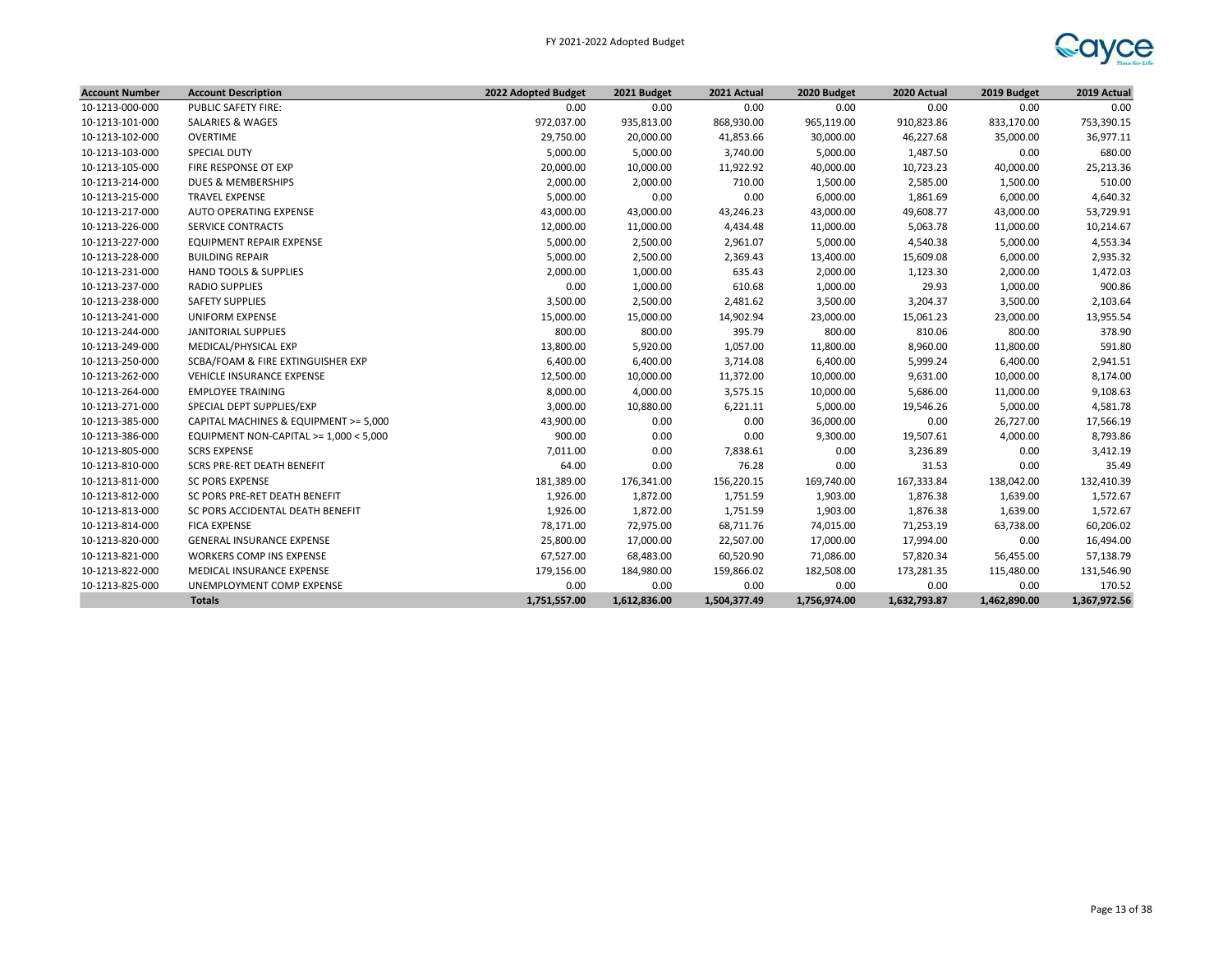

| <b>Account Number</b> | <b>Account Description</b>               | 2022 Adopted Budget | 2021 Budget | 2021 Actual | 2020 Budget | 2020 Actual | 2019 Budget | 2019 Actual |
|-----------------------|------------------------------------------|---------------------|-------------|-------------|-------------|-------------|-------------|-------------|
| 10-1214-000-000       | PUBLIC SAFETY ANIMAL SERVICES:           | 0.00                | 0.00        | 0.00        | 0.00        | 0.00        | 0.00        | 0.00        |
| 10-1214-101-000       | SALARIES & WAGES                         | 39,485.00           | 38,761.00   | 37,797.98   | 39,482.00   | 38,853.41   | 38,346.00   | 37,667.79   |
| 10-1214-102-000       | OVERTIME                                 | 0.00                | 0.00        | 0.00        | 1,250.00    | 641.02      | 1,250.00    | 298.02      |
| 10-1214-210-000       | PRINTING/OFFICE SUPPLIES                 | 150.00              | 150.00      | 1.38        | 150.00      | 137.93      | 150.00      | 64.18       |
| 10-1214-214-000       | DUES & MEMBERSHIPS                       | 1,000.00            | 3,050.00    | 559.00      | 3,750.00    | 708.00      | 3,750.00    | 195.00      |
| 10-1214-215-000       | <b>TRAVEL EXPENSE</b>                    | 5,000.00            | 0.00        | 0.00        | 5,000.00    | 3,335.80    | 250.00      | 0.00        |
| 10-1214-217-000       | AUTO OPERATING EXPENSE                   | 4,000.00            | 4,500.00    | 2,464.29    | 4,500.00    | 3,201.43    | 4,500.00    | 2,990.93    |
| 10-1214-220-000       | ELECTRIC & GAS EXPENSE                   | 5,000.00            | 4,500.00    | 5,041.47    | 4,500.00    | 6,419.36    | 4,500.00    | 4,903.03    |
| 10-1214-226-000       | <b>SERVICE CONTRACTS</b>                 | 1,000.00            | 4,800.00    | 790.38      | 4,800.00    | 1,303.14    | 4,300.00    | 2,419.43    |
| 10-1214-227-000       | EQUIPMENT REPAIR EXPENSE                 | 500.00              | 500.00      | 101.62      | 3,500.00    | 1,254.93    | 3,500.00    | 2,919.89    |
| 10-1214-228-000       | <b>BUILDING REPAIR EXPENSE</b>           | 500.00              | 500.00      | 0.00        | 500.00      | 60.78       | 500.00      | 0.00        |
| 10-1214-237-000       | <b>RADIO SUPPLIES</b>                    | 100.00              | 100.00      | 0.00        | 100.00      | 0.00        | 100.00      | 0.00        |
| 10-1214-241-000       | UNIFORM EXPENSE                          | 750.00              | 0.00        | 559.73      | 2,500.00    | 343.79      | 1,800.00    | 878.40      |
| 10-1214-244-000       | <b>JANITORIAL SUPPLIES</b>               | 200.00              | 200.00      | 106.33      | 200.00      | 143.15      | 150.00      | 126.68      |
| 10-1214-262-000       | <b>VEHICLE INSURANCE EXPENSE</b>         | 900.00              | 1,200.00    | 812.00      | 1,200.00    | 688.00      | 1,200.00    | 892.00      |
| 10-1214-264-000       | <b>EMPLOYEE TRAINING</b>                 | 3,500.00            | 0.00        | 0.00        | 4,500.00    | 4,386.73    | 250.00      | 162.99      |
| 10-1214-271-000       | SPECIAL DEPT SUPPLIES/EXP                | 7,500.00            | 7,000.00    | 12,910.70   | 7,000.00    | 7,498.60    | 6,700.00    | 6,743.97    |
| 10-1214-280-000       | <b>ANIMAL CONTROL SUPPLIES</b>           | 400.00              | 300.00      | 203.50      | 300.00      | 292.78      | 300.00      | 271.59      |
| 10-1214-386-000       | EQUIPMENT NON-CAPITAL $>= 1,000 < 5,000$ | 0.00                | 0.00        | 0.00        | 0.00        | 1,979.50    | 8,130.00    | 4,948.41    |
| 10-1214-805-000       | <b>SCRS EXPENSE</b>                      | 6,408.00            | 6,203.00    | 5,824.58    | 5,824.00    | 5,940.07    | 5,289.00    | 5,352.09    |
| 10-1214-810-000       | SCRS PRE-RET DEATH BENEFIT               | 59.00               | 57.00       | 56.78       | 57.00       | 57.89       | 55.06       | 55.62       |
| 10-1214-814-000       | <b>FICA EXPENSE</b>                      | 3,042.00            | 2,947.00    | 2,795.82    | 2,947.00    | 2,906.99    | 2,807.00    | 2,880.94    |
| 10-1214-820-000       | <b>GENERAL INSURANCE EXP</b>             | 1,350.00            | 1,300.00    | 1,224.00    | 1,300.00    | 1,021.00    | 0.00        | 1,256.00    |
| 10-1214-821-000       | <b>WORKERS COMP INS EXPENSE</b>          | 822.00              | 986.00      | 1,007.44    | 1,011.00    | 1,025.75    | 936.00      | 1,035.44    |
| 10-1214-822-000       | MEDICAL INSURANCE EXPENSE                | 6,338.00            | 6,554.00    | 6,330.30    | 6,320.00    | 6,307.75    | 6,042.00    | 6,106.10    |
|                       | <b>Totals</b>                            | 88,004.00           | 83,608.00   | 78.587.30   | 100.691.00  | 88.507.80   | 94.805.06   | 82,168.50   |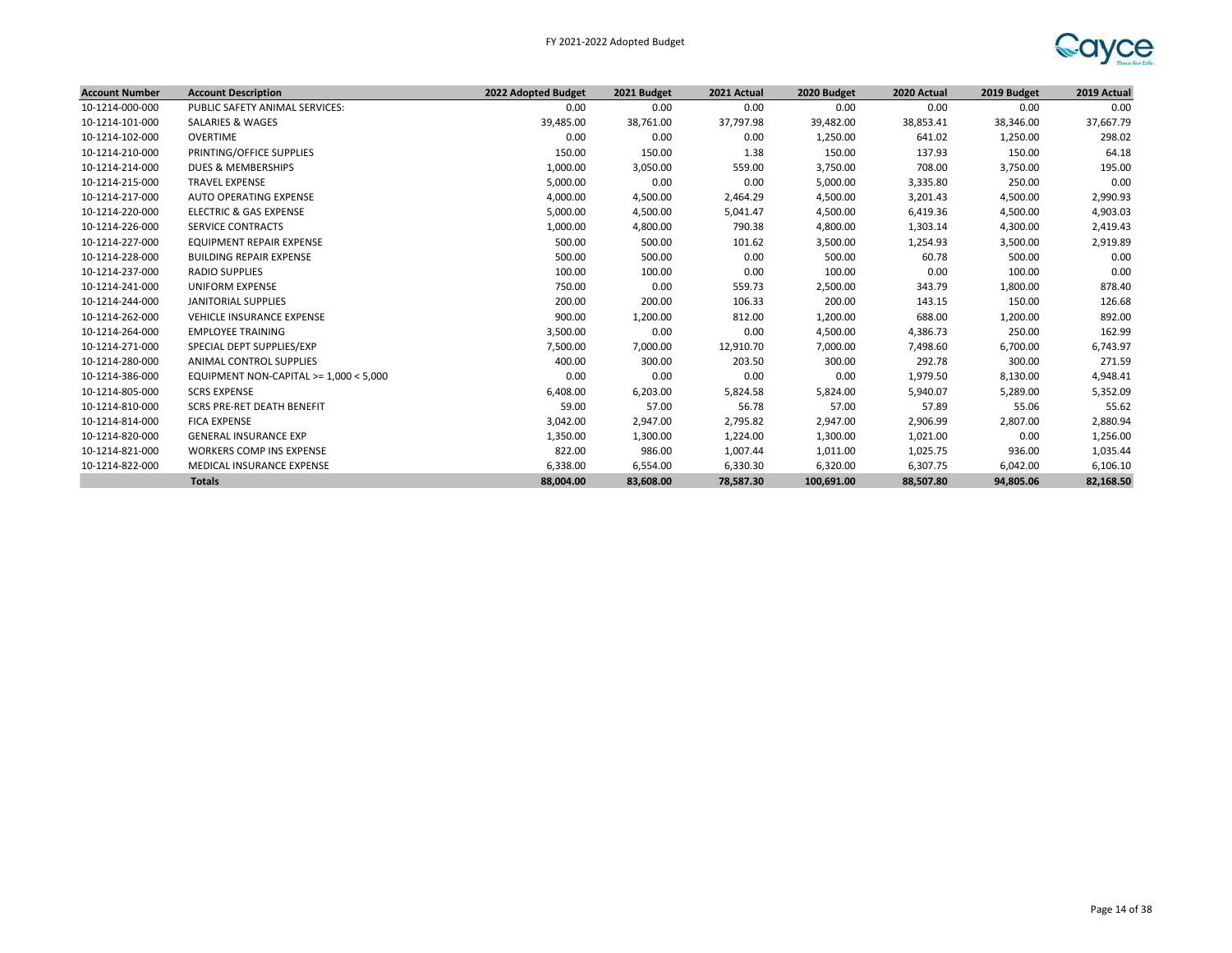

| <b>Account Number</b> | <b>Account Description</b>             | 2022 Adopted Budget | 2021 Budget | 2021 Actual | 2020 Budget | 2020 Actual | 2019 Budget | 2019 Actual |
|-----------------------|----------------------------------------|---------------------|-------------|-------------|-------------|-------------|-------------|-------------|
| 10-1215-000-000       | PUBLIC SAFETY PARKS:                   | 0.00                | 0.00        | 0.00        | 0.00        | 0.00        | 0.00        | 0.00        |
| 10-1215-101-000       | <b>SALARIES &amp; WAGES</b>            | 165,470.00          | 158,010.00  | 158,155.60  | 157,756.00  | 159,860.83  | 156,900.00  | 152,641.91  |
| 10-1215-102-000       | <b>OVERTIME</b>                        | 15,000.00           | 5,000.00    | 11,541.25   | 5,000.00    | 11,314.68   | 8,000.00    | 15,359.75   |
| 10-1215-103-000       | <b>SPECIAL DUTY</b>                    | 5,000.00            | 5,000.00    | 510.00      | 5,000.00    | 1,275.00    | 0.00        | 0.00        |
| 10-1215-210-000       | PRINTING & OFFICE SUPPLIES             | 50.00               | 50.00       | 5.51        | 50.00       | 4.44        | 50.00       | 0.00        |
| 10-1215-214-000       | DUES & MEMBERSHIPS                     | 250.00              | 250.00      | 40.00       | 250.00      | 200.00      | 250.00      | 205.00      |
| 10-1215-215-000       | <b>TRAVEL EXPENSE</b>                  | 250.00              | 0.00        | 0.00        | 250.00      | 0.00        | 250.00      | 0.00        |
| 10-1215-217-000       | AUTO OPERATING EXPENSE                 | 5,000.00            | 6,000.00    | 3,605.24    | 6,000.00    | 5,972.92    | 4,000.00    | 6,809.70    |
| 10-1215-226-000       | <b>SERVICE CONTRACTS</b>               | 500.00              | 500.00      | 0.00        | 500.00      | 0.00        | 1,500.00    | 0.00        |
| 10-1215-227-000       | EQUIPMENT REPAIR EXPENSE               | 1,500.00            | 1,000.00    | 452.30      | 4,000.00    | 1,738.89    | 5,000.00    | 1,154.76    |
| 10-1215-228-000       | <b>BUILDING REPAIR EXPENSE</b>         | 0.00                | 0.00        | 0.00        | 0.00        | 0.00        | 500.00      | 0.00        |
| 10-1215-237-000       | <b>RADIO SUPPLIES</b>                  | 0.00                | 250.00      | 301.74      | 250.00      | 0.00        | 250.00      | 0.00        |
| 10-1215-241-000       | <b>UNIFORM EXPENSE</b>                 | 1,500.00            | 1,000.00    | 620.80      | 3,500.00    | 2,296.23    | 3,500.00    | 2,942.49    |
| 10-1215-244-000       | <b>JANITORIAL SUPPLIES</b>             | 100.00              | 100.00      | 0.00        | 100.00      | 0.00        | 100.00      | 0.00        |
| 10-1215-249-000       | MEDICAL/PHYSICAL EXP                   | 100.00              | 100.00      | 0.00        | 100.00      | 0.00        | 0.00        | 80.00       |
| 10-1215-262-000       | <b>VEHICLE INSURANCE EXPENSE</b>       | 3,600.00            | 2,000.00    | 3,250.00    | 2,000.00    | 2,752.00    | 1,500.00    | 1,843.00    |
| 10-1215-264-000       | <b>EMPLOYEE TRAINING EXPENSE</b>       | 500.00              | 500.00      | 0.00        | 500.00      | 0.00        | 500.00      | 350.00      |
| 10-1215-271-000       | SPECIAL DEPT SUPPLIES/EXP              | 0.00                | 500.00      | 418.31      | 1,000.00    | 103.94      | 1,000.00    | 614.68      |
| 10-1215-385-000       | CAPITAL MACHINES & EQUIPMENT >= 5,000  | 11,200.00           | 0.00        | 0.00        | 10,400.00   | 0.00        | 0.00        | 0.00        |
| 10-1215-386-000       | EQUIPMENT NON-CAPITAL >= 1,000 < 5,000 | 0.00                | 0.00        | 0.00        | 0.00        | 10,069.93   | 0.00        | 0.00        |
| 10-1215-805-000       | <b>SCRS EXPENSE</b>                    | 13,723.00           | 12,072.00   | 12,337.74   | 10,841.00   | 12,171.35   | 10,032.00   | 10,942.08   |
| 10-1215-810-000       | <b>SCRS PRE-RET DEATH BENEFIT</b>      | 125.00              | 110.00      | 120.12      | 105.00      | 118.48      | 104.00      | 113.92      |
| 10-1215-811-000       | <b>SC PORS EXPENSE</b>                 | 17,805.00           | 15,278.00   | 16,132.75   | 15,065.00   | 16,368.69   | 14,072.00   | 15,152.29   |
| 10-1215-812-000       | SC PORS PRE-RET DEATH BEN              | 189.00              | 169.00      | 180.81      | 169.00      | 183.50      | 167.00      | 179.89      |
| 10-1215-813-000       | SC PORS ACCIDENTAL DEATH BENEFIT       | 189.00              | 169.00      | 180.81      | 169.00      | 183.50      | 167.00      | 179.89      |
| 10-1215-814-000       | <b>FICA EXPENSE</b>                    | 13,858.00           | 12,319.00   | 12,463.84   | 12,068.00   | 12,617.85   | 11,718.00   | 12,454.97   |
| 10-1215-820-000       | <b>GENERAL INSURANCE EXPENSE</b>       | 5,100.00            | 3,500.00    | 4,610.00    | 3,500.00    | 3,812.00    | 0.00        | 3,357.00    |
| 10-1215-821-000       | <b>WORKERS COMP INS EXPENSE</b>        | 15,191.00           | 9,316.00    | 15,073.10   | 9,457.00    | 14,584.18   | 8,771.00    | 13,916.02   |
| 10-1215-822-000       | MEDICAL INSURANCE EXPENSE              | 32,614.00           | 33,770.00   | 32,575.36   | 32,511.00   | 32,549.48   | 31,075.00   | 31,371.24   |
|                       | <b>Totals</b>                          | 308,814.00          | 266,963.00  | 272,575.28  | 280,541.00  | 288.177.89  | 259,406.00  | 269,668.59  |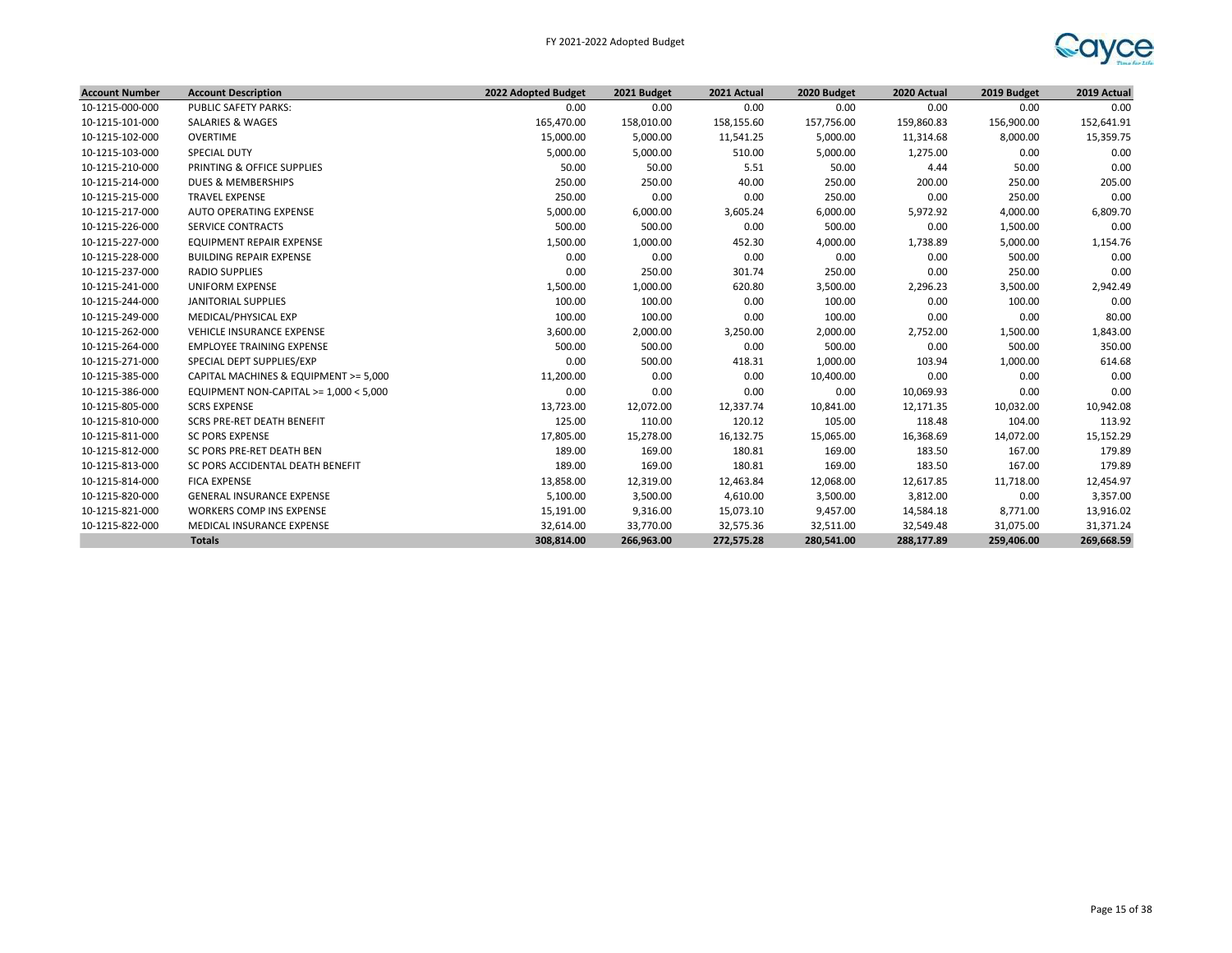

| <b>Account Number</b> | <b>Account Description</b>               | 2022 Adopted Budget | 2021 Budget | 2021 Actual | 2020 Budget | 2020 Actual | 2019 Budget | 2019 Actual |
|-----------------------|------------------------------------------|---------------------|-------------|-------------|-------------|-------------|-------------|-------------|
| 10-1216-000-000       | PUBLIC SAFETY DISPATCH:                  | 0.00                | 0.00        | 0.00        | 0.00        | 0.00        | 0.00        | 0.00        |
| 10-1216-101-000       | SALARIES & WAGES                         | 246,168.00          | 233,896.00  | 228,135.93  | 239,037.00  | 224,091.11  | 234,213.00  | 221,450.45  |
| 10-1216-102-000       | <b>OVERTIME EXPENSE</b>                  | 28,000.00           | 20,000.00   | 23,059.18   | 20,000.00   | 27,571.34   | 18,000.00   | 26,150.68   |
| 10-1216-210-000       | PRINTING & OFFICE SUPPLIES               | 750.00              | 1,000.00    | 129.76      | 1,000.00    | 98.56       | 2,600.00    | 311.17      |
| 10-1216-214-000       | DUES & MEMBERSHIPS                       | 300.00              | 200.00      | 145.00      | 0.00        | 280.00      | 700.00      | 226.00      |
| 10-1216-215-000       | <b>TRAVEL EXPENSE</b>                    | 1,500.00            | 0.00        | 0.00        | 0.00        | 0.00        | 0.00        | 0.00        |
| 10-1216-221-000       | <b>TELEPHONE EXPENSE</b>                 | 27,000.00           | 31,000.00   | 24,438.60   | 31,000.00   | 24,410.34   | 31,000.00   | 26,044.95   |
| 10-1216-226-000       | <b>SERVICE CONTRACTS</b>                 | 65,000.00           | 5,000.00    | 3,370.40    | 25,000.00   | 39.50       | 25,000.00   | 5,145.00    |
| 10-1216-227-000       | <b>EQUIPMENT REPAIR EXPENSE</b>          | 2,500.00            | 2,000.00    | 553.59      | 2,000.00    | 3,018.63    | 2,500.00    | 1,150.02    |
| 10-1216-237-000       | RADIO SUPPLIES EXPENSE                   | 2,000.00            | 2,000.00    | 1,344.04    | 2,000.00    | 0.00        | 2,500.00    | 544.23      |
| 10-1216-241-000       | UNIFORM EXPENSE                          | 1,500.00            | 1,000.00    | 667.56      | 3,000.00    | 561.68      | 4,000.00    | 1,195.50    |
| 10-1216-264-000       | <b>EMPLOYEE TRAINING EXPENSE</b>         | 3,000.00            | 0.00        | 0.00        | 3,500.00    | 787.74      | 3,500.00    | 1,971.06    |
| 10-1216-271-000       | SPECIAL DEPT SUPPLIES/EXP                | 1,800.00            | 1,800.00    | 893.35      | 1,800.00    | 1,175.26    | 1,800.00    | 832.45      |
| 10-1216-385-000       | CAPITAL MACHINES & EQUIPMENT >= 5,000    | 0.00                | 0.00        | 0.00        | 0.00        | 102,473.79  | 0.00        | 438,700.00  |
| 10-1216-386-000       | EQUIPMENT NON-CAPITAL $>= 1,000 < 5,000$ | 2,000.00            | 0.00        | 0.00        | 0.00        | 0.00        | 0.00        | 0.00        |
| 10-1216-805-000       | <b>SCRS EXPENSE</b>                      | 43,603.00           | 38,383.00   | 38,713.15   | 36,523.00   | 38,580.50   | 33,214.00   | 35,553.51   |
| 10-1216-810-000       | SCRS PRE-RET DEATH BENEFIT               | 399.00              | 351.00      | 376.77      | 352.00      | 375.51      | 362.00      | 370.17      |
| 10-1216-814-000       | <b>FICA EXPENSE</b>                      | 20,672.00           | 18,236.00   | 18,626.97   | 18,286.00   | 18,494.53   | 17,632.00   | 18,232.64   |
| 10-1216-820-000       | <b>GENERAL INSURANCE EXPENSE</b>         | 7,500.00            | 5,500.00    | 6,781.00    | 5,500.00    | 5,598.00    | 0.00        | 5,118.00    |
| 10-1216-821-000       | <b>WORKERS COMP INS EXPENSE</b>          | 1,236.00            | 12,604.00   | 1,166.11    | 12,937.00   | 2,190.33    | 12,157.00   | 1,180.60    |
| 10-1216-822-000       | MEDICAL INSURANCE EXPENSE                | 42,840.00           | 37,781.00   | 42,002.48   | 45,322.00   | 42,609.33   | 38,750.00   | 43,016.46   |
|                       | <b>Totals</b>                            | 497,768.00          | 410,751.00  | 390,403.89  | 447,257.00  | 492,356.15  | 427,928.00  | 827,192.89  |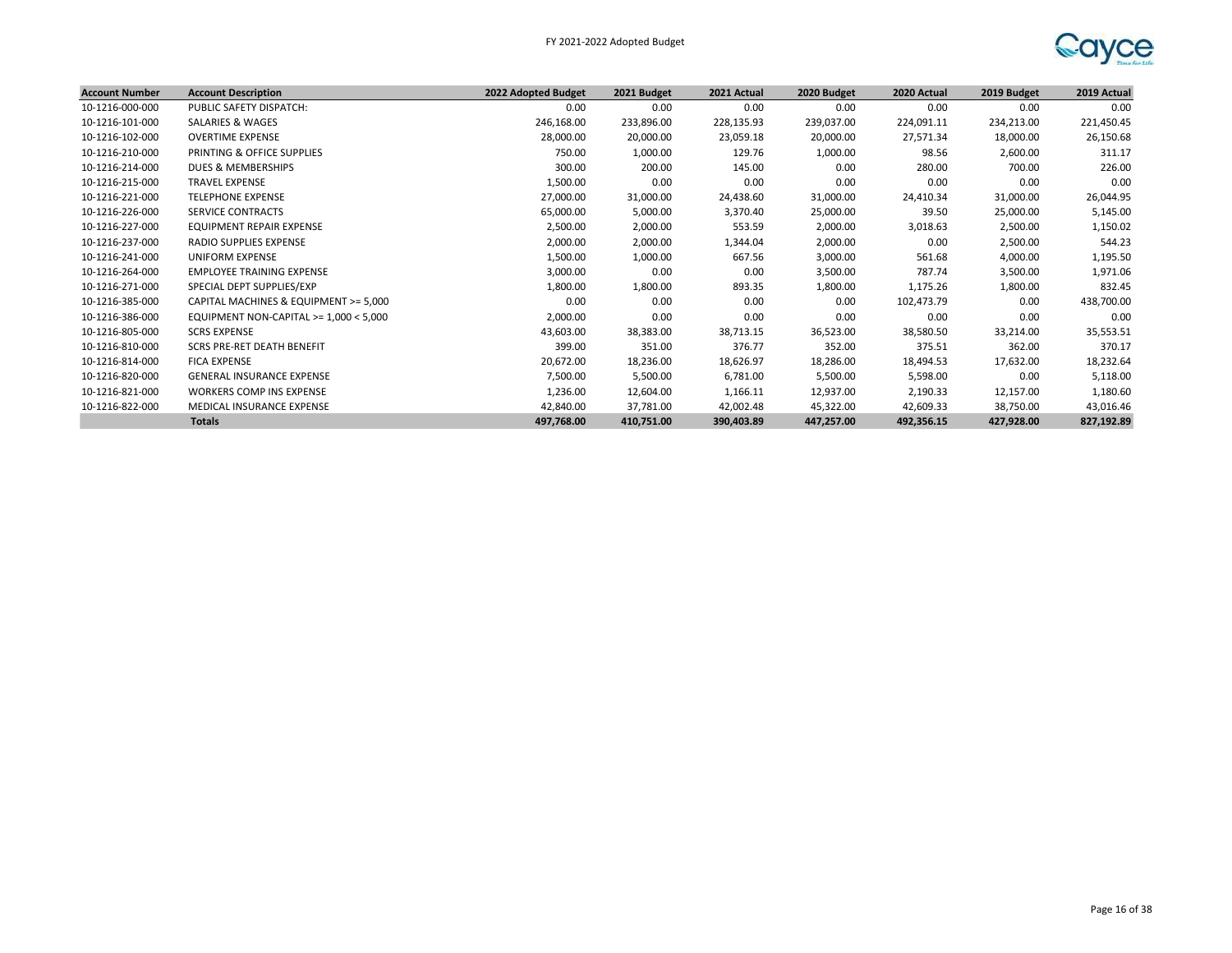

| <b>Account Number</b> | <b>Account Description</b> | 2022 Adopted Budget | 2021 Budget | 2021 Actual | 2020 Budget | 2020 Actual | 2019 Budget | 2019 Actual |
|-----------------------|----------------------------|---------------------|-------------|-------------|-------------|-------------|-------------|-------------|
| 10-1325-000-000       | <b>STREET LIGHTING:</b>    | 0.OC                | 0.00        | 0.00        | 0.0C        | 0.00        | 0.00        | 0.00        |
| 10-1325-220-000       | ELECTRIC & GAS EXPENSE     | 375.000.00          | 347.000.00  | 365.770.45  | 347.000.00  | 344,339.16  | 320.000.00  | 346,318.66  |
|                       | <b>Totals</b>              | 375,000.00          | 347.000.00  | 365.770.45  | 347.000.00  | 344.339.16  | 320,000.00  | 346,318.66  |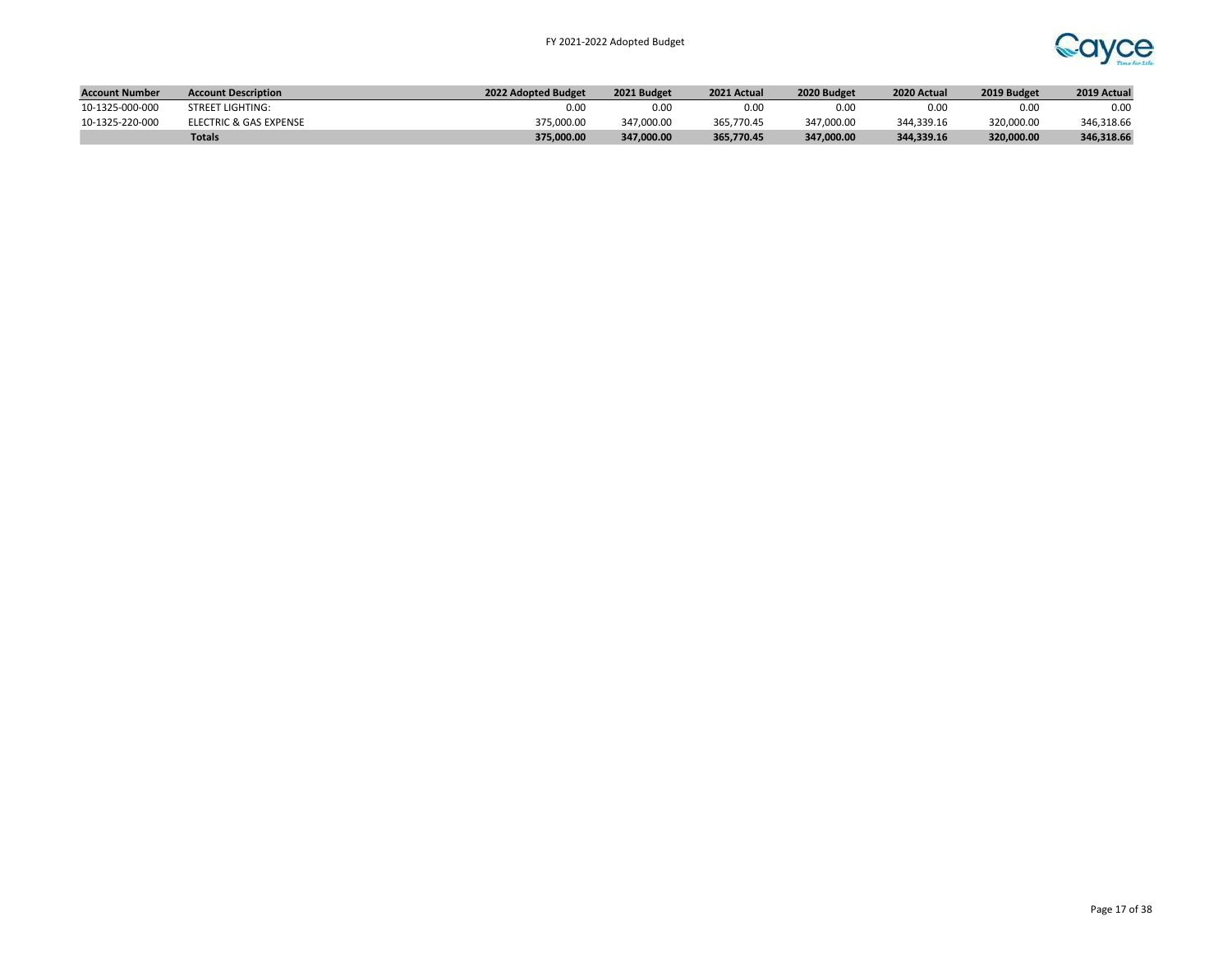

| <b>Account Number</b> | <b>Account Description</b>               | 2022 Adopted Budget | 2021 Budget  | 2021 Actual  | 2020 Budget  | 2020 Actual  | 2019 Budget  | 2019 Actual  |
|-----------------------|------------------------------------------|---------------------|--------------|--------------|--------------|--------------|--------------|--------------|
| 10-1337-000-000       | <b>STREETS &amp; SANITATION:</b>         | 0.00                | 0.00         | 0.00         | 0.00         | 0.00         | 0.00         | 0.00         |
| 10-1337-101-000       | <b>SALARIES &amp; WAGES</b>              | 641,970.00          | 618,379.00   | 585,688.67   | 615,364.00   | 582,961.81   | 598,754.00   | 590,251.28   |
| 10-1337-102-000       | OVERTIME                                 | 500.00              | 0.00         | 0.00         | 600.00       | 34.73        | 550.00       | 1,123.15     |
| 10-1337-210-000       | PRINTING/OFFICE SUPPLIES                 | 1,000.00            | 500.00       | 2,172.09     | 500.00       | 289.57       | 500.00       | 170.44       |
| 10-1337-211-000       | <b>POSTAGE EXPENSE</b>                   | 750.00              | 750.00       | 750.00       | 750.00       | 690.00       | 750.00       | 690.00       |
| 10-1337-214-000       | DUES & MEMBERSHIPS                       | 685.00              | 685.00       | 0.00         | 485.00       | 245.00       | 485.00       | 360.00       |
| 10-1337-215-000       | <b>TRAVEL EXPENSE</b>                    | 0.00                | 0.00         | 0.00         | 1,100.00     | 0.00         | 1,191.00     | 1,375.78     |
| 10-1337-217-000       | AUTO OPERATING EXPENSE                   | 125,000.00          | 125,000.00   | 157,945.65   | 120,000.00   | 97,264.50    | 125,000.00   | 108,539.35   |
| 10-1337-221-000       | <b>TELEPHONE EXPENSE</b>                 | 7,000.00            | 7,000.00     | 6,361.16     | 7,000.00     | 5,814.16     | 8,672.00     | 4,909.02     |
| 10-1337-226-000       | <b>SERVICE CONTRACTS</b>                 | 8,200.00            | 8,142.00     | 5,927.00     | 8,142.00     | 6,156.00     | 1,800.00     | 433.78       |
| 10-1337-227-000       | <b>EQUIPMENT REPAIR EXPENSE</b>          | 10,000.00           | 2,500.00     | 1,760.31     | 5,000.00     | 3,477.76     | 5,000.00     | 4,674.01     |
| 10-1337-228-000       | <b>BUILDING REPAIR EXPENSE</b>           | 5,000.00            | 2,500.00     | 1,822.81     | 5,000.00     | 1,025.00     | 2,000.00     | 1,659.78     |
| 10-1337-229-000       | WASTE DISPOSAL & TIPPING FEES            | 30,000.00           | 30,000.00    | 21,407.46    | 27,000.00    | 28,565.63    | 26,000.00    | 24,903.94    |
| 10-1337-231-000       | <b>HAND TOOLS &amp; SUPPLIES</b>         | 7,000.00            | 3,500.00     | 2,822.81     | 7,000.00     | 5,670.18     | 7,286.00     | 3,784.18     |
| 10-1337-238-000       | <b>SAFETY SUPPLIES</b>                   | 7,000.00            | 3,500.00     | 3,106.43     | 7,000.00     | 6,212.19     | 6,000.00     | 4,097.03     |
| 10-1337-241-000       | <b>UNIFORM EXPENSE</b>                   | 13,750.00           | 12,200.00    | 12,504.50    | 10,400.00    | 13,166.25    | 12,000.00    | 12,638.25    |
| 10-1337-244-000       | JANITORAL SUPPLIES                       | 500.00              | 500.00       | 0.00         | 500.00       | 247.28       | 550.00       | 217.70       |
| 10-1337-249-000       | MEDICAL, DR, PHYSICAL EXP                | 1,200.00            | 1,200.00     | 1,175.00     | 1,200.00     | 1,040.00     | 1,100.00     | 855.00       |
| 10-1337-262-000       | VEHICLE INSURANCE EXPENSE                | 11,500.00           | 11,760.00    | 10,560.00    | 10,500.00    | 8,943.00     | 10,500.00    | 7,857.00     |
| 10-1337-264-000       | <b>EMPLOYEE TRAINING EXPENSE</b>         | 300.00              | 300.00       | 0.00         | 240.00       | $-285.00$    | 285.00       | 0.00         |
| 10-1337-267-000       | <b>CONTRACT LABOR EXPENSE</b>            | 0.00                | 500.00       | 0.00         | 500.00       | 0.00         | 500.00       | 0.00         |
| 10-1337-272-000       | SPECIAL SUPPLIES- PLASTIC GARBAGE BAGS   | 6,150.00            | 4,500.00     | 3,618.42     | 4,500.00     | 223.20       | 4,500.00     | 3,257.52     |
| 10-1337-275-000       | SPECIAL SUPPLIES-RECYCLE BINS & LEAF BAG | 3,000.00            | 3,000.00     | 17,831.82    | 3,000.00     | 0.00         | 3,000.00     | 2,752.58     |
| 10-1337-385-000       | CAPITAL MACHINES & EQUIPMENT >= 5,000    | 0.00                | 0.00         | 0.00         | 0.00         | 0.00         | 22,779.00    | 41,088.11    |
| 10-1337-386-000       | EQUIPMENT NON-CAPITAL >= 1,000 < 5,000   | 0.00                | 0.00         | 0.00         | 0.00         | 29,317.06    | 0.00         | 0.00         |
| 10-1337-805-000       | <b>SCRS EXPENSE</b>                      | 100,842.00          | 101,525.00   | 90,270.67    | 93,177.00    | 88,478.74    | 84,768.00    | 81,750.50    |
| 10-1337-810-000       | <b>SCRS PRE-RET DEATH BENEFIT</b>        | 922.00              | 928.00       | 878.71       | 907.00       | 861.09       | 882.00       | 850.70       |
| 10-1337-814-000       | <b>FICA EXPENSE</b>                      | 47,860.00           | 48,190.00    | 42,760.77    | 47,075.00    | 42,998.65    | 45,805.00    | 43,883.00    |
| 10-1337-820-000       | <b>GENERAL INSURANCE EXPENSE</b>         | 9,250.00            | 10,000.00    | 8,349.00     | 10,000.00    | 7,222.00     | 10,542.00    | 7,714.00     |
| 10-1337-821-000       | WORKERS COMP INS EXPENSE                 | 71,923.00           | 66,002.00    | 67,862.36    | 66,002.00    | 64,656.78    | 61,445.00    | 64,714.75    |
| 10-1337-822-000       | MEDICAL INSURANCE EXPENSE                | 138,669.00          | 118,617.00   | 136,230.88   | 123,864.00   | 112,698.67   | 123,604.00   | 108,136.27   |
| 10-1337-825-000       | UNEMPLOYMENT COMP EXPENSE                | 0.00                | 0.00         | 0.00         | 0.00         | 0.00         | 4,000.00     | 0.00         |
|                       | <b>Totals</b>                            | 1,249,971.00        | 1,181,678.00 | 1,181,806.52 | 1,176,806.00 | 1,107,974.25 | 1,170,248.00 | 1,122,687.12 |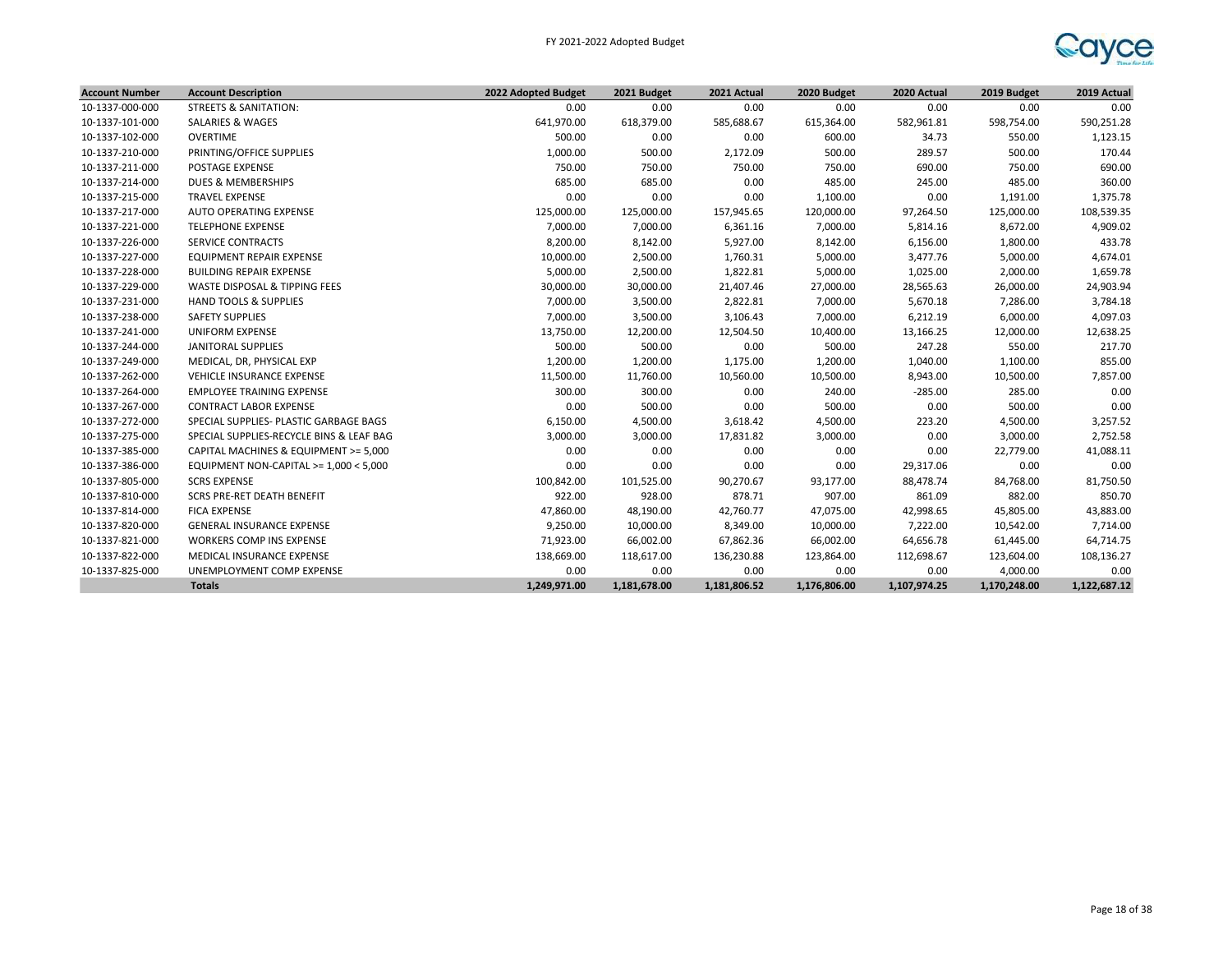

| <b>Account Number</b> | <b>Account Description</b>       | 2022 Adopted Budget | 2021 Budget | 2021 Actual | 2020 Budget | 2020 Actual | 2019 Budget | 2019 Actual |
|-----------------------|----------------------------------|---------------------|-------------|-------------|-------------|-------------|-------------|-------------|
| 10-1463-000-000       | PLANNING & DEVELOPMENT:          | 0.00                | 0.00        | 0.00        | 0.00        | 0.00        | 0.00        | 0.00        |
| 10-1463-101-000       | SALARIES & WAGES                 | 445,154.00          | 432,753.00  | 409,998.44  | 452,922.00  | 428,276.63  | 436,865.00  | 405,125.59  |
| 10-1463-210-000       | PRINTING/OFFICE SUPPLIES         | 6,700.00            | 6,700.00    | 6,823.32    | 6,700.00    | 6,909.31    | 6,700.00    | 6,357.22    |
| 10-1463-211-000       | <b>POSTAGE EXPENSE</b>           | 3,100.00            | 3,100.00    | 3,100.00    | 3,100.00    | 2,844.00    | 3,100.00    | 2,852.00    |
| 10-1463-214-000       | <b>DUES &amp; SUBSCIPTIONS</b>   | 2,500.00            | 2,500.00    | 1,161.00    | 2,653.00    | 2,555.00    | 2,441.00    | 2,368.00    |
| 10-1463-215-000       | <b>TRAVEL EXPENSE</b>            | 5,500.00            | 0.00        | 0.00        | 6,453.00    | 535.19      | 6,693.00    | 4,327.62    |
| 10-1463-217-000       | AUTO OPERATING EXPENSE           | 8,000.00            | 10,000.00   | 8,745.03    | 6,000.00    | 11,741.60   | 6,000.00    | 7,139.53    |
| 10-1463-221-000       | <b>TELEPHONE EXPENSE</b>         | 8,500.00            | 8,500.00    | 7,881.75    | 8,377.56    | 8,052.43    | 13,480.00   | 7,606.27    |
| 10-1463-226-000       | <b>SERVICE CONTRACTS</b>         | 1,360.00            | 2,392.00    | 3,900.00    | 2,392.00    | 5,874.77    | 0.00        | 3,780.00    |
| 10-1463-231-000       | <b>HAND TOOLS &amp; SUPPLIES</b> | 800.00              | 300.00      | 297.97      | 300.00      | 190.58      | 1,200.00    | 571.93      |
| 10-1463-241-000       | <b>UNIFORM EXPENSE</b>           | 2,000.00            | 0.00        | 356.77      | 800.00      | 322.97      | 700.00      | 374.83      |
| 10-1463-261-000       | ADVERTISING                      | 1,800.00            | 1,250.00    | 394.09      | 2,000.00    | 1,706.39    | 1,000.00    | 543.75      |
| 10-1463-262-000       | VEHICLE INSURANCE EXPENSE        | 3,600.00            | 3,675.00    | 3,250.00    | 2,000.00    | 2,435.00    | 2,400.00    | 1,813.00    |
| 10-1463-264-000       | <b>EMPLOYEE TRAINING</b>         | 8,000.00            | 0.00        | 1,091.52    | 10,000.00   | 2,314.84    | 11,268.00   | 5,176.69    |
| 10-1463-265-000       | NPDES PHASE II PROJECT EXPENSE   | 36,960.00           | 36,960.00   | 35,544.00   | 12,000.00   | 12,205.03   | 41,000.00   | 31,088.00   |
| 10-1463-267-000       | PROF SERVICES-CONTRACTS          | 8,000.00            | 8,000.00    | 32,599.90   | 52,500.00   | 76,546.54   | 50,000.00   | 136,639.86  |
| 10-1463-269-000       | SIGN DEPOSIT EXPENSE             | 0.00                | 0.00        | 0.00        | 0.00        | 0.00        | 0.00        | 5,357.18    |
| 10-1463-270-000       | SPECICAL CONTRACT-COPIER         | 2,000.00            | 2,600.00    | 1,579.82    | 2,600.00    | 1,320.92    | 2,600.00    | 1,711.45    |
| 10-1463-271-000       | SPECIAL DEPT SUPPLIES/EXP        | 4,000.00            | 2,000.00    | 1,848.05    | 4,000.00    | 6,191.33    | 5,620.00    | 2,596.07    |
| 10-1463-272-000       | SPECIAL CONTRACT EXPENSE         | 2,000.00            | 0.00        | 15.09       | 0.00        | 0.00        | 0.00        | 0.00        |
| 10-1463-805-000       | <b>SCRS EXPENSE</b>              | 70,198.00           | 71,044.00   | 63,194.68   | 68,355.00   | 65,338.72   | 61,768.00   | 59,053.68   |
| 10-1463-810-000       | SCRS PRE-RET DEATH BENEFIT       | 642.00              | 649.00      | 615.30      | 665.00      | 635.95      | 643.00      | 723.93      |
| 10-1463-814-000       | <b>FICA EXPENSE</b>              | 33,221.00           | 33,637.00   | 30,282.21   | 34,465.00   | 31,162.66   | 33,420.00   | 29,620.64   |
| 10-1463-820-000       | <b>GENERAL INSURANCE EXPENSE</b> | 3,800.00            | 3,000.00    | 3,524.00    | 3,000.00    | 3,155.00    | 3,000.00    | 2,619.00    |
| 10-1463-821-000       | <b>WORKERS COMP INS EXPENSE</b>  | 7,556.00            | 9,157.00    | 9,205.10    | 9,516.00    | 9,299.83    | 8,732.00    | 9,171.96    |
| 10-1463-822-000       | MEDICAL INSURANCE EXPENSE        | 52,238.00           | 63,908.00   | 52,408.56   | 52,293.00   | 58,208.40   | 56,688.00   | 53,560.21   |
| 10-1463-825-000       | UNEMPLOYMENT COMP EXPENSE        | 0.00                | 0.00        | 420.45      | 0.00        | 0.00        | 0.00        | 0.00        |
|                       | <b>Totals</b>                    | 717,629.00          | 702,125.00  | 678,237.05  | 743,091.56  | 737,823.09  | 755,318.00  | 780,178.41  |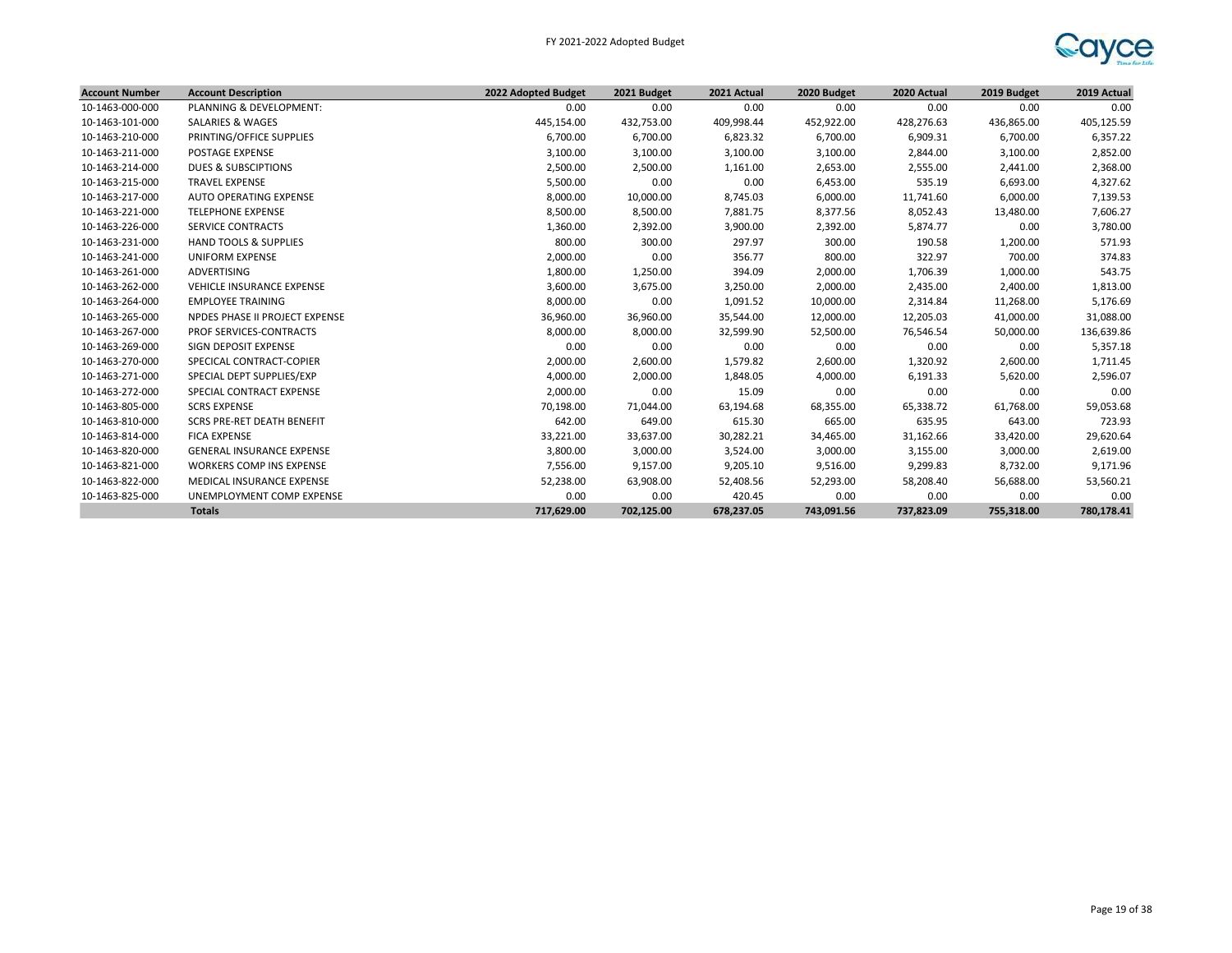

| <b>Account Number</b> | <b>Account Description</b>        | 2022 Adopted Budget | 2021 Budget | 2021 Actual | 2020 Budget | 2020 Actual | 2019 Budget | 2019 Actual |
|-----------------------|-----------------------------------|---------------------|-------------|-------------|-------------|-------------|-------------|-------------|
| 10-1465-000-000       | MUSEUM:                           | 0.00                | 0.00        | 0.00        | 0.00        | 0.00        | 0.00        | 0.00        |
| 10-1465-101-000       | <b>SALARIES &amp; WAGES</b>       | 91,736.00           | 87,777.00   | 87,776.57   | 84,393.00   | 84,313.49   | 109,001.00  | 80,294.60   |
| 10-1465-210-000       | PRINTING/OFFICE SUPPLIES          | 2,500.00            | 2,000.00    | 172.10      | 1,300.00    | 1,165.14    | 800.00      | 808.97      |
| 10-1465-211-000       | POSTAGE                           | 250.00              | 250.00      | 250.00      | 200.00      | 184.00      | 200.00      | 184.00      |
| 10-1465-214-000       | DUES & MEMBERSHIPS                | 670.00              | 1,500.00    | 359.80      | 425.00      | 293.00      | 200.00      | 133.00      |
| 10-1465-215-000       | <b>TRAVEL EXPENSE</b>             | 350.00              | 0.00        | 0.00        | 500.00      | 0.00        | 1,000.00    | 363.09      |
| 10-1465-217-000       | <b>VEHICLE EXPENSE</b>            | 0.00                | 0.00        | 0.00        | 0.00        | 0.00        | 0.00        | 27.80       |
| 10-1465-220-000       | ELECTRIC & GAS EXPENSE            | 6,500.00            | 6,500.00    | 4,649.68    | 6,500.00    | 4,888.49    | 6,500.00    | 4,888.16    |
| 10-1465-221-000       | <b>TELEPHONE EXPENSE</b>          | 6,000.00            | 5,000.00    | 6,688.45    | 5,000.00    | 5,488.87    | 5,000.00    | 5,312.12    |
| 10-1465-226-000       | SERVICE CONTRACTS                 | 5,050.00            | 4,000.00    | 3,625.65    | 6,608.00    | 8,221.40    | 1,200.00    | 1,090.38    |
| 10-1465-227-000       | EQUIPMENT REPAIR EXPENSE          | 0.00                | 1,000.00    | 36.27       | 600.00      | 245.27      | 1,000.00    | 436.50      |
| 10-1465-228-000       | <b>BUILDING REPAIR EXPENSE</b>    | 6,350.00            | 0.00        | 0.00        | 400.00      | 1,980.26    | 20,000.00   | 11,650.43   |
| 10-1465-260-000       | <b>PROFESSIONAL SERVICES - HR</b> | 0.00                | 0.00        | 0.00        | 0.00        | 0.00        | 0.00        | 74.34       |
| 10-1465-264-000       | <b>EMPLOYEE TRAINING EXPENSE</b>  | 250.00              | 0.00        | 0.00        | 500.00      | 140.00      | 0.00        | 0.00        |
| 10-1465-271-000       | SPECIAL DEPT SUPPLIES/EXP         | 4,850.00            | 2,000.00    | 1,852.34    | 0.00        | 0.00        | 3,000.00    | 1,549.30    |
| 10-1465-805-000       | <b>SCRS EXPENSE</b>               | 14,414.00           | 14,404.00   | 13,530.62   | 12,760.00   | 12,905.89   | 15,586.00   | 9,899.45    |
| 10-1465-810-000       | SCRS PRE-RET DEATH BENEFIT        | 132.00              | 132.00      | 131.79      | 124.00      | 125.78      | 162.00      | 102.97      |
| 10-1465-814-000       | <b>FICA EXPENSE</b>               | 6,848.00            | 6,844.00    | 6,604.54    | 6,456.00    | 6,301.64    | 8,339.00    | 5,216.80    |
| 10-1465-820-000       | <b>GENERAL INSURANCE EXPENSE</b>  | 2,050.00            | 2,000.00    | 1,921.00    | 2,000.00    | 1,755.00    | 0.00        | 1,735.00    |
| 10-1465-821-000       | <b>WORKERS COMP INS EXPENSE</b>   | 354.00              | 1,388.00    | 415.91      | 1,394.00    | 416.45      | 1,619.00    | 1,122.68    |
| 10-1465-822-000       | MEDICAL INSURANCE EXPENSE         | 6,338.00            | 6,554.00    | 6,330.30    | 6,320.04    | 6,325.30    | 6,042.00    | 4,628.12    |
|                       | <b>Totals</b>                     | 154,642.00          | 141,349.00  | 134,345.02  | 135,480.04  | 134,749.98  | 179,649.00  | 129,517.71  |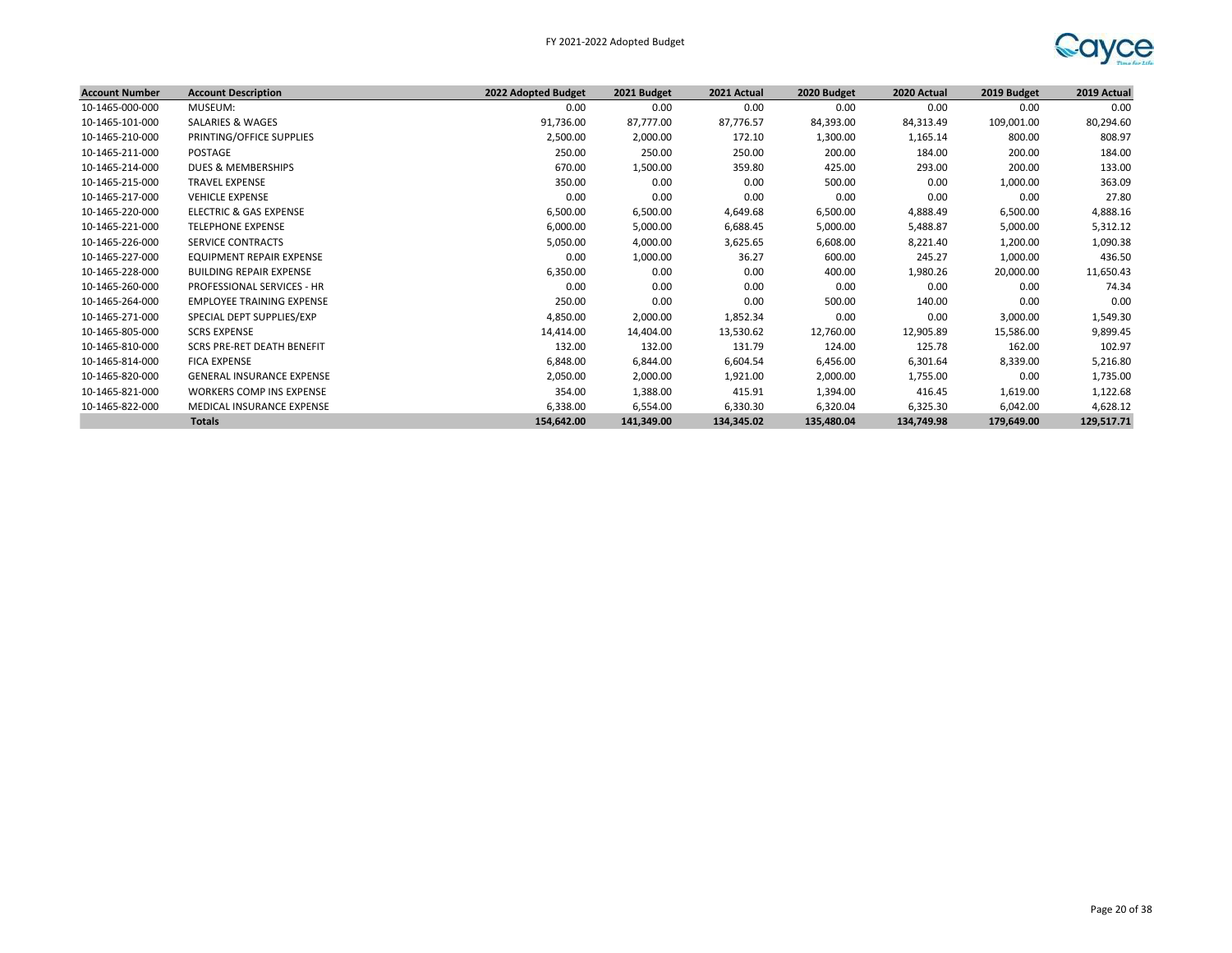

| <b>Account Number</b> | <b>Account Description</b>              | 2022 Adopted Budget | 2021 Budget | 2021 Actual | 2020 Budget | 2020 Actual | 2019 Budget | 2019 Actual |
|-----------------------|-----------------------------------------|---------------------|-------------|-------------|-------------|-------------|-------------|-------------|
| 10-1720-000-000       | PARK/GROUND MAINTENANCE:                | 0.00                | 0.00        | 0.00        | 0.00        | 0.00        | 0.00        | 0.00        |
| 10-1720-101-000       | <b>SALARIES &amp; WAGES</b>             | 487,410.00          | 460,595.00  | 435,731.38  | 481,115.00  | 418,867.03  | 399,669.00  | 385,144.96  |
| 10-1720-102-000       | <b>OVERTIME</b>                         | 1,000.00            | 0.00        | 506.38      | 1,500.00    | 394.11      | 1,500.00    | 1,027.05    |
| 10-1720-210-000       | PRINTING & OFFICE SUPPLIES              | 500.00              | 500.00      | 1,722.86    | 500.00      | 533.68      | 600.00      | 366.21      |
| 10-1720-211-000       | <b>POSTAGE</b>                          | 140.00              | 140.00      | 140.00      | 140.00      | 129.00      | 140.00      | 129.00      |
| 10-1720-214-000       | <b>MEMBERSHIP &amp; DUES</b>            | 700.00              | 700.00      | 165.00      | 625.00      | 497.33      | 625.00      | 486.72      |
| 10-1720-215-000       | <b>TRAVEL EXPENSE</b>                   | 1,000.00            | 0.00        | 0.00        | 750.00      | $-105.00$   | 1,100.00    | 825.77      |
| 10-1720-217-000       | AUTO OPERATING EXPENSE                  | 26,000.00           | 26,000.00   | 23,617.54   | 26,000.00   | 22,711.34   | 26,000.00   | 27,367.06   |
| 10-1720-220-000       | <b>ELECTRIC &amp; GAS EXPENSE</b>       | 23,000.00           | 23,000.00   | 18,082.89   | 23,000.00   | 18,754.13   | 23,000.00   | 17,445.81   |
| 10-1720-221-000       | <b>TELEPHONE EXPENSE</b>                | 13,000.00           | 13,000.00   | 8,250.47    | 10,000.00   | 12,321.77   | 12,613.00   | 9,039.67    |
| 10-1720-226-000       | SERVICE CONTRACTS - TREE MNT/REMOVE ETC | 14,890.00           | 1,576.00    | 10,814.66   | 2,842.00    | 4,701.23    | 2,000.00    | 3,142.59    |
| 10-1720-227-000       | EQUIPMENT REPAIR EXPENSE                | 8,000.00            | 4,000.00    | 8,988.08    | 12,000.00   | 15,710.44   | 12,000.00   | 14,837.85   |
| 10-1720-228-000       | <b>BUILDING REPAIR EXPENSE</b>          | 1,500.00            | 0.00        | 531.46      | 8,500.00    | 3,636.63    | 4,000.00    | 3,972.55    |
| 10-1720-231-000       | <b>HAND TOOLS &amp; SUPPLIES</b>        | 1,500.00            | 1,500.00    | 1,496.34    | 3,000.00    | 3,026.11    | 3,000.00    | 2,942.30    |
| 10-1720-238-000       | <b>SAFETY SUPPLIES</b>                  | 4,000.00            | 4,000.00    | 3,548.14    | 6,000.00    | 6,211.67    | 6,000.00    | 4,216.55    |
| 10-1720-241-000       | <b>UNIFORM EXPENSE</b>                  | 14,500.00           | 14,500.00   | 9,369.24    | 10,500.00   | 9,798.67    | 7,000.00    | 8,690.40    |
| 10-1720-244-000       | JANITORAL SUPPLIES                      | 3,000.00            | 3,000.00    | 2,663.22    | 3,000.00    | 2,686.78    | 3,000.00    | 2,949.69    |
| 10-1720-248-000       | <b>CHEMICAL EXPENSE</b>                 | 1,500.00            | 1,500.00    | 1,095.57    | 1,500.00    | 1,021.86    | 1,500.00    | 1,171.35    |
| 10-1720-249-000       | MEDICAL, DR, PHYSICAL EXP               | 850.00              | 850.00      | 655.00      | 850.00      | 495.00      | 850.00      | 302.47      |
| 10-1720-254-000       | SIGNS & SIGN SUPPLIES                   | 1,000.00            | 1,000.00    | 973.53      | 1,000.00    | 872.54      | 1,000.00    | 963.79      |
| 10-1720-261-000       | ADVERTISING                             | 0.00                | 0.00        | 0.00        | 0.00        | 0.00        | 500.00      | 421.01      |
| 10-1720-262-000       | VEHICLE INSURANCE EXPENSE               | 16,000.00           | 13,280.00   | 14,622.00   | 11,500.00   | 12,066.00   | 11,500.00   | 10,275.00   |
| 10-1720-264-000       | <b>EMPLOYEE TRAINING EXPENSE</b>        | 1,680.00            | 0.00        | 0.00        | 1,680.00    | $-308.19$   | 1,680.00    | 1,151.75    |
| 10-1720-271-000       | SPECIAL DEPT SUPPLIES/EXP               | 6,500.00            | 6,500.00    | 7,007.40    | 6,500.00    | 5,908.85    | 6,500.00    | 6,245.43    |
| 10-1720-385-000       | CAPITAL MACHINES & EQUIPMENT >= 5,000   | 47,790.00           | 0.00        | 0.00        | 0.00        | 0.00        | 0.00        | 0.00        |
| 10-1720-386-000       | EQUIPMENT NON-CAPITAL >= 1,000 < 5,000  | 11,500.00           | 0.00        | 0.00        | 2,500.00    | 2,306.39    | 5,500.00    | 5,774.90    |
| 10-1720-391-000       | RIVERWALK PARK/ALL PARKS                | 6,000.00            | 6,000.00    | 6,447.50    | 6,000.00    | 5,896.28    | 6,000.00    | 5,899.59    |
| 10-1720-805-000       | <b>SCRS EXPENSE</b>                     | 76,873.00           | 75,584.00   | 67,253.57   | 72,926.00   | 63,780.25   | 56,512.00   | 55,098.79   |
| 10-1720-810-000       | <b>SCRS PRE-RET DEATH BENEFIT</b>       | 703.00              | 710.00      | 654.97      | 710.00      | 621.02      | 588.00      | 573.36      |
| 10-1720-814-000       | <b>FICA EXPENSE</b>                     | 36,438.00           | 35,909.00   | 32,278.21   | 36,805.00   | 30,881.60   | 30,575.00   | 28,711.15   |
| 10-1720-820-000       | <b>GENERAL INSURANCE EXPENSE</b>        | 12,200.00           | 9,900.00    | 10,896.00   | 9,900.00    | 9,330.00    | 9,900.00    | 8,893.00    |
| 10-1720-821-000       | WORKERS COMP INS EXPENSE                | 19,012.00           | 15,027.00   | 17,579.90   | 15,781.00   | 16,940.10   | 12,517.00   | 16,356.23   |
| 10-1720-822-000       | MEDICAL INSURANCE EXPENSE               | 110,868.00          | 90,123.00   | 91,927.44   | 105,293.00  | 84,212.78   | 85,020.00   | 77,658.59   |
| 10-1720-825-000       | UNEMPLOYMENT COMP EXPENSE               | 0.00                | 750.00      | 0.00        | 0.00        | 0.00        | 750.00      | 0.00        |
|                       | <b>Totals</b>                           | 949,054.00          | 809,644.00  | 777,018.75  | 862,417.00  | 753,899.40  | 733,139.00  | 702,080.59  |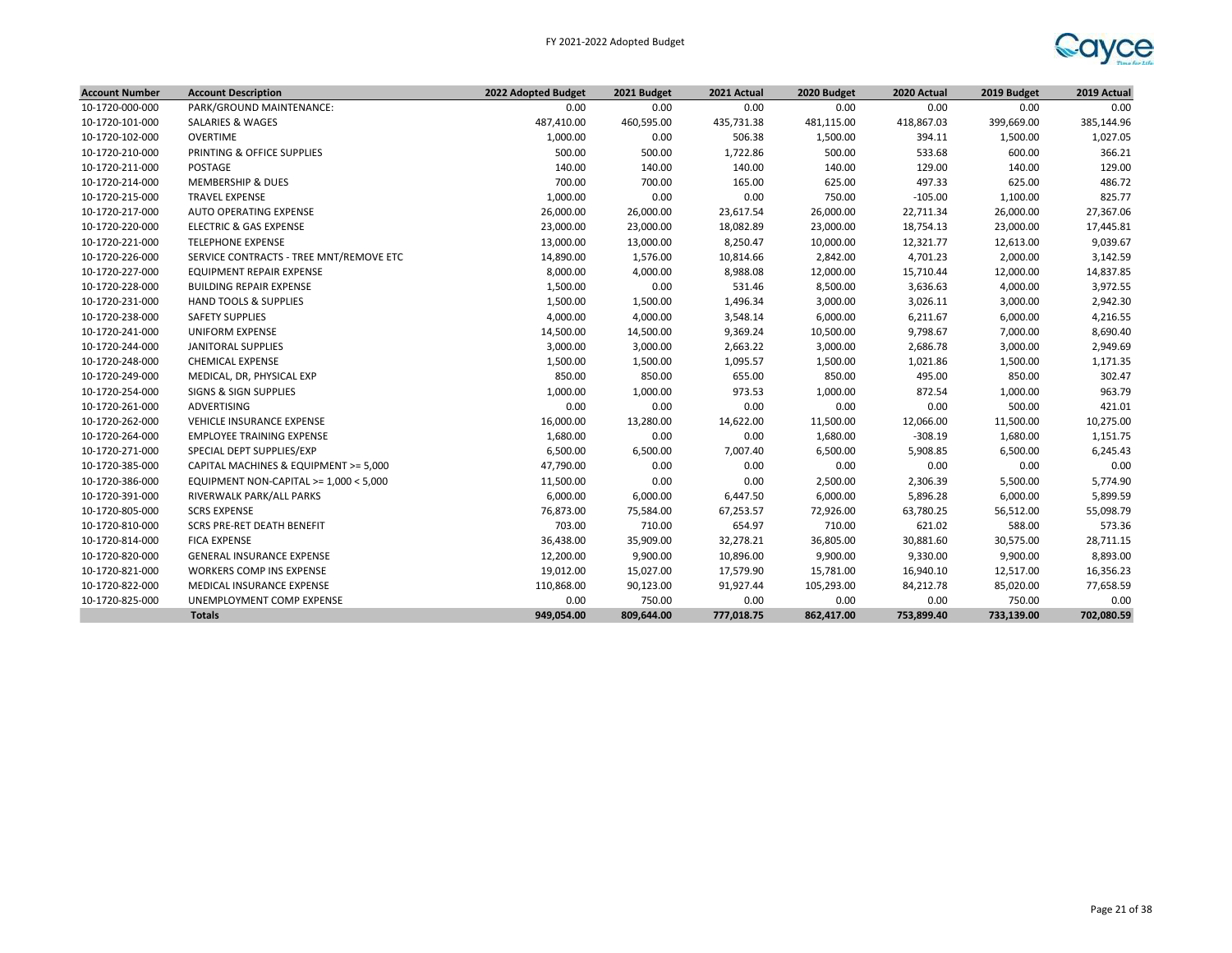

| <b>Account Number</b> | <b>Account Description</b>               | 2022 Adopted Budget | 2021 Budget | 2021 Actual | 2020 Budget | 2020 Actual | 2019 Budget | 2019 Actual |
|-----------------------|------------------------------------------|---------------------|-------------|-------------|-------------|-------------|-------------|-------------|
| 10-1750-000-000       | <b>AUTOMOTIVE GARAGE:</b>                | 0.00                | 0.00        | 0.00        | 0.00        | 0.00        | 0.00        | 0.00        |
| 10-1750-101-000       | <b>SALARIES &amp; WAGES</b>              | 264,915.00          | 251,675.00  | 249,099.26  | 256,689.00  | 241,005.20  | 222,015.00  | 203,019.64  |
| 10-1750-102-000       | OVERTIME                                 | 0.00                | 0.00        | 0.00        | 0.00        | 58.71       | 0.00        | 0.00        |
| 10-1750-210-000       | PRINTING/OFFICE SUPPLIES                 | 500.00              | 500.00      | 550.71      | 200.00      | 435.67      | 200.00      | 149.27      |
| 10-1750-215-000       | <b>TRAVEL EXPENSE</b>                    | 0.00                | 0.00        | 0.00        | 750.00      | 850.00      | 750.00      | 49.70       |
| 10-1750-217-000       | AUTO OPERATING EXPENSE                   | 5,000.00            | 5,000.00    | 4,349.17    | 5,000.00    | 3,362.26    | 5,500.00    | 5,074.47    |
| 10-1750-220-000       | <b>ELECTRIC &amp; GAS EXPENSE</b>        | 5,800.00            | 5,500.00    | 6,214.78    | 5,500.00    | 6,030.26    | 6,000.00    | 6,347.02    |
| 10-1750-221-000       | <b>TELEPHONE EXPENSE</b>                 | 2,365.00            | 1,353.48    | 1,977.93    | 2,700.00    | 2,487.19    | 3,487.00    | 2,459.33    |
| 10-1750-226-000       | <b>SERVICE CONTRACTS</b>                 | 7,500.00            | 4,756.00    | 6,680.24    | 4,756.00    | 6,046.88    | 4,000.00    | 3,710.45    |
| 10-1750-227-000       | <b>EQUIPMENT REPAIR EXPENSE</b>          | 5,500.00            | 4,000.00    | 4,562.90    | 8,000.00    | 5,592.49    | 8,000.00    | 8,244.73    |
| 10-1750-228-000       | <b>BUILDING REPAIR EXPENSE</b>           | 22,000.00           | 0.00        | 3,023.78    | 9,000.00    | 5,951.36    | 10,000.00   | 10,300.23   |
| 10-1750-231-000       | <b>HAND TOOLS &amp; SUPPLIES</b>         | 11,500.00           | 11,500.00   | 11,452.64   | 11,500.00   | 8,242.15    | 11,500.00   | 11,645.39   |
| 10-1750-236-000       | <b>ELECTRIC/LIGHT SUPPLIES</b>           | 0.00                | 0.00        | 0.00        | 0.00        | 0.00        | 100.00      | 0.00        |
| 10-1750-238-000       | <b>SAFETY SUPPLIES</b>                   | 2,000.00            | 1,250.00    | 1,539.06    | 2,000.00    | 2,343.19    | 0.00        | 25.00       |
| 10-1750-241-000       | UNIFORM EXPENSE                          | 3,500.00            | 3,000.00    | 3,881.19    | 2,700.00    | 3,017.25    | 2,700.00    | 3,048.92    |
| 10-1750-255-000       | SOFTWARE/LICENSES EXPENSE                | 3,000.00            | 0.00        | 0.00        | 0.00        | 0.00        | 0.00        | 0.00        |
| 10-1750-262-000       | VEHICLE INSURANCE EXPENSE                | 1,800.00            | 1,470.00    | 1,625.00    | 1,500.00    | 1,376.00    | 2,000.00    | 1,209.00    |
| 10-1750-264-000       | <b>EMPLOYEE TRAINING</b>                 | 1,000.00            | 0.00        | 0.00        | 1,000.00    | 500.00      | 1,000.00    | 0.00        |
| 10-1750-271-000       | SPECIAL DEPT SUPPLIES/EXP                | 6,500.00            | 7,500.00    | 9,407.96    | 7,500.00    | 8,498.77    | 7,500.00    | 7,147.34    |
| 10-1750-385-000       | CAPITAL MACHINES & EQUIPMENT >= 5,000    | 0.00                | 0.00        | 0.00        | 22,000.00   | 20,163.08   | 15,000.00   | 51,999.72   |
| 10-1750-386-000       | EQUIPMENT NON-CAPITAL >= $1,000 < 5,000$ | 3,500.00            | 3,500.00    | 1,389.93    | 10,200.00   | 3,528.86    | 0.00        | 0.00        |
| 10-1750-805-000       | <b>SCRS EXPENSE</b>                      | 41,578.00           | 41,807.00   | 38,386.10   | 38,934.00   | 36,594.70   | 33,616.00   | 28,678.46   |
| 10-1750-810-000       | <b>SCRS PRE-RET DEATH BENEFIT</b>        | 380.00              | 392.51      | 373.74      | 379.00      | 356.21      | 350.00      | 298.23      |
| 10-1750-814-000       | <b>FICA EXPENSE</b>                      | 19,754.00           | 20,018.17   | 18,557.99   | 19,637.00   | 17,842.49   | 18,132.00   | 14,991.64   |
| 10-1750-820-000       | <b>GENERAL INSURANCE EXPENSE</b>         | 3,400.00            | 3,000.00    | 3,139.00    | 3,000.00    | 2,747.00    | 6,000.00    | 2,757.00    |
| 10-1750-821-000       | <b>WORKERS COMP INS EXPENSE</b>          | 15,946.00           | 14,604.00   | 15,696.91   | 14,776.00   | 15,744.69   | 13,092.00   | 17,105.38   |
| 10-1750-822-000       | MEDICAL INSURANCE EXPENSE                | 36,502.00           | 75,561.00   | 36,455.78   | 34,211.00   | 34,829.08   | 41,860.00   | 28,429.83   |
|                       | <b>Totals</b>                            | 463,940.00          | 456,387.16  | 418,364.07  | 461,932.00  | 427,603.49  | 412,802.00  | 406,690.75  |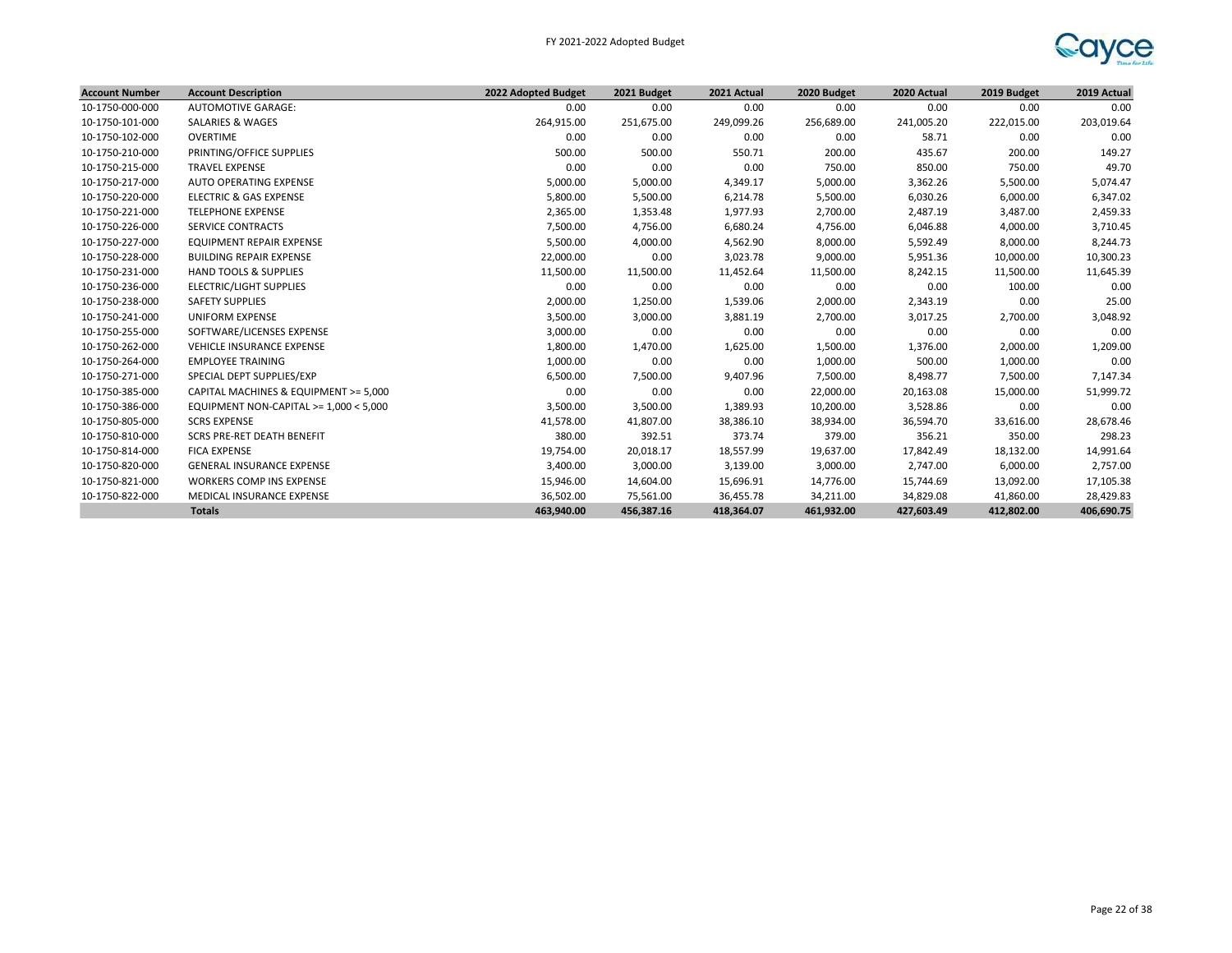

| <b>Account Number</b> | <b>Account Description</b>           | 2022 Adopted Budget | 2021 Budget | 2021 Actual | 2020 Budget  | 2020 Actual | 2019 Budget | 2019 Actual |
|-----------------------|--------------------------------------|---------------------|-------------|-------------|--------------|-------------|-------------|-------------|
| 10-1800-000-000       | NON-DEPARTMENTAL:                    | 0.00                | 0.00        | 0.00        | 0.00         | 0.00        | 0.00        | 0.00        |
| 10-1800-822-000       | RETIREE INSURANCE EXPENSE            | 77.000.00           | 55.675.00   | 81,028.16   | 52,165.00    | 59,158.16   | 94,964.00   | 55,980.94   |
| 10-1800-880-000       | INTEREST ON DEBT EXPENSE             | 12.100.00           | 11,800.00   | 13,616.44   | 19,853.00    | 16.384.67   | 7,550.00    | 9.818.40    |
| 10-1800-890-000       | <b>GF NOTE &amp; LEASE PMTS-PRIN</b> | 329,080.00          | 351.600.00  | 330.584.81  | 377,316.00   | 352.471.33  | 222,692.00  | 239,199.21  |
| 10-1800-915-000       | OTHER FINANCING USES                 | 429.034.00          | 0.00        | 251.595.00  | 624,000.00   | 292,618.03  | 283.556.39  | 233,556.39  |
|                       | <b>Totals</b>                        | 847,214.00          | 419.075.00  | 676.824.41  | 1,073,334.00 | 720,632.19  | 608,762.39  | 538,554.94  |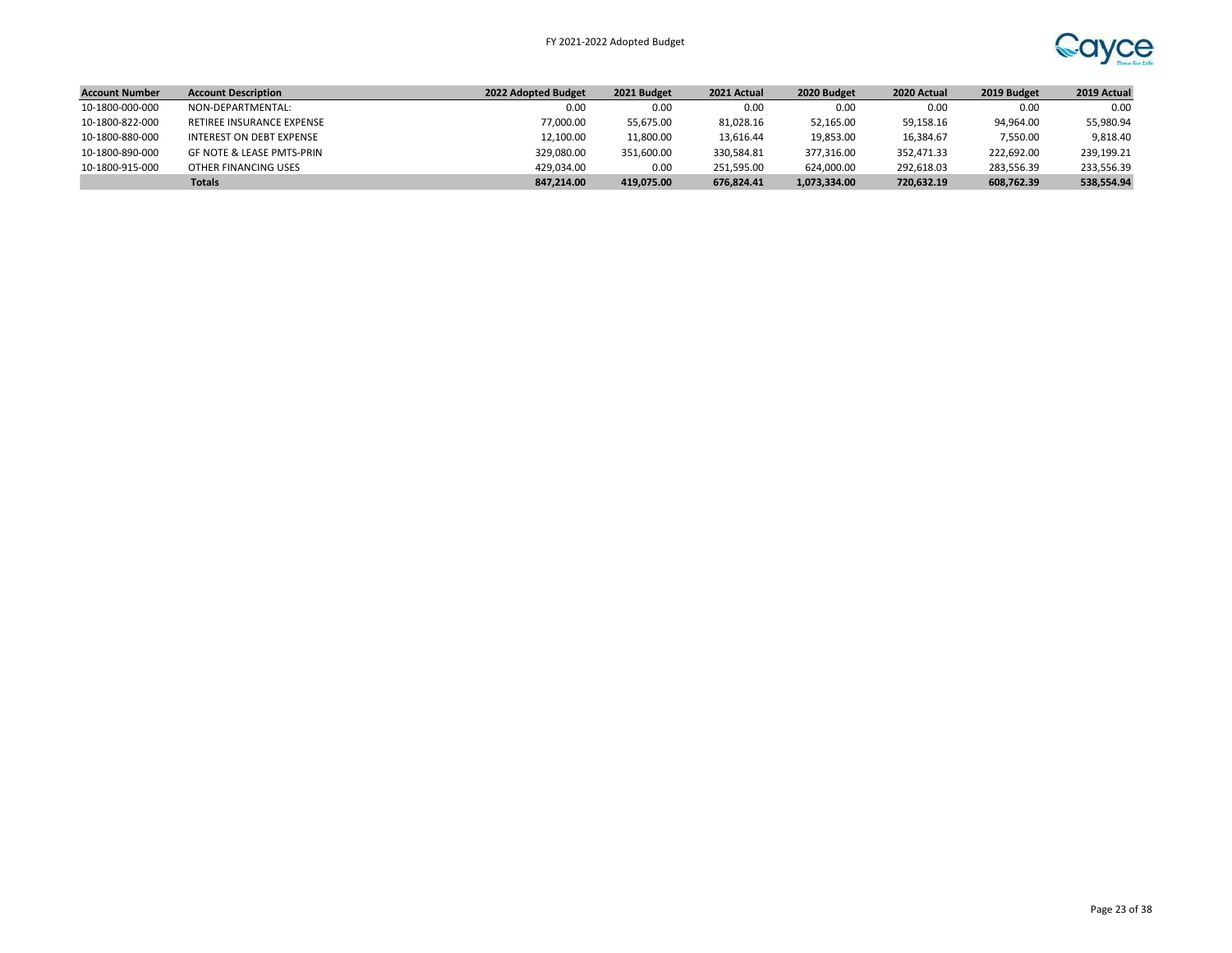

| <b>Account Number</b> | <b>Account Description</b>               | 2022 Adopted Budget | 2021 Budget   | 2021 Actual   | 2020 Budget   | 2020 Actual   | 2019 Budget   | 2019 Actual   |
|-----------------------|------------------------------------------|---------------------|---------------|---------------|---------------|---------------|---------------|---------------|
| 10-1896-000-000       | <b>GENERAL FUND PROJECTS:</b>            | 0.00                | 0.00          | 0.00          | 0.00          | 0.00          | 0.00          | 0.00          |
| 10-1896-131-000       | <b>FACADE GRANT PROJECT</b>              | 0.00                | 0.00          | 10,517.71     | 0.00          | 6.213.03      | 0.00          | 11,369.00     |
| 10-1896-132-000       | AVENUES DRAINAGE IMPROVEMENTS - PHASE I  | 0.00                | 0.00          | 41,467.98     | 0.00          | 22,110.00     | 70,500.00     | 49,350.00     |
| 10-1896-139-000       | JULIUS FELDER SIDEWALK IMPROVEMENT PRICT | 0.00                | 0.00          | 0.00          | 0.00          | 39,235.25     | 0.00          | 0.00          |
| 10-1896-142-000       | DEMOLITION PROGRAM                       | 0.00                | 0.00          | 0.00          | 0.00          | 8,735.00      | 0.00          | 0.00          |
| 10-1896-143-000       | KNOX ABBOT STREETSCAPE PHASE 1           | 0.00                | 0.00          | 0.00          | 0.00          | 0.00          | 0.00          | 318,454.80    |
| 10-1896-144-000       | <b>RIA AXTELL STORM GRANT</b>            | 0.00                | 0.00          | 47.698.37     | 0.00          | 0.00          | 0.00          | 0.00          |
|                       | <b>Totals</b>                            | 0.00                | 0.00          | 99.684.06     | 0.00          | 76.293.28     | 70,500,00     | 379,173.80    |
|                       | <b>Grand Totals:</b>                     | 15.326.977.00       | 13.769.942.54 | 13.864.924.49 | 14.963.722.60 | 14,385,979.27 | 13,887,489.75 | 14,258,850.68 |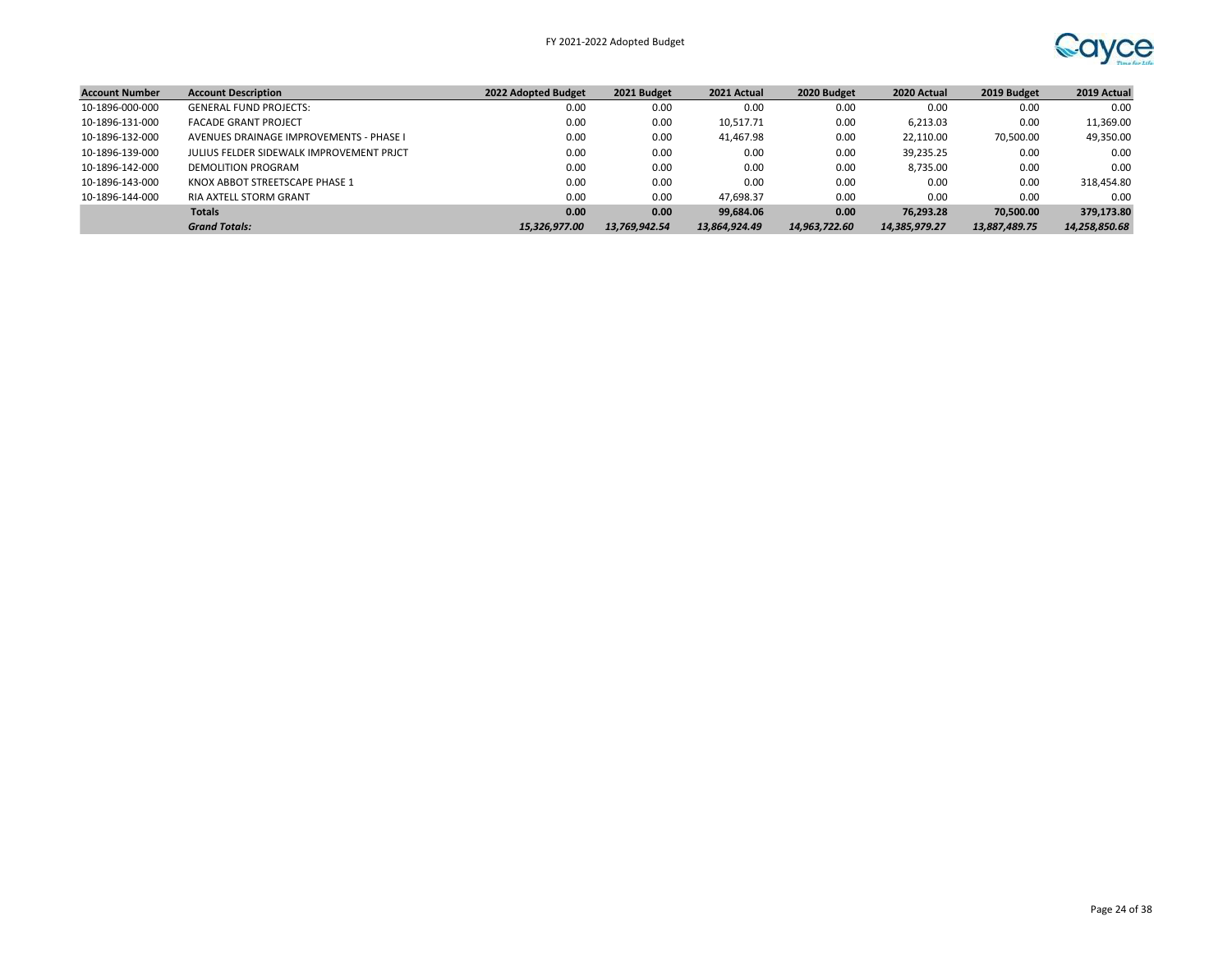

| <b>Account Number</b> | <b>Account Description</b>                  | 2022 Adopted Budget | 2021 Budget  | 2021 Actual  | 2020 Budget  | 2020 Actual  | 2019 Budget  | 2019 Actual  |
|-----------------------|---------------------------------------------|---------------------|--------------|--------------|--------------|--------------|--------------|--------------|
|                       | <b>GENERAL FUND REVENUES:</b>               |                     |              |              |              |              |              |              |
| 10-1001-100-000       | <b>CURRENT PROPERTY TAXES</b>               | 2,601,200.00        | 2,705,000.00 | 2,783,366.77 | 2,687,733.00 | 2,362,940.37 | 2,450,000.00 | 2,277,701.96 |
| 10-1001-101-000       | <b>CURRENT PROPERTY TAXES - HOMESTEAD</b>   | 120,000.00          | 0.00         | 117,649.79   | 0.00         | 119,044.24   | 0.00         | 0.00         |
| 10-1001-102-000       | <b>CURRENT PROPERTY TAXES - MANUFACTURE</b> | 60,000.00           | 0.00         | 101,328.76   | 0.00         | 60,084.06    | 0.00         | 39,350.13    |
| 10-1001-105-000       | PROPERTY TAX REVENUE-RICHLAND COUNTY        | 110,000.00          | 110,000.00   | 118,746.39   | 103,000.00   | 112,467.25   | 103,000.00   | 107,171.19   |
| 10-1001-110-000       | PENALTIES-CURRENT TAXES                     | 4,000.00            | 4,000.00     | 5,696.28     | 4,000.00     | 3,806.87     | 4,000.00     | 3,768.65     |
| 10-1001-200-000       | PRIOR YEAR PROPERTY TAXES                   | 50,000.00           | 60,000.00    | 7,124.49     | 50,000.00    | 144,087.78   | 40,000.00    | 232,603.48   |
| 10-1001-220-000       | PENALTIES-PRIOR YEAR TAX                    | 10,000.00           | 10,000.00    | 11,915.13    | 6,000.00     | 11,293.53    | 6,000.00     | 9,397.88     |
| 10-1001-400-000       | OTHER PERSONAL PROP TAX                     | 200,000.00          | 200,000.00   | 266,625.33   | 129,000.00   | 373,520.48   | 129,000.00   | 326,524.10   |
| 10-1001-500-000       | FEE IN LIEU OF TAXES (FILOT)                | 800,000.00          | 800,000.00   | 732,636.43   | 765,000.00   | 796,994.24   | 765,000.00   | 852,352.96   |
| 10-1001-600-000       | TRANSFER IN - HOSPITALITY TAX               | 894,195.00          | 672,000.00   | 672,000.00   | 839,905.00   | 839,905.00   | 817,073.00   | 817,073.00   |
| 10-1001-650-000       | LOCAL OPTIONS SALES TAX                     | 15,000.00           | 15,000.00    | 17,617.93    | 15,000.00    | 17,522.77    | 14,000.00    | 20,742.43    |
| 10-1001-700-000       | COUNTY MUNICIPAL REVENUE FUND               | 30,000.00           | 16,500.00    | 41,748.37    | 16,500.00    | 29,465.01    | 16,500.00    | 17,014.46    |
| 10-1002-200-000       | <b>BUSINESS LICENSES</b>                    | 2,240,000.00        | 1,400,000.00 | 1,796,539.19 | 4,500,000.00 | 2,234,288.93 | 4,808,450.00 | 1,903,395.78 |
| 10-1002-200-001       | <b>BUSINESS LICENSES - FRANCHISE FEE</b>    | 2,660,448.00        | 2,646,892.00 | 2,440,581.38 | 0.00         | 2,660,710.14 | 0.00         | 2,679,871.97 |
| 10-1002-210-000       | <b>BUSINESS LICENSE-PRIOR YR</b>            | 30,000.00           | 5,000.00     | 45,308.77    | 5,000.00     | 24,732.48    | 5,000.00     | 208,690.58   |
| 10-1002-211-000       | PENALTIES-BUSINES LICENSE                   | 21,000.00           | 17,000.00    | 47,915.35    | 17,000.00    | 31,441.32    | 17,000.00    | 24,749.06    |
| 10-1002-300-000       | RENTAL REGISTRATION FEE                     | 5,000.00            | 3,000.00     | 8,122.01     | 3,000.00     | 5,097.79     | 7,000.00     | 3,198.27     |
| 10-1002-500-000       | <b>BUILDING PERMIT FEES</b>                 | 80,000.00           | 80,000.00    | 84,388.20    | 75,000.00    | 103,424.85   | 87,000.00    | 66,054.80    |
| 10-1002-501-000       | <b>INSPECTION FEES</b>                      | 12,000.00           | 12,000.00    | 12,000.00    | 12,000.00    | 12,000.00    | 1,000.00     | 11,075.00    |
| 10-1002-502-000       | ZONING PLAN REVIEW FEES                     | 800.00              | 800.00       | 450.00       | 800.00       | 1,100.00     | 1,000.00     | 900.00       |
| 10-1002-503-000       | ZONING REQUESTS & APPEALS                   | 350.00              | 750.00       | 20.00        | 750.00       | 0.00         | 1,000.00     | 0.00         |
| 10-1002-510-000       | ELECTRICAL PERMIT FEES                      | 12,000.00           | 15,000.00    | 12,473.03    | 15,000.00    | 13,009.20    | 15,000.00    | 27,085.77    |
| 10-1002-520-000       | PLUMBING PERMIT FEES                        | 5,000.00            | 7,000.00     | 15,288.44    | 7,000.00     | 5,348.10     | 7,000.00     | 3,532.00     |
| 10-1002-530-000       | <b>GAS PERMIT FEES</b>                      | 1,000.00            | 1,000.00     | 989.41       | 1,000.00     | 270.00       | 1,000.00     | 330.00       |
| 10-1002-535-000       | <b>GARAGE SALE PERMIT FEES</b>              | 250.00              | 700.00       | 545.00       | 700.00       | 280.00       | 700.00       | 515.00       |
| 10-1002-540-000       | MISCELLANEOUS PERMIT FEES                   | 1,800.00            | 2,400.00     | 2,476.00     | 2,400.00     | 1,804.00     | 5,000.00     | 843.02       |
| 10-1002-541-000       | FIRE MARSHALL REVENUE                       | 200.00              | 8,000.00     | 300.00       | 8,000.00     | 0.00         | 3,000.00     | 9,066.50     |
| 10-1003-100-000       | <b>CRIMINAL FINES</b>                       | 20,000.00           | 30,000.00    | 7,313.81     | 55,000.00    | 14,940.36    | 55,000.00    | 22,464.92    |
| 10-1003-200-000       | <b>TRAFFIC FINES</b>                        | 100,000.00          | 150,000.00   | 98,950.21    | 150,000.00   | 144,094.06   | 150,000.00   | 140,972.65   |
| 10-1003-210-000       | <b>PARKING FINES</b>                        | 100.00              | 200.00       | 0.00         | 200.00       | 0.00         | 200.00       | 65.00        |
| 10-1003-250-000       | 911 REVENUE ACCOUNT                         | 109,600.00          | 70,000.00    | 59,259.49    | 70,000.00    | 60,087.63    | 50,000.00    | 97,761.94    |
| 10-1003-300-000       | VICTIM'S ASSISTANCE FUND REVENUE            | 15,000.00           | 20,000.00    | 17,334.77    | 20,000.00    | 21,747.30    | 35,000.00    | 23,572.15    |
| 10-1003-999-000       | CANCEL PRIOR YR EXPENSE                     | 0.00                | 0.00         | $-1,187.99$  | 0.00         | 2,363.84     | 0.00         | 1,035.29     |
| 10-1004-100-000       | <b>INTEREST EARNED</b>                      | 5,000.00            | 2,000.00     | 420.64       | 2,000.00     | 3,204.23     | 2,000.00     | 4,657.32     |
| 10-1005-000-000       | LOCAL GOVT FUND REVENUE                     | 297,000.00          | 290,000.00   | 293,516.50   | 270,000.00   | 297,031.04   | 270,000.00   | 286,450.20   |
| 10-1005-800-000       | MERCHANTS INVENTORY TAX                     | 71,500.00           | 72,000.00    | 71,566.24    | 72,000.00    | 71,566.24    | 72,000.00    | 71,566.24    |
| 10-1006-100-000       | HYDRANT CHARGE FEES                         | 220,000.00          | 200,000.00   | 244,108.56   | 190,000.00   | 229,229.87   | 195,000.00   | 224,037.60   |
| 10-1006-200-000       | SPEC GOV TRANSFER SRO OFFICERS LEX DIST     | 500,000.00          | 410,238.38   | 330,899.16   | 413,500.00   | 386,089.82   | 267,300.00   | 257,277.40   |
| 10-1006-300-000       | LRADAC/AET/SPECIAL EVENTS                   | 42,000.00           | 84,275.00    | 66,023.75    | 38,000.00    | 42,999.39    | 33,000.00    | 44,083.13    |
| 10-1006-760-000       | <b>DUPLICATION SERVICE FEES</b>             | 6,000.00            | 5,000.00     | 6,886.00     | 5,000.00     | 7,204.00     | 5,000.00     | 6,951.50     |
| 10-1006-780-000       | RESIDENTIAL SANITATON FEE                   | 750,000.00          | 740,000.00   | 775,703.38   | 740,000.00   | 756,564.97   | 744,728.00   | 752,948.78   |
| 10-1008-100-000       | O&M ACTUAL INDIRECT COST                    | 2,100,000.00        | 2,100,000.00 | 2,100,000.00 | 1,800,000.00 | 1,800,000.00 | 1,800,000.00 | 1,800,000.00 |
| 10-1008-300-000       | MISCELLANEOUS REVENUES                      | 140,000.00          | 112,840.00   | 180,549.48   | 85,000.00    | 155,108.04   | 85,000.00    | 208,500.74   |
| 10-1008-301-000       | RESALE-PLASTIC REFUSE BAG                   | 5,000.00            | 5,000.00     | 4,707.00     | 5,000.00     | 4,955.00     | 5,182.00     | 4,888.50     |
| 10-1008-305-000       | SALE OF PERSONAL PROPERTY                   | 178,000.00          | 360,000.00   | 342,580.19   | 30,000.00    | 58,261.10    | 45,000.00    | 40,144.50    |
| 10-1008-363-000       | <b>ADMISSIONS &amp; RENTS</b>               | 500.00              | 800.00       | 770.10       | 800.00       | 918.77       | 300.00       | 1,035.70     |
| 10-1008-375-000       | <b>RECYCLING REVENUE</b>                    | 1,000.00            | 3,000.00     | 88.00        | 3,000.00     | 516.95       | 3,000.00     | 2,528.00     |
| 10-1008-380-000       | OTHER FINANCING SOURCES                     | 429,034.00          | 0.00         | 251,595.00   | 624,000.00   | 364,000.00   | 283,556.39   | 283,556.00   |
| 10-1008-390-000       | TRANSFER IN-ACCOMMODATIONS TAX REVENUE      | 41,000.00           | 42,000.00    | 27,296.36    | 30,000.00    | 36,822.90    | 38,000.00    | 28,468.00    |
| 10-1008-391-000       | TRANSFER IN FROM RESERVES                   | 0.00                | 0.00         | 0.00         | 0.00         | 0.00         | 70,500.00    | 0.00         |
| 10-1008-392-000       | TRANSFER IN - LOCAL ACCOM TAX REVENUE       | 172,000.00          | 209,600.00   | 178,079.20   | 262,000.00   | 190,523.70   | 0.00         | 0.00         |
| 10-1008-468-000       | DEPT OF PUBLIC SAFETY GRANT REVENUE         | 0.00                | 0.00         | 60,011.28    | 0.00         | 0.00         | 0.00         | 0.00         |
|                       |                                             |                     |              |              |              |              |              |              |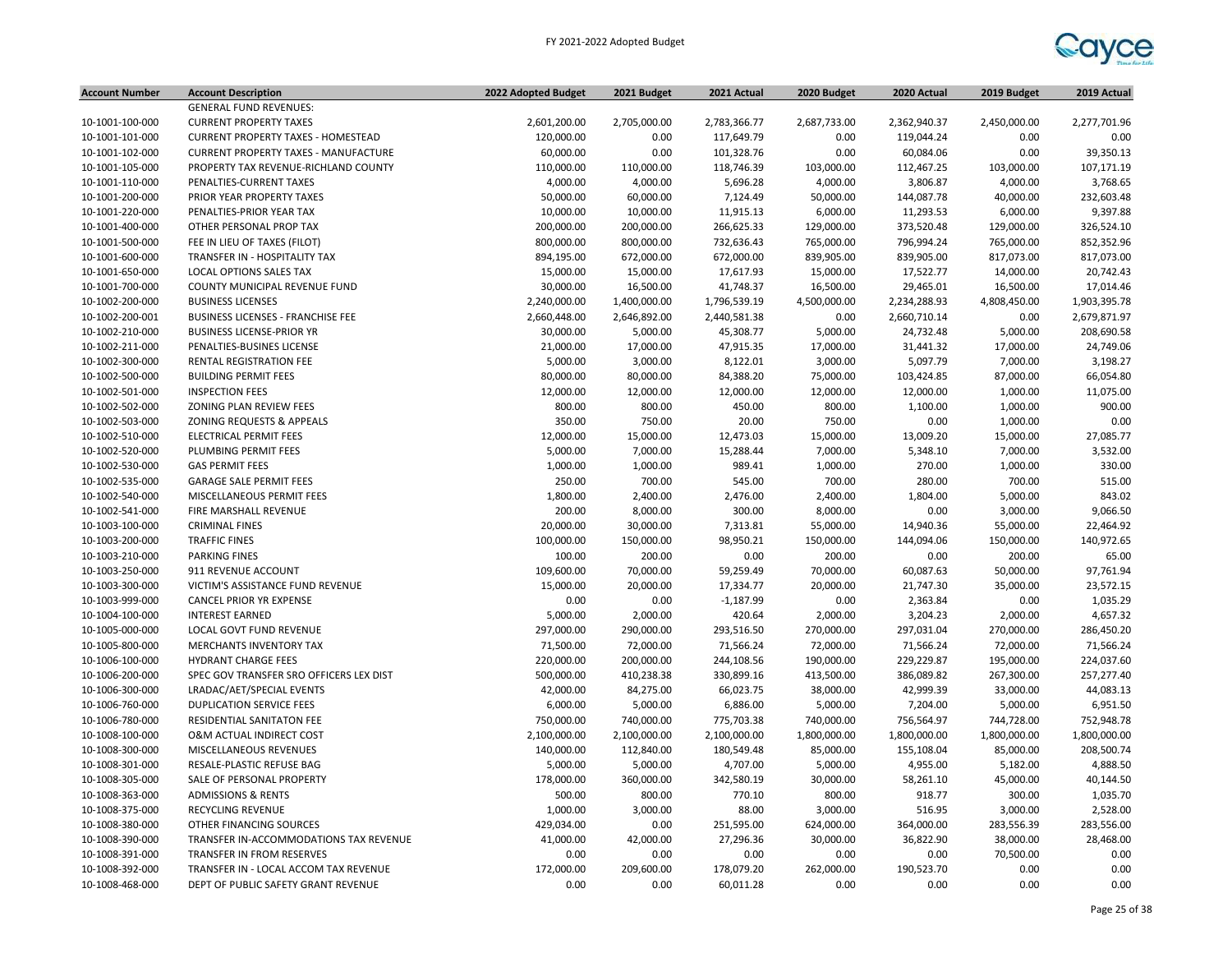

| <b>Account Number</b> | <b>Account Description</b>                    | 2022 Adopted Budget | 2021 Budget   | 2021 Actual   | 2020 Budget   | 2020 Actual   | 2019 Budget   | 2019 Actual   |
|-----------------------|-----------------------------------------------|---------------------|---------------|---------------|---------------|---------------|---------------|---------------|
| 10-1008-468-001       | <b>GRANT REV-FEDERAL-DUI SAFETY GRANT</b>     | 0.00                | 0.00          | 0.00          | 0.00          | 0.00          | 0.00          | 43,638.00     |
| 10-1008-468-002       | <b>GRANT REV-FEDERAL-TRAFFIC SAFETY GRANT</b> | 0.00                | 0.00          | 0.00          | 0.00          | 0.00          | 0.00          | 77,045.00     |
| 10-1008-480-000       | PALMETTO PRIDE GRANT REVENUE                  | 0.00                | 0.00          | 5,650.00      | 0.00          | 0.00          | 0.00          | 0.00          |
| 10-1008-490-000       | STATE GRANT REVENUE                           | 150.000.00          | 0.00          | 110.530.64    | 515,000.00    | 17.865.00     | 276.000.00    | 24,629.58     |
| 10-1008-495-000       | FEMA GRANT REVENUE                            | 0.00                | 0.00          | 0.00          | 0.00          | 41,921.89     | 0.00          | 9,683.33      |
| 10-1008-496-000       | <b>FEDERAL GRANT REVENUE</b>                  | 0.00                | 0.00          | 0.00          | 23.000.00     | 0.00          | 0.00          | -330,458.85   |
| 10-1008-496-001       | TRAFFIC ENFORCEMENT GRANT                     | 0.00                | 30.000.00     | 100,983.00    | 159,864.00    | 64,327.00     | 0.00          | $-43,422.00$  |
| 10-1008-496-002       | DUI ENFORCEMENT GRANT                         | 0.00                | 11,000.00     | 42,253.00     | 87,418.00     | 20,372.00     | 0.00          | $-22,887.00$  |
| 10-1008-505-000       | DOJ GRANT REVENUE                             | 0.00                | 0.00          | 0.00          | 39,153.00     | 0.00          | 87.000.00     | 90,666.58     |
| 10-1008-510-000       | SCMIT & SCMIRF GRANT REVENUE                  | 10.000.00           | 30.000.00     | 0.00          | 10,000.00     | 6,000.00      | 10.000.00     | 6,044.45      |
| 10-1008-515-000       | NON GOVT GRANT REVENUE                        | 0.00                | 0.00          | 0.00          | 0.00          | 1,000.00      | 0.00          | 0.00          |
|                       | <b>Totals</b>                                 | 15,326,977.00       | 13,769,995.38 | 14,719,740.22 | 14.963.723.00 | 14,764,353.51 | 13,886,489.39 | 13,800,912.64 |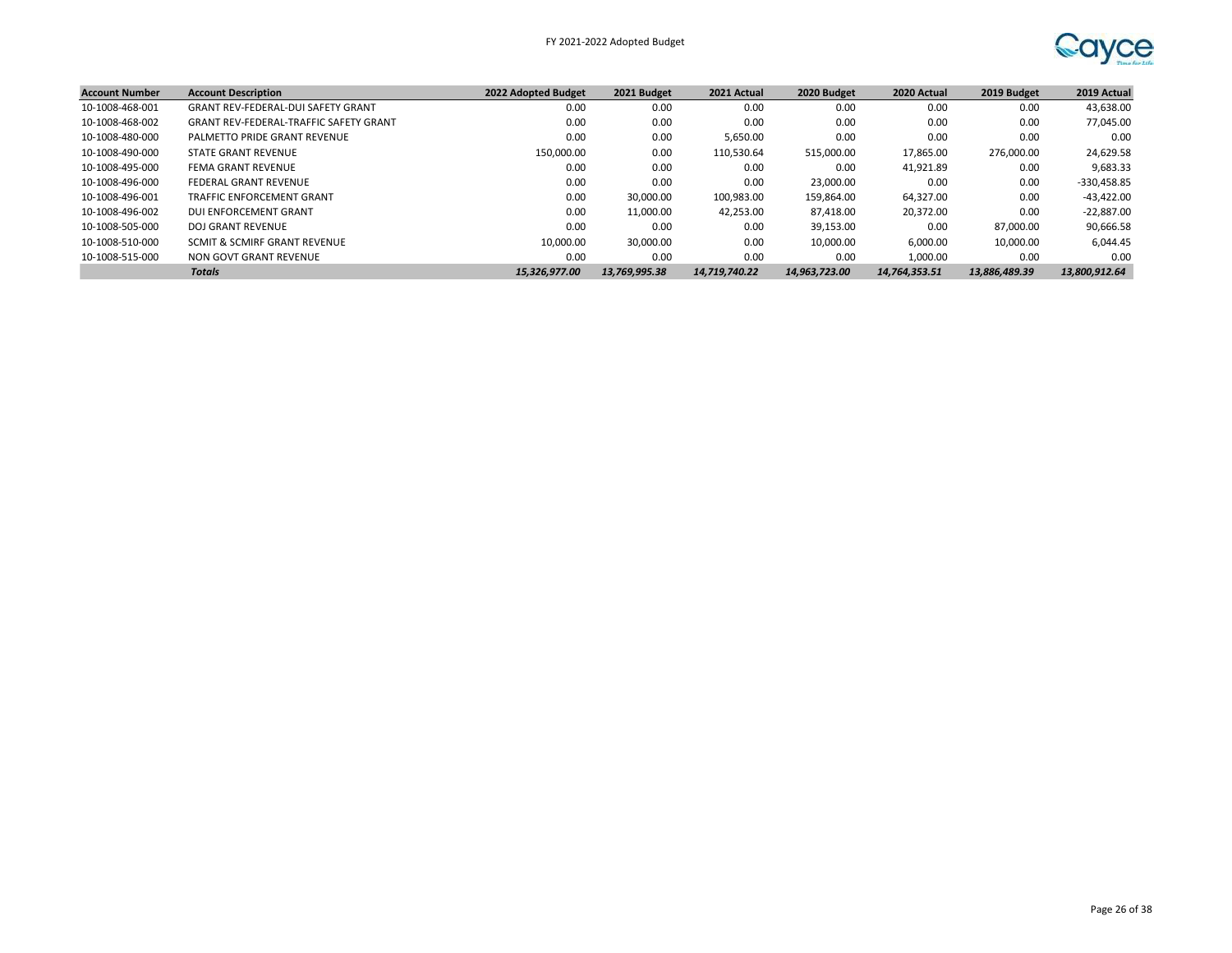

| <b>Account Number</b> | <b>Account Description</b>               | 2022 Adopted Budget | 2021 Budget  | 2021 Actual   | 2020 Budget   | 2020 Actual   | 2019 Budget   | 2019 Actual   |
|-----------------------|------------------------------------------|---------------------|--------------|---------------|---------------|---------------|---------------|---------------|
| 20-1900-000-000       | <b>GROSS REVENUE FUND EXPENSES:</b>      | 0.00                | 0.00         | 0.00          | 0.00          | 0.00          | 0.00          | 0.00          |
| 20-1900-160-000       | BOND EXPENSE-SERIES 2002-TOWN OF SPRINGD | 0.00                | 105,195.00   | 0.00          | 105,195.00    | 0.00          | 105,195.00    | 0.00          |
| 20-1900-180-000       | BONDS OF 2009-PRINCIPAL & INTEREST       | 0.00                | 2.102.930.00 | 0.00          | 2,102,930.00  | 2,102,929.96  | 2,102,930.00  | 2,102,929.89  |
| 20-1900-190-000       | 2015 BOND PRINCIPAL & INTEREST           | 0.00                | 218.590.00   | 0.00          | 218,590.00    | 218,589.48    | 218,590.00    | 218,589.43    |
| 20-1900-200-000       | 2016A BOND PRINCIPAL & INTEREST          | 894.933.00          | 892,484.00   | 892,156.20    | 892,484.00    | 882,926.35    | 892,783.00    | 892,782.96    |
| 20-1900-210-000       | 2016B BOND PRINCIPAL & INTEREST          | 177,850.00          | 177,850.00   | 177.485.73    | 177,850.00    | 176.923.35    | 177,850.00    | 177,849.98    |
| 20-1900-211-000       | 2017 BOND PRINCIPAL & INTEREST           | 1,071,810.00        | 1,060,120.00 | 1,060,119.72  | 1,060,120.00  | 1,060,119.72  | 883,433.00    | 883,433.10    |
| 20-1900-212-000       | 2020 BOND PRINCIPAL & INTEREST           | 2.222.523.00        | 0.00         | 2.191.841.65  | 0.00          | 0.00          | 0.00          | 0.00          |
| 20-1900-500-000       | TRANSFER EXPENSE TO O&M                  | 15,000,000.00       | 0.00         | 13.800.000.00 | 15.250.113.00 | 14,050,000.00 | 14,803,872.00 | 14,200,000.00 |
| 20-1900-550-000       | 15 % DEBT COVERAGE-TRANSFER OUT          | 655,100.00          | 683,575.00   | 0.00          | 683.575.00    | 0.00          | 657.117.00    | 0.00          |
| 20-1900-600-000       | <b>BAD DEBT EXPENSE</b>                  | 20,000.00           | 20,000.00    | 0.00          | 20,000.00     | 0.00          | 20,000.00     | 17,807.02     |
|                       | <b>Totals</b>                            | 20.042.216.00       | 5.260.744.00 | 18,121,603.30 | 20,510,857.00 | 18,491,488.86 | 19,861,770.00 | 18,493,392.38 |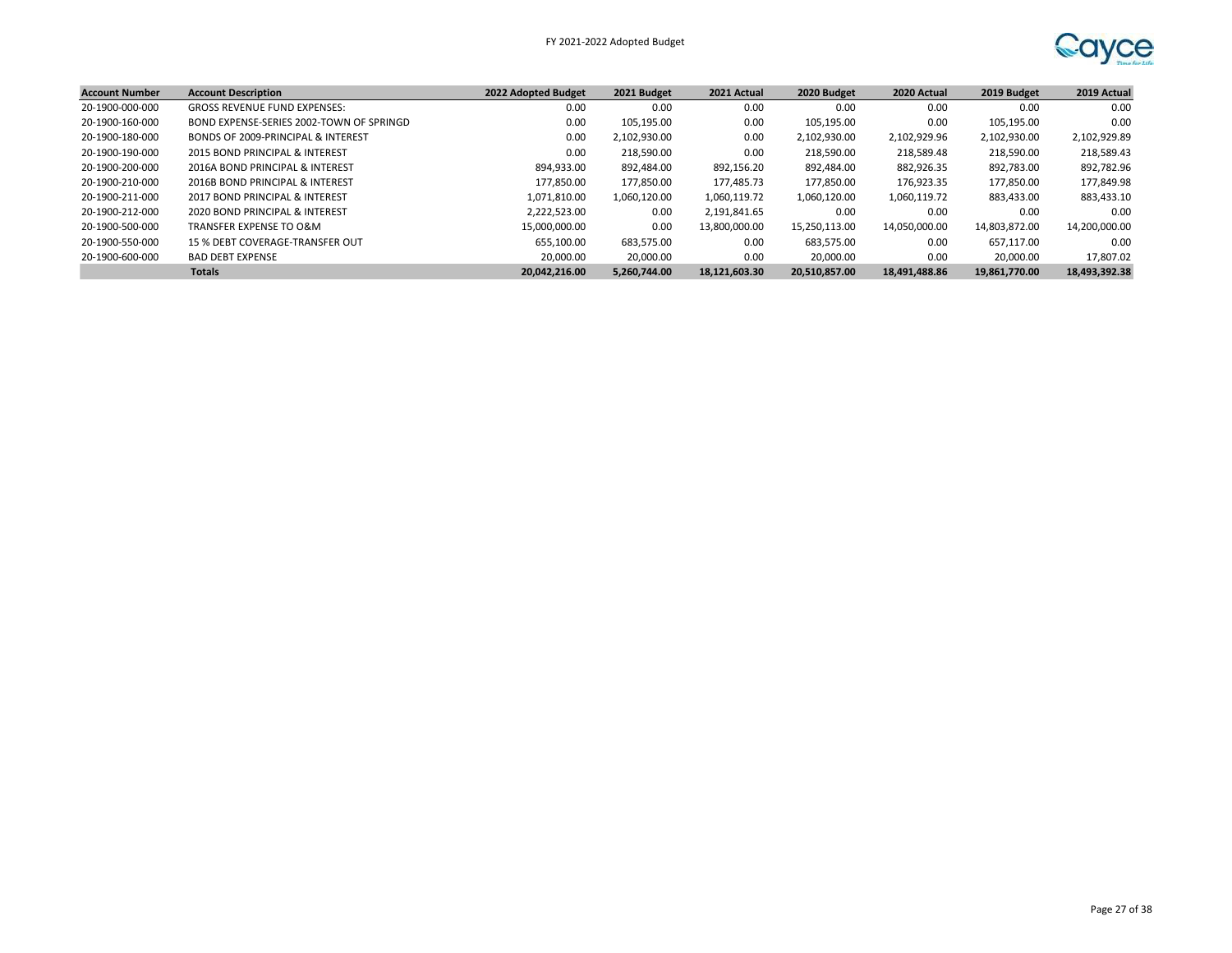

| <b>Account Number</b> | <b>Account Description</b>               | 2022 Adopted Budget | 2021 Budget  | 2021 Actual | 2020 Budget | 2020 Actual | 2019 Budget | 2019 Actual |
|-----------------------|------------------------------------------|---------------------|--------------|-------------|-------------|-------------|-------------|-------------|
| 30-0000-000-00        | OPERATIONS & MAINTENANCE FUND EXPENSES:  | 0.00                | 0.00         | 0.00        | 0.00        | 0.00        | 0.00        | 0.00        |
| 30-1909-000-000       | UTILITIES - BILLING:                     | 0.00                | 0.00         | 0.00        | 0.00        | 0.00        | 0.00        | 0.00        |
| 30-1909-101-000       | <b>SALARIES &amp; WAGES</b>              | 436,987.00          | 421,336.00   | 392,955.38  | 382,838.00  | 368,215.76  | 369,060.00  | 344,517.21  |
| 30-1909-102-000       | <b>OVERTIME</b>                          | 13,482.00           | 13,941.00    | 13,095.97   | 24,597.00   | 24,686.77   | 30,218.18   | 27,554.82   |
| 30-1909-210-000       | PRINTING/OFFICE SUPPLIES                 | 7,000.00            | 7,000.00     | 6,683.05    | 7,000.00    | 6,300.93    | 6,400.00    | 6,588.20    |
| 30-1909-211-000       | POSTAGE EXPENSE                          | 40,000.00           | 42,000.00    | 40,000.00   | 42,000.00   | 38,000.00   | 58,000.00   | 46,500.00   |
| 30-1909-214-000       | <b>DUES &amp; MEMBERSHIPS</b>            | 1,000.00            | 2,115.00     | 180.00      | 2,115.00    | 335.00      | 2,115.00    | 335.00      |
| 30-1909-215-000       | <b>TRAVEL EXPENSE</b>                    | 1,000.00            | 2,500.00     | 77.15       | 2,500.00    | 0.00        | 2,500.00    | 664.18      |
| 30-1909-217-000       | AUTO OPERATING EXPENSE                   | 10,000.00           | 15,000.00    | 9,960.32    | 14,000.00   | 9,814.21    | 14,000.00   | 12,624.22   |
| 30-1909-221-000       | <b>TELEPHONE EXPENSE</b>                 | 8,000.00            | 9,500.00     | 8,741.53    | 8,000.00    | 8,567.18    | 10,000.00   | 8,202.03    |
| 30-1909-226-000       | <b>SERVICE CONTRACTS</b>                 | 35,325.00           | 41,325.00    | 36,350.15   | 40,025.00   | 20,978.84   | 21,500.00   | 25,663.40   |
| 30-1909-227-000       | <b>EQUIPMENT REPAIRS</b>                 | 500.00              | 1,000.00     | 107.08      | 1,000.00    | 238.00      | 1,000.00    | 8.97        |
| 30-1909-231-000       | <b>HAND TOOLS &amp; SUPPLIES</b>         | 2,000.00            | 3,000.00     | 2,614.09    | 3,000.00    | 1,328.55    | 3,000.00    | 1,154.61    |
| 30-1909-238-000       | <b>SAFETY SUPPLIES</b>                   | 1,500.00            | 2,000.00     | 1,259.19    | 2,000.00    | 1,255.57    | 1,750.00    | 1,011.98    |
| 30-1909-241-000       | <b>UNIFORM EXPENSE</b>                   | 2,500.00            | 3,500.00     | 2,584.39    | 3,500.00    | 2,078.67    | 3,500.00    | 2,904.11    |
| 30-1909-244-000       | <b>JANITORIAL SUPPLIES</b>               | 500.00              | 1,000.00     | 0.00        | 1,000.00    | 20.14       | 0.00        | 0.00        |
| 30-1909-262-000       | VEHICLE INSURANCE EXPENSE                | 7,200.00            | 5,000.00     | 6,499.00    | 3,950.00    | 4,870.00    | 3,750.00    | 3,626.00    |
| 30-1909-264-000       | <b>EMPLOYEE TRAINING EXPENSE</b>         | 2,500.00            | 4,230.00     | 545.00      | 4,230.00    | 2,431.20    | 4,230.00    | 1,847.16    |
| 30-1909-271-000       | SERVICE CONTRACT COPIER                  | 3,000.00            | 3,000.00     | 3,446.32    | 3,000.00    | 432.50      | 0.00        | 0.00        |
| 30-1909-272-000       | COLLECTION EXPENSE BY AGENCIES/CARD FEES | 124,100.00          | 132,800.00   | 138,556.30  | 131,100.00  | 132,721.37  | 98,000.00   | 116,995.83  |
| 30-1909-385-000       | CAPITAL MACHINES & EQUIPMENT >= 5,000    | 0.00                | 7,500.00     | 0.00        | 23,000.00   | 23,292.00   | 110,000.00  | 0.00        |
| 30-1909-386-000       | EQUIPMENT NON-CAPITAL >= 1,000 < 5,000   | 79,050.00           | 106,750.00   | 136,853.13  | 103,700.00  | 58,650.45   | 3,000.00    | 5,589.58    |
| 30-1909-805-000       | <b>SCRS EXPENSE</b>                      | 72,614.00           | 71,440.00    | 62,643.48   | 61,891.00   | 59,599.73   | 56,646.00   | 52,915.28   |
| 30-1909-810-000       | <b>SCRS PRE-RET DEATH BENEFIT</b>        | 664.00              | 653.00       | 609.93      | 602.00      | 580.12      | 590.00      | 550.67      |
| 30-1909-814-000       | <b>FICA EXPENSE</b>                      | 34,481.00           | 33,810.00    | 29,976.20   | 31,169.00   | 28,661.82   | 30,602.00   | 27,083.61   |
| 30-1909-820-000       | <b>GENERAL INSURANCE EXPENSE</b>         | 4,700.00            | 5,000.00     | 4,346.00    | 5,000.00    | 3,689.00    | 5,250.00    | 3,695.00    |
| 30-1909-821-000       | WORKERS COMP INS EXPENSE                 | 11,884.00           | 11,848.00    | 11,286.52   | 11,163.00   | 13,467.97   | 10,784.00   | 10,632.88   |
| 30-1909-822-000       | MEDICAL INSURANCE EXPENSE                | 73,440.00           | 89,817.00    | 67,497.48   | 64,282.00   | 55,661.92   | 72,935.38   | 54,797.60   |
| 30-1909-825-000       | UNEMPLOYMENT COMP EXPENSE                | 1,000.00            | 1,000.00     | 0.00        | 1,000.00    | 0.00        | 1,000.00    | 0.00        |
| 30-1909-830-000       | <b>OPEB EXPENSE</b>                      | 0.00                | 0.00         | 0.00        | 0.00        | 7,991.00    | 0.00        | 7,711.00    |
| 30-1909-835-000       | PENSION EXPENSE: SCRS                    | 0.00                | 0.00         | 0.00        | 0.00        | 0.00        | 0.00        | 36,613.00   |
|                       | <b>Totals</b>                            | 974,427.00          | 1,038,065.00 | 976.867.66  | 977,662.00  | 873,868.70  | 919.830.56  | 799,786.34  |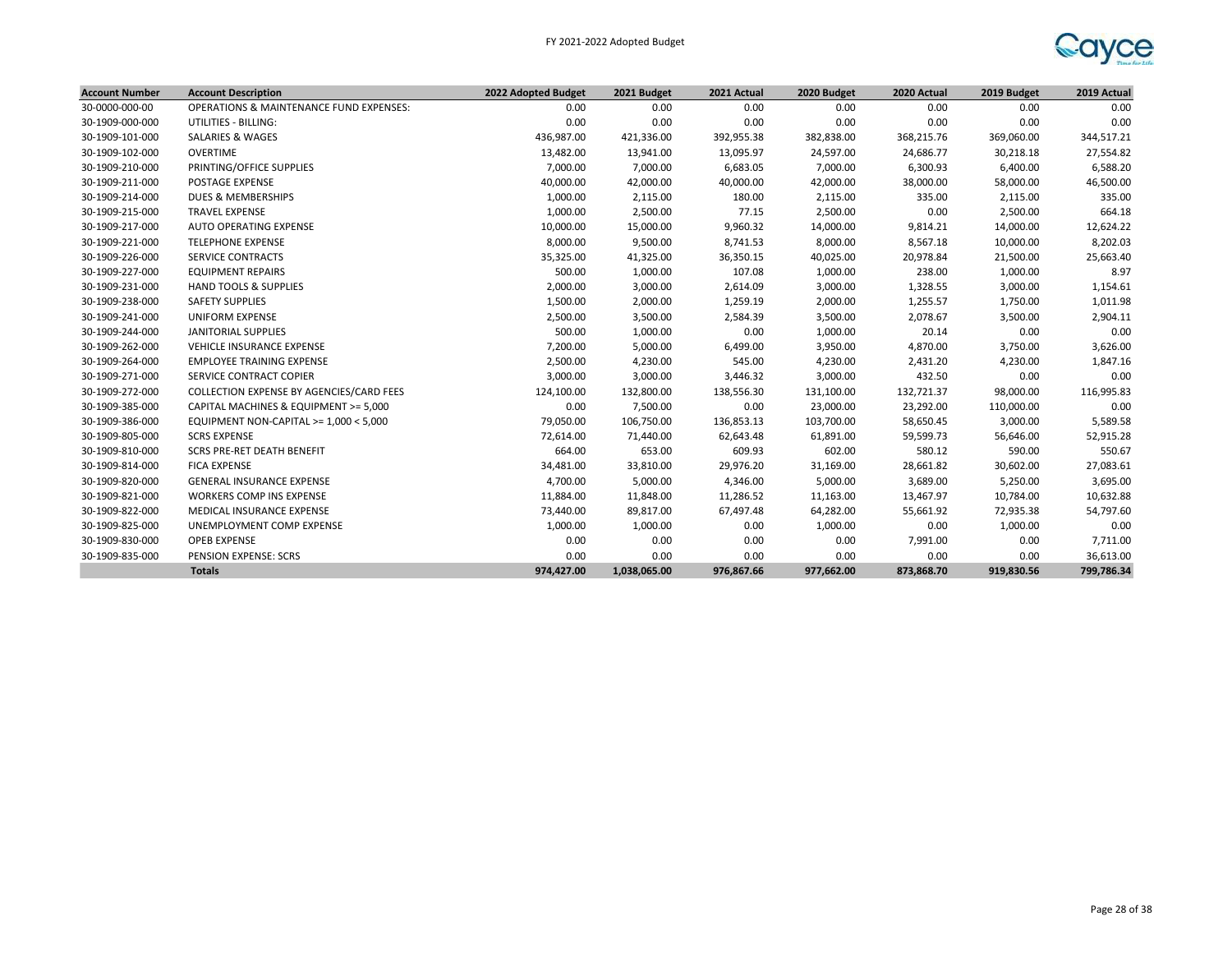

| <b>Account Number</b> | <b>Account Description</b>             | 2022 Adopted Budget | 2021 Budget | 2021 Actual | 2020 Budget | 2020 Actual | 2019 Budget | 2019 Actual |
|-----------------------|----------------------------------------|---------------------|-------------|-------------|-------------|-------------|-------------|-------------|
| 30-1910-000-000       | UTILITIES - ADMINISTRATION:            | 0.00                | 0.00        | 0.00        | 0.00        | 0.00        | 0.00        | 0.00        |
| 30-1910-101-000       | <b>SALARIES &amp; WAGES</b>            | 366,892.00          | 353,198.00  | 352,649.92  | 352,776.00  | 356,628.03  | 344,796.00  | 334,324.95  |
| 30-1910-102-000       | <b>OVERTIME</b>                        | 1,500.00            | 1,825.00    | 2,247.12    | 891.00      | 1,483.22    | 908.46      | 0.00        |
| 30-1910-210-000       | PRINTING/OFFICE SUPPLIES               | 8,000.00            | 10,500.00   | 4,925.68    | 9,900.00    | 7,144.92    | 9,900.00    | 7,338.26    |
| 30-1910-211-000       | POSTAGE EXPENSE                        | 9,500.00            | 8,000.00    | 8,000.00    | 7,000.00    | 6,440.00    | 7,000.00    | 6,440.00    |
| 30-1910-214-000       | <b>DUES &amp; MEMBERSHIPS</b>          | 750.00              | 770.00      | 880.00      | 760.00      | 462.55      | 760.00      | 312.55      |
| 30-1910-215-000       | <b>TRAVEL EXPENSE</b>                  | 4,000.00            | 6,460.00    | 0.00        | 6,460.00    | 2,483.96    | 6,060.00    | 4,242.14    |
| 30-1910-217-000       | AUTO OPERATING EXPENSE                 | 10,000.00           | 12,000.00   | 8,533.22    | 8,000.00    | 9,730.18    | 9,000.00    | 5,323.51    |
| 30-1910-221-000       | <b>TELEPHONE EXPENSE</b>               | 6,000.00            | 7,000.00    | 4,615.39    | 7,000.00    | 5,443.81    | 7,000.00    | 5,012.24    |
| 30-1910-226-000       | <b>SERVICE CONTRACTS</b>               | 25,082.00           | 26,180.00   | 20,989.86   | 20,076.00   | 23,796.03   | 17,700.00   | 17,951.61   |
| 30-1910-227-000       | EQUIPMENT REPAIR EXPENSE               | 500.00              | 900.00      | 190.55      | 900.00      | 155.80      | 900.00      | 0.00        |
| 30-1910-231-000       | HAND TOOLS AND SUPPLIES                | 1,000.00            | 1,500.00    | 775.36      | 1,500.00    | 1,112.79    | 1,500.00    | 48.59       |
| 30-1910-238-000       | <b>SAFETY SUPPLIES</b>                 | 4,250.00            | 4,250.00    | 2,016.01    | 4,250.00    | 3,052.09    | 4,250.00    | 3,399.36    |
| 30-1910-241-000       | <b>UNIFORM EXPENSE</b>                 | 800.00              | 800.00      | 617.38      | 700.00      | 117.59      | 650.00      | 347.29      |
| 30-1910-249-000       | MEDICAL, DR, PHYSICAL EXP              | 3,000.00            | 4,000.00    | 2,995.00    | 4,000.00    | 2,303.00    | 4,000.00    | 2,738.00    |
| 30-1910-260-000       | <b>PROFESSIONAL SERVICES - HR</b>      | 0.00                | 500.00      | 0.00        | 500.00      | 0.00        | 0.00        | 0.00        |
| 30-1910-261-000       | ADVERTISING EXPENSE                    | 0.00                | 500.00      | 0.00        | 500.00      | 0.00        | 500.00      | 0.00        |
| 30-1910-262-000       | <b>VEHICLE INSURANCE EXPENSE</b>       | 3,600.00            | 3,500.00    | 3,250.00    | 2,800.00    | 2,752.00    | 2,600.00    | 2,418.00    |
| 30-1910-264-000       | <b>EMPLOYEE TRAINING EXPENSE</b>       | 2,000.00            | 4,265.00    | 2,028.34    | 4,115.00    | 1,848.35    | 3,290.00    | 1,280.85    |
| 30-1910-265-000       | PROF SER-AUDIT EXPENSE                 | 43,000.00           | 43,000.00   | 46,343.00   | 43,000.00   | 43,212.00   | 43,000.00   | 43,000.00   |
| 30-1910-266-000       | PROF SERVICE-ATTORNEY FEES             | 17,000.00           | 25,000.00   | 980.38      | 30,000.00   | 11,421.00   | 35,000.00   | 16,613.74   |
| 30-1910-267-000       | PROF SER-ENGINEER EXPENSE              | 17,000.00           | 20,000.00   | 562.87      | 15,000.00   | 8,418.63    | 15,000.00   | 10,810.50   |
| 30-1910-268-000       | PROF SER-CONSULTANT FEES               | 61,000.00           | 70,000.00   | 62,525.00   | 66,000.00   | 50,739.06   | 53,000.00   | 67,606.07   |
| 30-1910-269-000       | <b>EASEMENT CONTRACTS - CSX</b>        | 1,000.00            | 500.00      | 100.00      | 500.00      | 0.00        | 500.00      | 100.00      |
| 30-1910-271-000       | SPECIAL CONTRACT COPIER                | 2,500.00            | 2,675.00    | 1,698.78    | 2,675.00    | 2,059.81    | 2,675.00    | 1,805.71    |
| 30-1910-385-000       | CAPITAL MACHINES & EQUIPMENT >= 5,000  | 0.00                | 0.00        | 19,614.45   | 38,000.00   | 37,647.00   | 0.00        | 0.00        |
| 30-1910-386-000       | EQUIPMENT NON-CAPITAL >= 1,000 < 5,000 | 1,670.00            | 1,600.00    | 5,403.62    | 2,490.00    | 2,699.46    | 5,000.00    | 3,315.09    |
| 30-1910-805-000       | <b>SCRS EXPENSE</b>                    | 59,500.00           | 58,125.00   | 54,693.89   | 54,003.00   | 53,965.34   | 48,872.00   | 47,716.15   |
| 30-1910-810-000       | SCRS PRE-RET DEATH BENEFIT             | 544.00              | 531.00      | 532.23      | 526.00      | 525.37      | 509.00      | 496.60      |
| 30-1910-814-000       | <b>FICA EXPENSE</b>                    | 28,250.00           | 27,412.00   | 25,380.16   | 27,056.00   | 25,012.17   | 26,441.00   | 24,371.69   |
| 30-1910-820-000       | <b>GENERAL INSURANCE EXPENSE</b>       | 2,850.00            | 5,200.00    | 2,619.00    | 2,500.00    | 2,349.00    | 5,200.00    | 1,991.00    |
| 30-1910-821-000       | WORKERS COMP INS EXPENSE               | 6,920.00            | 10,532.00   | 8,948.65    | 10,379.00   | 5,950.60    | 9,771.00    | 7,392.20    |
| 30-1910-822-000       | MEDICAL INSURANCE EXPENSE              | 44,201.00           | 54,275.00   | 42,542.22   | 50,853.00   | 44,441.89   | 49,013.90   | 42,681.14   |
| 30-1910-825-000       | UNEMPLOYMENT COMP EXPENSE              | 0.00                | 1,500.00    | 260.82      | 0.00        | 0.00        | 1,500.00    | 0.00        |
| 30-1910-830-000       | <b>OPEB EXPENSE</b>                    | 0.00                | 0.00        | 0.00        | 0.00        | 7,693.00    | 0.00        | 7,483.00    |
| 30-1910-835-000       | PENSION EXPENSE: SCRS                  | 0.00                | 0.00        | 0.00        | 0.00        | 0.00        | 0.00        | 30,693.00   |
| 30-1910-899-000       | PAYING AGENT FEE/BONDS                 | 0.00                | 8,000.00    | 5,495.25    | 8,000.00    | 7,984.28    | 8,000.00    | 9,194.28    |
|                       | <b>Totals</b>                          | 732,309.00          | 774,498.00  | 692,414.15  | 783,110.00  | 729,072.93  | 724,296.36  | 706,447.52  |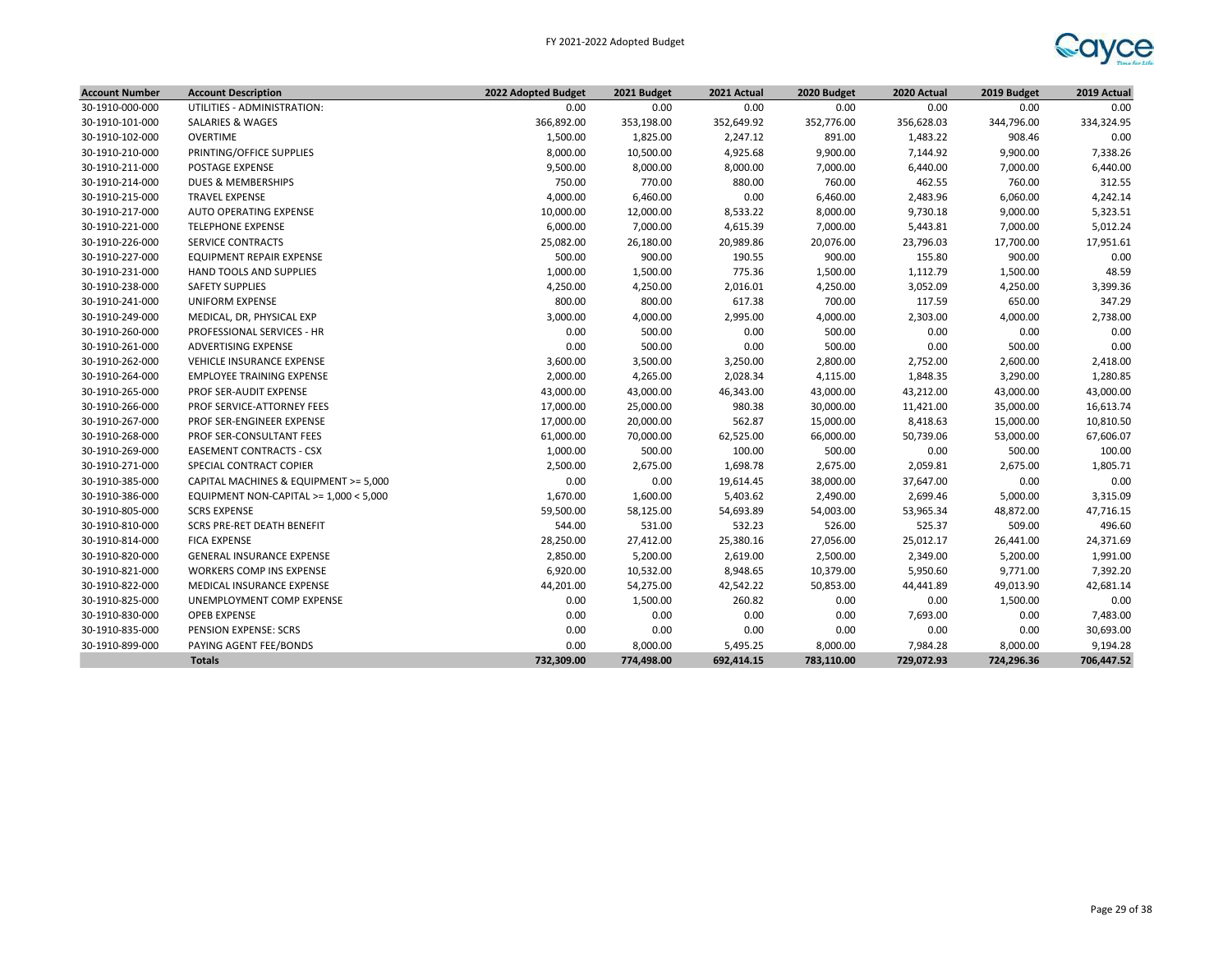

| <b>Account Number</b> | <b>Account Description</b>               | 2022 Adopted Budget | 2021 Budget  | 2021 Actual  | 2020 Budget  | 2020 Actual  | 2019 Budget  | 2019 Actual  |
|-----------------------|------------------------------------------|---------------------|--------------|--------------|--------------|--------------|--------------|--------------|
| 30-1911-000-000       | UTILITIES - WATER TREATMENT PLANT:       | 0.00                | 0.00         | 0.00         | 0.00         | 0.00         | 0.00         | 0.00         |
| 30-1911-101-000       | SALARIES & WAGES                         | 494,985.00          | 475,846.00   | 472,049.18   | 488,769.00   | 464,650.02   | 477,261.00   | 445,253.81   |
| 30-1911-102-000       | <b>OVERTIME</b>                          | 46,350.00           | 47,563.00    | 51,709.18    | 47,563.00    | 52,412.11    | 45,143.43    | 50,862.90    |
| 30-1911-210-000       | PRINTING/OFFICE SUPPLIES                 | 550.00              | 1,000.00     | 758.62       | 1,000.00     | 327.82       | 850.00       | 808.95       |
| 30-1911-211-000       | POSTAGE EXPENSE                          | 800.00              | 680.00       | 680.00       | 500.00       | 460.38       | 350.00       | 909.68       |
| 30-1911-213-000       | DHEC PERMIT FEES                         | 27,687.00           | 27,687.00    | 25,859.00    | 25,500.00    | 25,193.25    | 25,000.00    | 23,767.00    |
| 30-1911-214-000       | <b>DUES &amp; MEMBERSHIPS</b>            | 800.00              | 780.00       | 995.00       | 630.00       | 810.00       | 630.00       | 630.00       |
| 30-1911-215-000       | <b>TRAVEL EXPENSE</b>                    | 1,000.00            | 4,800.00     | 0.00         | 4,800.00     | 1,335.66     | 4,800.00     | 2,241.65     |
| 30-1911-217-000       | <b>AUTO OPERATING EXPENSE</b>            | 3,500.00            | 5,800.00     | 3,334.64     | 4,600.00     | 7,901.20     | 4,600.00     | 4,318.01     |
| 30-1911-220-000       | <b>ELECTRIC &amp; GAS EXPENSE</b>        | 300,000.00          | 300,000.00   | 285,502.86   | 325,000.00   | 257,432.54   | 345,000.00   | 260,449.11   |
| 30-1911-221-000       | <b>TELEPHONE EXPENSE</b>                 | 8,400.00            | 8,400.00     | 7,339.39     | 7,000.00     | 7,293.77     | 6,752.74     | 6,700.06     |
| 30-1911-223-000       | <b>LUBRICATION SUPPLIES</b>              | 1,200.00            | 1,200.00     | 1,072.52     | 1,200.00     | 1,275.00     | 1,050.00     | 880.01       |
| 30-1911-226-000       | <b>SERVICE CONTRACTS</b>                 | 120,913.00          | 174,962.00   | 174,462.30   | 178,689.00   | 171,474.42   | 244,790.00   | 223,200.14   |
| 30-1911-227-000       | EQUIPMENT REPAIR EXPENSE                 | 50,000.00           | 70,000.00    | 70,189.96    | 62,000.00    | 39,508.21    | 80,000.00    | 44,692.57    |
| 30-1911-228-000       | <b>BUILDING REPAIR EXPENSE</b>           | 6,000.00            | 7,000.00     | 7,010.35     | 7,000.00     | 10,572.78    | 7,000.00     | 6,717.74     |
| 30-1911-231-000       | <b>HAND TOOLS &amp; SUPPLIES</b>         | 900.00              | 900.00       | 879.37       | 900.00       | 414.38       | 900.00       | 859.56       |
| 30-1911-236-000       | <b>ELECTRIC/LIGHT SUPPLIES</b>           | 675.00              | 675.00       | 257.41       | 675.00       | 537.00       | 625.00       | 534.73       |
| 30-1911-238-000       | <b>SAFETY SUPPLIES</b>                   | 2,000.00            | 2,000.00     | 1,885.72     | 2,000.00     | 1,887.55     | 2,000.00     | 1,982.47     |
| 30-1911-241-000       | <b>UNIFORM EXPENSE</b>                   | 3,000.00            | 3,000.00     | 2,783.34     | 3,000.00     | 2,971.59     | 2,800.00     | 2,771.13     |
| 30-1911-244-000       | JANITORIAL SUPPLIES                      | 700.00              | 625.00       | 610.20       | 600.00       | 605.71       | 600.00       | 482.97       |
| 30-1911-248-000       | <b>CHEMICAL EXPENSE</b>                  | 185,000.00          | 214,946.00   | 182,988.82   | 202,746.00   | 162,541.05   | 196,845.00   | 184,635.39   |
| 30-1911-249-000       | <b>LABORATORY SUPPLIES</b>               | 35,000.00           | 40,000.00    | 39,484.65    | 34,500.00    | 41,078.11    | 31,500.00    | 33,012.46    |
| 30-1911-262-000       | VEHICLE INSURANCE EXPENSE                | 2,700.00            | 2,400.00     | 2,437.00     | 2,400.00     | 2,381.00     | 2,350.00     | 2,418.00     |
| 30-1911-264-000       | <b>EMPLOYEE TRAINING EXPENSE</b>         | 2,500.00            | 2,915.00     | 1,370.50     | 2,115.00     | 8,825.59     | 2,115.00     | 1,260.00     |
| 30-1911-267-000       | CONSULTANT SERV/LAB TESTS                | 5,000.00            | 24,500.00    | 6,322.71     | 13,000.00    | 10,569.37    | 12,000.00    | 12,487.88    |
| 30-1911-385-000       | CAPITAL MACHINES & EQUIPMENT >= 5,000    | 0.00                | 10,000.00    | 15,676.61    | 670,000.00   | 91,243.20    | 493,000.00   | 0.00         |
| 30-1911-386-000       | EQUIPMENT NON-CAPITAL >= $1,000 < 5,000$ | 0.00                | 12,750.00    | 11,166.51    | 13,065.00    | 4,615.58     | 11,918.00    | 3,288.31     |
| 30-1911-805-000       | <b>SCRS EXPENSE</b>                      | 87,306.00           | 85,994.00    | 80,715.44    | 81,687.00    | 78,610.41    | 74,099.00    | 69,532.97    |
| 30-1911-810-000       | SCRS PRE-RET DEATH BENEFIT               | 798.00              | 786.00       | 785.76       | 795.00       | 765.34       | 771.00       | 723.76       |
| 30-1911-814-000       | <b>FICA EXPENSE</b>                      | 41,412.00           | 40,563.00    | 38,571.53    | 41,029.00    | 37,868.84    | 40,016.00    | 35,798.28    |
| 30-1911-820-000       | <b>GENERAL INSURANCE EXPENSE</b>         | 21,600.00           | 18,400.00    | 20,541.00    | 18,400.00    | 19,027.00    | 17,300.00    | 18,418.00    |
| 30-1911-821-000       | WORKERS COMP INS EXPENSE                 | 34,841.00           | 31,123.00    | 32,260.66    | 31,516.00    | 30,065.67    | 29,925.00    | 32,487.38    |
| 30-1911-822-000       | MEDICAL INSURANCE EXPENSE                | 87,444.00           | 78,600.00    | 85,741.24    | 73,643.00    | 74,479.10    | 69,576.83    | 70,014.83    |
| 30-1911-825-000       | UNEMPLOYMENT COMP EXPENSE                | 0.00                | 0.00         | 0.00         | 0.00         | 0.00         | 550.00       | 0.00         |
| 30-1911-830-000       | <b>OPEB EXPENSE</b>                      | 0.00                | 0.00         | 0.00         | 0.00         | 10,120.00    | 0.00         | 5,863.00     |
| 30-1911-835-000       | PENSION EXPENSE: SCRS                    | 0.00                | 0.00         | 0.00         | 0.00         | 0.00         | 0.00         | 48,203.00    |
|                       | <b>Totals</b>                            | 1,573,061.00        | 1,695,895.00 | 1,625,441.47 | 2,346,322.00 | 1,619,253.65 | 2,232,118.00 | 1,596,205.75 |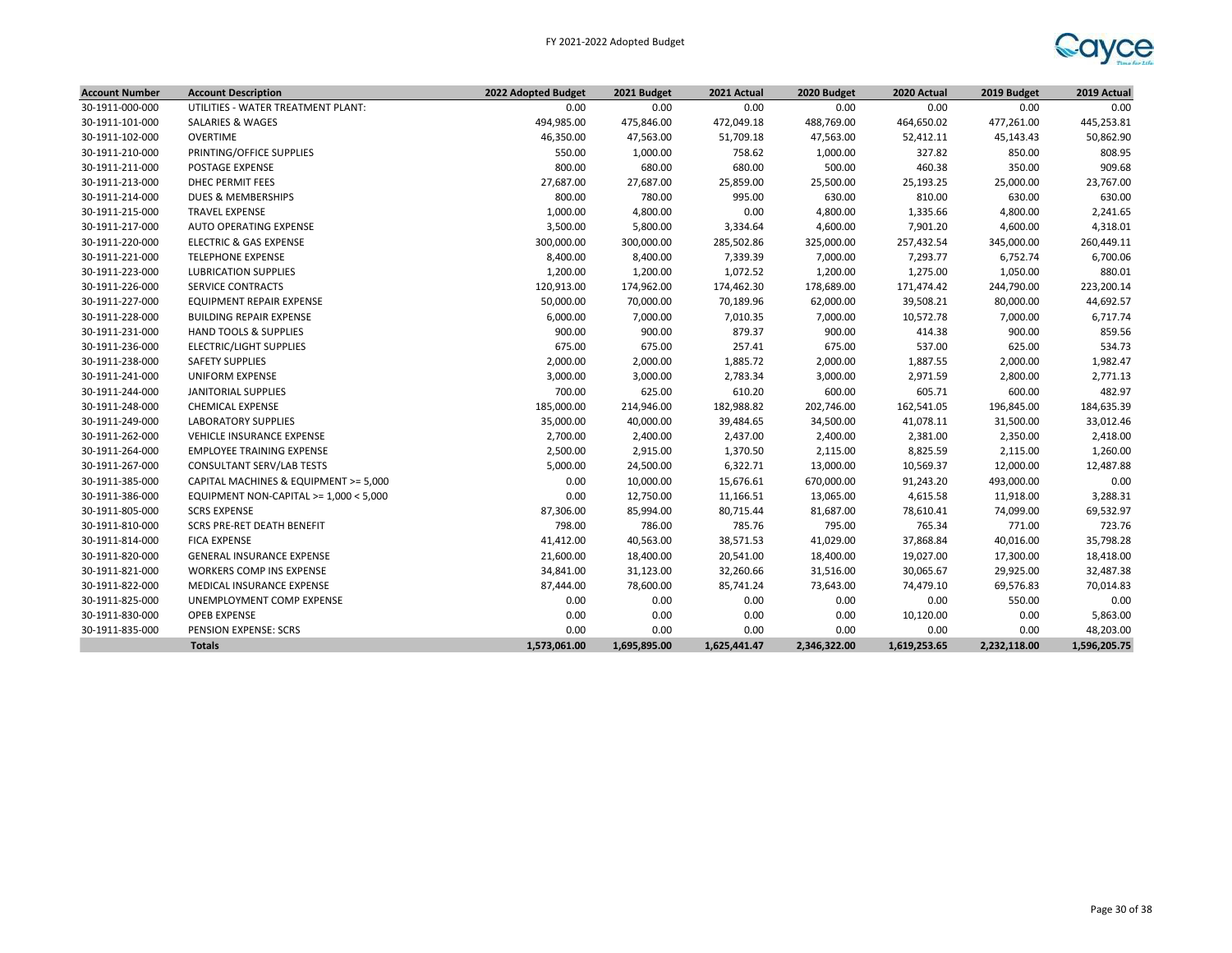

| <b>Account Number</b> | <b>Account Description</b>             | 2022 Adopted Budget | 2021 Budget  | 2021 Actual  | 2020 Budget  | 2020 Actual  | 2019 Budget  | 2019 Actual  |
|-----------------------|----------------------------------------|---------------------|--------------|--------------|--------------|--------------|--------------|--------------|
| 30-1912-000-000       | WATER DISTRIBUTION & MAINTENANCE:      | 0.00                | 0.00         | 0.00         | 0.00         | 0.00         | 0.00         | 0.00         |
| 30-1912-101-000       | SALARIES & WAGES                       | 709,604.00          | 658,288.00   | 621,713.76   | 628,029.00   | 606,006.01   | 578,820.00   | 523,118.91   |
| 30-1912-102-000       | <b>OVERTIME</b>                        | 61,026.00           | 70,526.00    | 49,242.64    | 62,095.00    | 54,267.77    | 75,469.00    | 69,503.76    |
| 30-1912-210-000       | PRINTING & OFFICE SUPPLIES             | 1,000.00            | 10,000.00    | 1,401.47     | 3,000.00     | 424.55       | 3,000.00     | 506.54       |
| 30-1912-214-000       | DUES & MEMBERSHIPS                     | 2,600.00            | 2,600.00     | 3,426.36     | 2,600.00     | 3,018.00     | 2,255.00     | 2,471.50     |
| 30-1912-215-000       | <b>TRAVEL EXPENSE</b>                  | 4,000.00            | 10,900.00    | 1,066.02     | 10,900.00    | 1,713.85     | 6,300.00     | 3,513.52     |
| 30-1912-217-000       | AUTO OPERATING EXPENSE                 | 45,000.00           | 47,500.00    | 44,103.20    | 40,500.00    | 44,265.72    | 40,500.00    | 42,877.08    |
| 30-1912-220-000       | <b>ELECTRIC &amp; GAS EXPENSE</b>      | 55,000.00           | 55,000.00    | 42,262.16    | 55,000.00    | 41,447.05    | 55,000.00    | 38,292.51    |
| 30-1912-221-000       | <b>TELEPHONE EXPENSE</b>               | 12,000.00           | 10,000.00    | 11,997.37    | 9,000.00     | 9,061.78     | 10,000.00    | 8,055.47     |
| 30-1912-226-000       | <b>SERVICE CONTRACTS</b>               | 191,547.00          | 171,418.90   | 150,334.00   | 106,848.90   | 108,778.72   | 113,406.00   | 94,796.94    |
| 30-1912-227-000       | <b>EQUIPMENT REPAIR EXPENSE</b>        | 30,000.00           | 30,000.00    | 40,007.77    | 25,000.00    | 20,819.10    | 25,000.00    | 36,008.98    |
| 30-1912-228-000       | <b>BUILDING REPAIRS</b>                | 3,000.00            | 0.00         | 483.86       | 250,000.00   | 0.00         | 1,000.00     | 397.20       |
| 30-1912-231-000       | <b>HAND TOOLS &amp; SUPPLIES</b>       | 10,000.00           | 10,000.00    | 10,075.13    | 10,000.00    | 3,367.61     | 10,000.00    | 9,229.82     |
| 30-1912-234-000       | MASONRY/CEMENT SUPPLIES                | 3,000.00            | 5,000.00     | 2,431.70     | 5,000.00     | 931.65       | 7,000.00     | 2,082.39     |
| 30-1912-235-000       | ASPHALT/GRADING SUPPLIES               | 40,000.00           | 55,000.00    | 13,459.15    | 55,000.00    | 29,850.38    | 55,000.00    | 37,480.34    |
| 30-1912-237-000       | <b>RADIO SUPPLIES</b>                  | 0.00                | 0.00         | 0.00         | 0.00         | 0.00         | 250.00       | 0.00         |
| 30-1912-238-000       | <b>SAFETY SUPPLIES</b>                 | 7,000.00            | 10,000.00    | 5,486.34     | 7,000.00     | 5,431.93     | 7,000.00     | 4,553.75     |
| 30-1912-241-000       | <b>UNIFORM EXPENSE</b>                 | 13,000.00           | 11,000.00    | 16,012.84    | 10,000.00    | 15,300.15    | 9,500.00     | 13,605.05    |
| 30-1912-248-000       | <b>CHEMICAL EXPENSE</b>                | 700.00              | 700.00       | 0.00         | 736.00       | 0.00         | 736.00       | 0.00         |
| 30-1912-256-000       | WATER DIST REPAIR EXPENSE              | 112,000.00          | 115,000.00   | 114,964.20   | 85,000.00    | 75,111.33    | 135,000.00   | 124,442.70   |
| 30-1912-262-000       | VEHICLE INSURANCE EXPENSE              | 16,000.00           | 12,500.00    | 14,622.00    | 11,500.00    | 12,383.00    | 11,000.00    | 10,879.00    |
| 30-1912-264-000       | <b>EMPLOYEE TRAINING EXPENSE</b>       | 7,500.00            | 9,435.00     | 8,515.00     | 9,345.00     | 3,796.49     | 9,765.00     | 8,638.32     |
| 30-1912-381-000       | WATER DIST EQUIP-METERS                | 25,000.00           | 50,000.00    | 16,668.33    | 25,000.00    | 30,490.72    | 25,000.00    | 43,909.94    |
| 30-1912-385-000       | CAPITAL MACHINES & EQUIPMENT >= 5,000  | 0.00                | 15,800.00    | 6,888.65     | 85,000.00    | 85,736.74    | 55,000.00    | 0.00         |
| 30-1912-386-000       | EQUIPMENT NON-CAPITAL >= 1,000 < 5,000 | 2,500.00            | 10,400.00    | 0.00         | 3,900.00     | 3,468.49     | 0.00         | 4,675.21     |
| 30-1912-805-000       | <b>SCRS EXPENSE</b>                    | 124,669.00          | 127,222.00   | 103,422.63   | 104,793.00   | 99,312.98    | 92,954.00    | 83,983.78    |
| 30-1912-810-000       | <b>SCRS PRE-RET DEATH BENEFIT</b>      | 1,140.00            | 1,163.00     | 1,006.97     | 1,020.00     | 966.91       | 968.00       | 874.37       |
| 30-1912-814-000       | <b>FICA EXPENSE</b>                    | 59,047.00           | 60,090.00    | 49,700.78    | 52,795.00    | 48,248.63    | 50,177.00    | 43,725.08    |
| 30-1912-820-000       | <b>GENERAL INSURANCE EXPENSE</b>       | 13,800.00           | 12,500.00    | 12,720.00    | 12,500.00    | 11,342.00    | 13,000.00    | 11,190.00    |
| 30-1912-821-000       | WORKERS COMP INS EXPENSE               | 50,026.00           | 45,939.00    | 40,755.00    | 40,375.00    | 37,122.16    | 36,310.00    | 36,075.78    |
| 30-1912-822-000       | MEDICAL INSURANCE EXPENSE              | 119,394.00          | 126,330.00   | 107,220.90   | 98,493.00    | 94,344.30    | 100,297.52   | 79,988.31    |
| 30-1912-825-000       | UNEMPLOYMENT COMP EXPENSE              | 0.00                | 0.00         | 0.00         | 0.00         | 0.00         | 2,000.00     | 0.00         |
| 30-1912-830-000       | <b>OPEB EXPENSE</b>                    | 0.00                | 0.00         | 0.00         | 0.00         | 13,042.00    | 0.00         | 15,812.00    |
| 30-1912-835-000       | PENSION EXPENSE: SCRS                  | 0.00                | 0.00         | 0.00         | 0.00         | 0.00         | 0.00         | 55,403.00    |
|                       | <b>Totals</b>                          | 1,719,553.00        | 1,744,311.90 | 1,489,988.23 | 1,810,429.90 | 1,460,050.02 | 1,531,707.52 | 1,406,091.25 |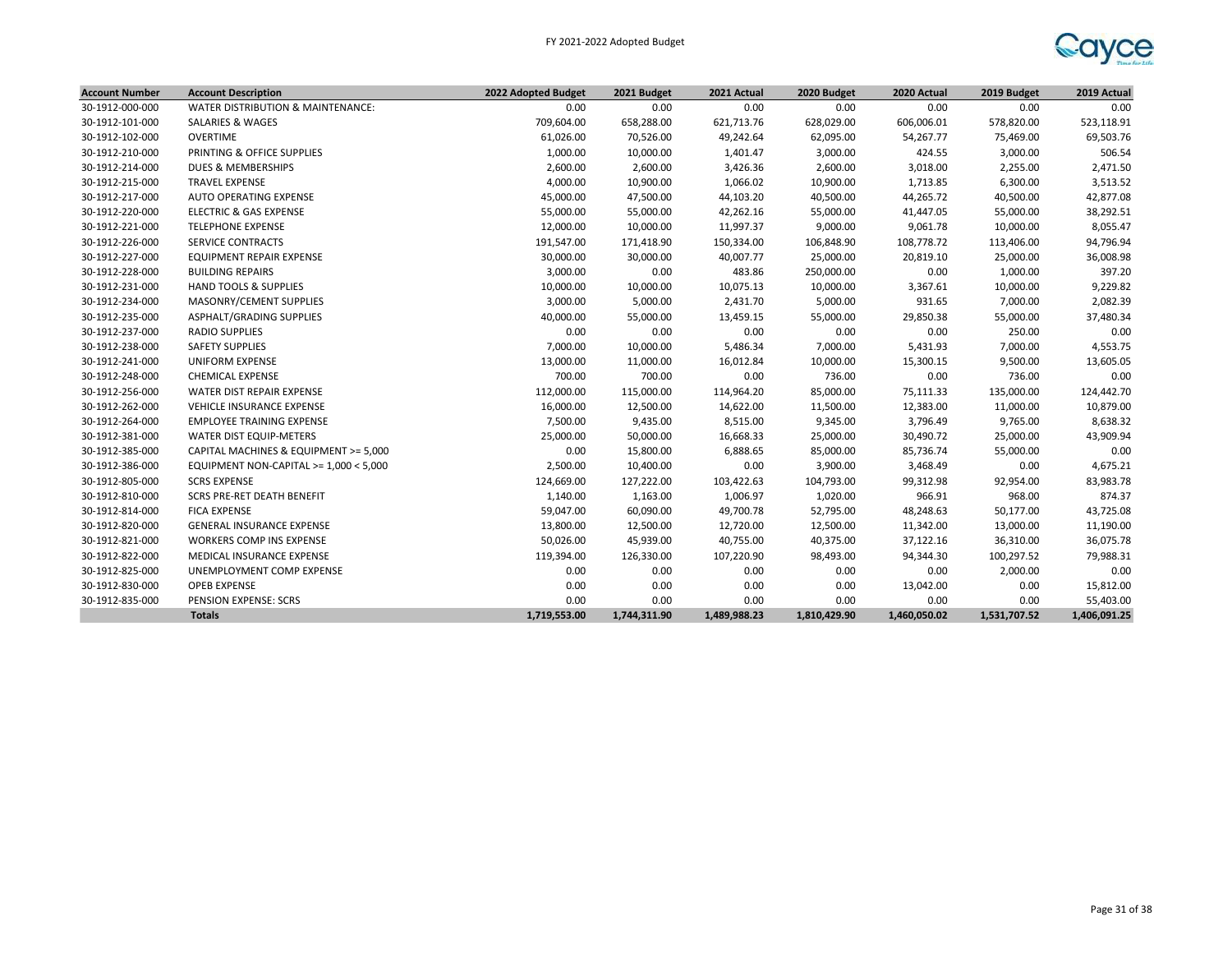

| <b>Account Number</b> | <b>Account Description</b>             | 2022 Adopted Budget | 2021 Budget  | 2021 Actual  | 2020 Budget  | 2020 Actual  | 2019 Budget  | 2019 Actual  |
|-----------------------|----------------------------------------|---------------------|--------------|--------------|--------------|--------------|--------------|--------------|
| 30-1916-000-000       | <b>WASTE WATER TREATMENT:</b>          | 0.00                | 0.00         | 0.00         | 0.00         | 0.00         | 0.00         | 0.00         |
| 30-1916-101-000       | <b>SALARIES &amp; WAGES</b>            | 816,674.00          | 791,399.00   | 718,579.07   | 736,266.00   | 650,727.57   | 683,487.00   | 602,079.70   |
| 30-1916-102-000       | <b>OVERTIME</b>                        | 29,803.00           | 34,509.66    | 16,765.16    | 34,435.00    | 39,792.03    | 40,103.00    | 25,762.69    |
| 30-1916-210-000       | PRINTING/OFFICE SUPPLIES               | 7,900.00            | 9,100.00     | 8,155.74     | 9,100.00     | 8,960.67     | 1,000.00     | 5,690.62     |
| 30-1916-211-000       | POSTAGE EXPENSE                        | 625.00              | 600.00       | 600.00       | 500.00       | 566.99       | 300.00       | 276.01       |
| 30-1916-213-000       | DHEC PERMIT FEES                       | 3,250.00            | 3,250.00     | 3,000.00     | 3,250.00     | 3,000.00     | 3,250.00     | 2,950.00     |
| 30-1916-214-000       | DUES & MEMBERSHIPS                     | 2,927.00            | 2,927.00     | 2,281.00     | 2,927.00     | 1,913.00     | 1,823.00     | 690.00       |
| 30-1916-215-000       | <b>TRAVEL EXPENSE</b>                  | 6,000.00            | 10,160.00    | 0.00         | 8,160.00     | 761.84       | 6,894.00     | 1,458.86     |
| 30-1916-217-000       | AUTO OPERATING EXPENSE                 | 54,600.00           | 54,600.00    | 54,770.71    | 54,600.00    | 47,246.22    | 54,600.00    | 54,261.76    |
| 30-1916-218-000       | <b>WATER EXPENSE</b>                   | 600,000.00          | 598,750.00   | 277,215.99   | 598,750.00   | 357,208.81   | 598,750.00   | 329,264.69   |
| 30-1916-220-000       | <b>ELECTRIC &amp; GAS EXPENSE</b>      | 1,114,700.00        | 1,035,000.00 | 956,152.20   | 1,035,000.00 | 946,808.80   | 1,035,000.00 | 768,138.12   |
| 30-1916-221-000       | <b>TELEPHONE EXPENSE</b>               | 35,000.00           | 30,000.00    | 33,690.49    | 28,500.00    | 31,286.08    | 29,500.00    | 29,386.95    |
| 30-1916-223-000       | <b>LUBRICATION SUPPLIES</b>            | 3,400.00            | 3,000.00     | 1,918.06     | 3,000.00     | 1,831.63     | 3,000.00     | 151.30       |
| 30-1916-226-000       | <b>SERVICE CONTRACTS</b>               | 209,604.00          | 128,577.00   | 179,633.74   | 112,441.00   | 152,475.78   | 146,735.00   | 130,743.48   |
| 30-1916-227-000       | EQUIPMENT REPAIR EXPENSE               | 300,000.00          | 253,000.00   | 346,478.17   | 253,000.00   | 128,322.16   | 260,000.00   | 181,652.04   |
| 30-1916-228-000       | <b>BUILDING REPAIRS</b>                | 3,000.00            | 3,000.00     | 1,573.53     | 2,000.00     | 8,064.35     | 1,000.00     | 6,958.57     |
| 30-1916-229-000       | SLUDGE DISPOSAL FEES                   | 800,000.00          | 400,000.00   | 367,922.78   | 400,000.00   | 329,634.05   | 383,120.00   | 305,114.23   |
| 30-1916-231-000       | <b>HAND TOOLS &amp; SUPPLIES</b>       | 4,000.00            | 4,000.00     | 3,979.76     | 4,000.00     | 3,963.13     | 4,000.00     | 2,211.53     |
| 30-1916-236-000       | <b>ELECTRIC/LIGHT SUPPLIES</b>         | 5,000.00            | 5,000.00     | 0.00         | 5,000.00     | 250.92       | 5,000.00     | 614.64       |
| 30-1916-237-000       | <b>RADIO SUPPLIES</b>                  | 200.00              | 0.00         | 0.00         | 0.00         | 0.00         | 200.00       | 0.00         |
| 30-1916-238-000       | SAFETY PROGRAM & SUPPLIES              | 10,000.00           | 10,000.00    | 10,737.37    | 10,000.00    | 7,592.10     | 10,000.00    | 3,971.70     |
| 30-1916-241-000       | <b>UNIFORM EXPENSE</b>                 | 9,000.00            | 9,000.00     | 6,195.03     | 9,000.00     | 7,267.42     | 9,000.00     | 10,489.88    |
| 30-1916-244-000       | <b>JANITORIAL SUPPLIES</b>             | 2,000.00            | 2,500.00     | 1,506.64     | 2,000.00     | 2,614.79     | 1,500.00     | 4,291.13     |
| 30-1916-248-000       | <b>CHEMICAL EXPENSE</b>                | 322,172.00          | 308,424.00   | 221,626.92   | 263,664.00   | 306,073.13   | 252,358.00   | 303,353.67   |
| 30-1916-249-000       | <b>LABORATORY SUPPLIES</b>             | 46,000.00           | 46,000.00    | 38,473.77    | 46,000.00    | 44,424.30    | 46,000.00    | 46,392.62    |
| 30-1916-262-000       | <b>VEHICLE INSURANCE EXPENSE</b>       | 17,800.00           | 13,500.00    | 16,247.00    | 10,600.00    | 13,125.00    | 9,810.00     | 10,592.00    |
| 30-1916-264-000       | <b>EMPLOYEE TRAINING EXPENSE</b>       | 3,000.00            | 6,820.00     | 3,227.62     | 6,265.00     | 1,649.38     | 5,875.00     | 2,364.43     |
| 30-1916-267-000       | PROF SERVICES-LAB TESTING              | 55,000.00           | 35,000.00    | 54,066.62    | 35,000.00    | 51,934.03    | 35,000.00    | 29,434.89    |
| 30-1916-268-000       | PROFESSIONAL FEES                      | 80,000.00           | 80,000.00    | 64,256.87    | 70,000.00    | 138,952.73   | 70,000.00    | 105,556.60   |
| 30-1916-385-000       | CAPITAL MACHINES & EQUIPMENT >= 5,000  | 286,094.00          | 279,688.00   | 240,426.71   | 168,000.00   | 162,325.78   | 117,000.00   | 33,715.70    |
| 30-1916-386-000       | EQUIPMENT NON-CAPITAL >= 1,000 < 5,000 | 0.00                | 5,550.00     | 5,027.76     | 10,573.00    | 44,802.63    | 16,680.00    | 10,639.24    |
| 30-1916-805-000       | <b>SCRS EXPENSE</b>                    | 136,585.00          | 135,687.00   | 113,316.34   | 123,041.00   | 104,021.75   | 102,534.00   | 89,420.11    |
| 30-1916-810-000       | <b>SCRS PRE-RET DEATH BENEFIT</b>      | 1,248.00            | 1,240.00     | 1,102.60     | 1,198.00     | 1,012.42     | 1,067.00     | 930.84       |
| 30-1916-814-000       | <b>FICA EXPENSE</b>                    | 64,801.00           | 64,207.00    | 54,150.90    | 61,866.00    | 49,863.01    | 55,416.00    | 45,836.49    |
| 30-1916-820-000       | GENERAL INSURANCE EXPENSE              | 107,500.00          | 80,504.00    | 102,131.00   | 80,504.00    | 94,982.00    | 80,504.00    | 86,856.00    |
| 30-1916-821-000       | WORKERS COMP INS EXPENSE               | 52,058.00           | 58,420.00    | 43,692.95    | 56,450.00    | 41,278.82    | 48,850.00    | 44,322.52    |
| 30-1916-822-000       | MEDICAL INSURANCE EXPENSE              | 149,971.00          | 131,262.00   | 127,380.50   | 120,374.00   | 109,514.68   | 88,567.31    | 96,347.78    |
| 30-1916-825-000       | UNEMPLOYMENT COMP EXPENSE              | 1,000.00            | 1,000.00     | 0.00         | 1,000.00     | 0.00         | 2,000.00     | 0.00         |
| 30-1916-830-000       | <b>OPEB EXPENSE</b>                    | 0.00                | 0.00         | 0.00         | 0.00         | 14,031.00    | 6,615.00     | 13,477.00    |
| 30-1916-835-000       | PENSION EXPENSE: SCRS                  | 0.00                | 0.00         | 0.00         | 0.00         | 0.00         | 0.00         | 60,193.00    |
| 30-1916-879-000       | SPRINGDALE CONTRACT EXPENSE            | 1,000.00            | 0.00         | 0.00         | 0.00         | 0.00         | 0.00         | 0.00         |
| 30-1916-950-000       | <b>DEPRECIATION CHARGE</b>             | 550,000.00          | 550,000.00   | 0.00         | 550,000.00   | 0.00         | 550,000.00   | 0.00         |
|                       | <b>Totals</b>                          | 5,891,912.00        | 5,185,674.66 | 4,076,283.00 | 4,916,464.00 | 3,908,279.00 | 4,766,538.31 | 3,445,590.79 |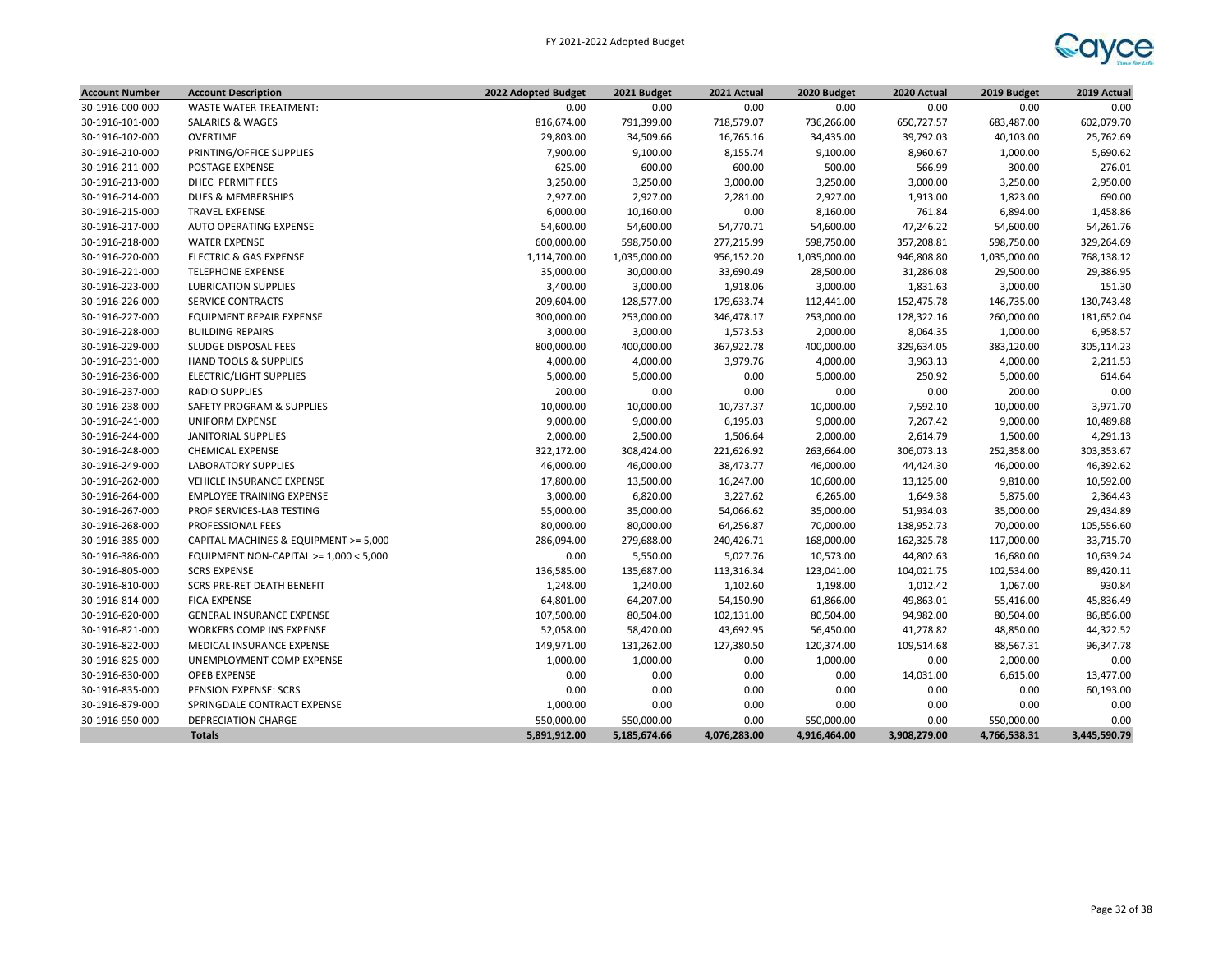

| <b>Account Number</b> | <b>Account Description</b>          | 2022 Adopted Budget | 2021 Budget  | 2021 Actual  | 2020 Budget  | 2020 Actual  | 2019 Budget  | 2019 Actual  |
|-----------------------|-------------------------------------|---------------------|--------------|--------------|--------------|--------------|--------------|--------------|
| 30-1917-000-000       | WASTEWATER COLLECTION:              | 0.00                | 0.00         | 0.00         | 0.00         | 0.00         | 0.00         | 0.00         |
| 30-1917-101-000       | SALARIES & WAGES                    | 700,872.00          | 663,135.00   | 574,958.66   | 704,370.00   | 599,528.55   | 650,696.00   | 610,282.02   |
| 30-1917-102-000       | <b>OVERTIME</b>                     | 50,539.00           | 39,426.79    | 23,072.94    | 63,363.00    | 32,998.49    | 69,410.01    | 74,010.64    |
| 30-1917-214-000       | <b>DUES &amp; MEMBERSHIPS</b>       | 1,690.00            | 1,690.00     | 1,835.00     | 1,690.00     | 420.00       | 1,690.00     | 1,647.50     |
| 30-1917-215-000       | <b>TRAVEL EXPENSE</b>               | 5,000.00            | 8,400.00     | 3,024.01     | 8,400.00     | 1,902.20     | 4,300.00     | 5,320.13     |
| 30-1917-217-000       | AUTO OPERATING EXPENSE              | 83,750.00           | 70,000.00    | 69,791.11    | 70,000.00    | 70,065.15    | 65,000.00    | 83,261.73    |
| 30-1917-220-000       | <b>ELECTRIC &amp; GAS EXPENSE</b>   | 125,000.00          | 120,000.00   | 87,426.65    | 125,000.00   | 128,399.80   | 128,000.00   | 119,653.94   |
| 30-1917-221-000       | <b>TELEPHONE EXPENSE</b>            | 35,000.00           | 40,000.00    | 24,314.14    | 40,000.00    | 13,833.88    | 46,000.00    | 31,484.95    |
| 30-1917-223-000       | <b>LUBRICATION SUPPLIES</b>         | 300.00              | 300.00       | 0.00         | 300.00       | 0.00         | 300.00       | 0.00         |
| 30-1917-226-000       | <b>SERVICE CONTRACTS</b>            | 20,050.00           | 20,048.10    | 23,291.14    | 22,291.10    | 30,855.79    | 16,908.00    | 9,237.50     |
| 30-1917-227-000       | EQUIPMENT REPAIR EXPENSE            | 185,000.00          | 203,000.00   | 253,080.68   | 175,000.00   | 83,359.48    | 185,000.00   | 128,850.26   |
| 30-1917-231-000       | <b>HAND TOOLS &amp; SUPPLIES</b>    | 8,000.00            | 8,000.00     | 8,972.56     | 8,000.00     | 7,492.21     | 8,000.00     | 7,862.12     |
| 30-1917-234-000       | MASONRY/CEMENT SUPPLIES             | 2,500.00            | 2,500.00     | 1,787.37     | 2,500.00     | 612.68       | 2,500.00     | 850.06       |
| 30-1917-235-000       | ASPHALT/GRADING SUPPLIES            | 25,000.00           | 17,000.00    | 17,372.74    | 35,000.00    | 17,422.86    | 35,000.00    | 23,240.29    |
| 30-1917-237-000       | <b>RADIO SUPPLIES</b>               | 0.00                | 0.00         | 0.00         | 0.00         | 0.00         | 300.00       | 0.00         |
| 30-1917-238-000       | <b>SAFETY SUPPLIES</b>              | 7,500.00            | 7,500.00     | 6,384.66     | 7,500.00     | 6,178.89     | 7,500.00     | 4,090.45     |
| 30-1917-241-000       | <b>UNIFORM EXPENSE</b>              | 13,000.00           | 11,000.00    | 15,982.72    | 10,000.00    | 14,914.74    | 7,500.00     | 13,577.93    |
| 30-1917-244-000       | <b>JANITORIAL SUPPLIES</b>          | 1,000.00            | 2,000.00     | 299.29       | 2,000.00     | 363.04       | 2,000.00     | 201.28       |
| 30-1917-248-000       | <b>CHEMICAL EXPENSE</b>             | 10,000.00           | 13,000.00    | 6,909.90     | 10,000.00    | 1,121.36     | 11,500.00    | 10,430.36    |
| 30-1917-256-000       | WW COLL REPAIR EXPENSE              | 88,000.00           | 95,000.00    | 96,965.51    | 85,000.00    | 91,435.35    | 85,000.00    | 75,366.99    |
| 30-1917-257-000       | TRANSMISSION LINE OPERATION & MAINT | 5,000.00            | 5,000.00     | 0.00         | 5,000.00     | 0.00         | 5,000.00     | 3.15         |
| 30-1917-262-000       | VEHICLE INSURANCE EXPENSE           | 17,800.00           | 14,000.00    | 16,247.00    | 13,500.00    | 13,759.00    | 12,000.00    | 11,801.00    |
| 30-1917-264-000       | <b>EMPLOYEE TRAINING EXPENSE</b>    | 5,000.00            | 9,045.00     | 6,437.59     | 9,015.00     | 3,533.77     | 9,935.00     | 11,077.55    |
| 30-1917-385-000       | <b>MACHINES &amp; EQUIPMENT</b>     | 7,000.00            | 91,000.00    | 90,633.52    | 0.00         | 106,112.95   | 30,300.00    | 0.00         |
| 30-1917-386-000       | <b>EQUIPMENT NON-CAPITAL</b>        | 0.00                | 9,900.00     | 12,694.48    | 0.00         | 287.45       | 0.00         | 2,847.39     |
| 30-1917-805-000       | <b>SCRS EXPENSE</b>                 | 121,703.00          | 122,724.00   | 92,201.15    | 118,107.00   | 97,031.85    | 102,492.00   | 97,717.53    |
| 30-1917-810-000       | <b>SCRS PRE-RET DEATH BENEFIT</b>   | 1,112.00            | 1,122.00     | 897.32       | 1,150.00     | 944.45       | 1,067.00     | 1,017.18     |
| 30-1917-814-000       | <b>FICA EXPENSE</b>                 | 57,560.00           | 58,131.00    | 44,587.90    | 59,497.00    | 46,986.10    | 55,346.00    | 50,576.25    |
| 30-1917-820-000       | GENERAL INSURANCE EXPENSE           | 20,800.00           | 16,500.00    | 19,141.00    | 16,560.00    | 17,127.00    | 16,500.00    | 16,189.00    |
| 30-1917-821-000       | WORKERS COMP INS EXPENSE            | 61,514.00           | 55,900.00    | 53,447.48    | 56,266.00    | 53,120.90    | 50,700.00    | 55,589.00    |
| 30-1917-822-000       | MEDICAL INSURANCE EXPENSE           | 111,292.00          | 112,840.00   | 84,799.24    | 109,433.00   | 88,462.47    | 98,736.98    | 92,748.37    |
| 30-1917-825-000       | UNEMPLOYMENT COMP EXPENSE           | 0.00                | 1,000.00     | 0.00         | 1,000.00     | 0.00         | 1,000.00     | 0.00         |
| 30-1917-830-000       | <b>OPEB EXPENSE</b>                 | 0.00                | 0.00         | 0.00         | 0.00         | 13,149.00    | 0.00         | 13,661.20    |
| 30-1917-835-000       | PENSION EXPENSE: SCRS               | 0.00                | 0.00         | 0.00         | 0.00         | 0.00         | 0.00         | 60,413.00    |
| 30-1917-879-000       | SPRINGDALE CONTRACT EXPENSE         | 105,195.00          | 105,194.00   | 0.00         | 105,194.00   | 0.00         | 105,194.00   | 0.00         |
|                       | <b>Totals</b>                       | 1,876,177.00        | 1,924,355.89 | 1,636,555.76 | 1,865,136.10 | 1,541,419.41 | 1,814,874.99 | 1,613,008.77 |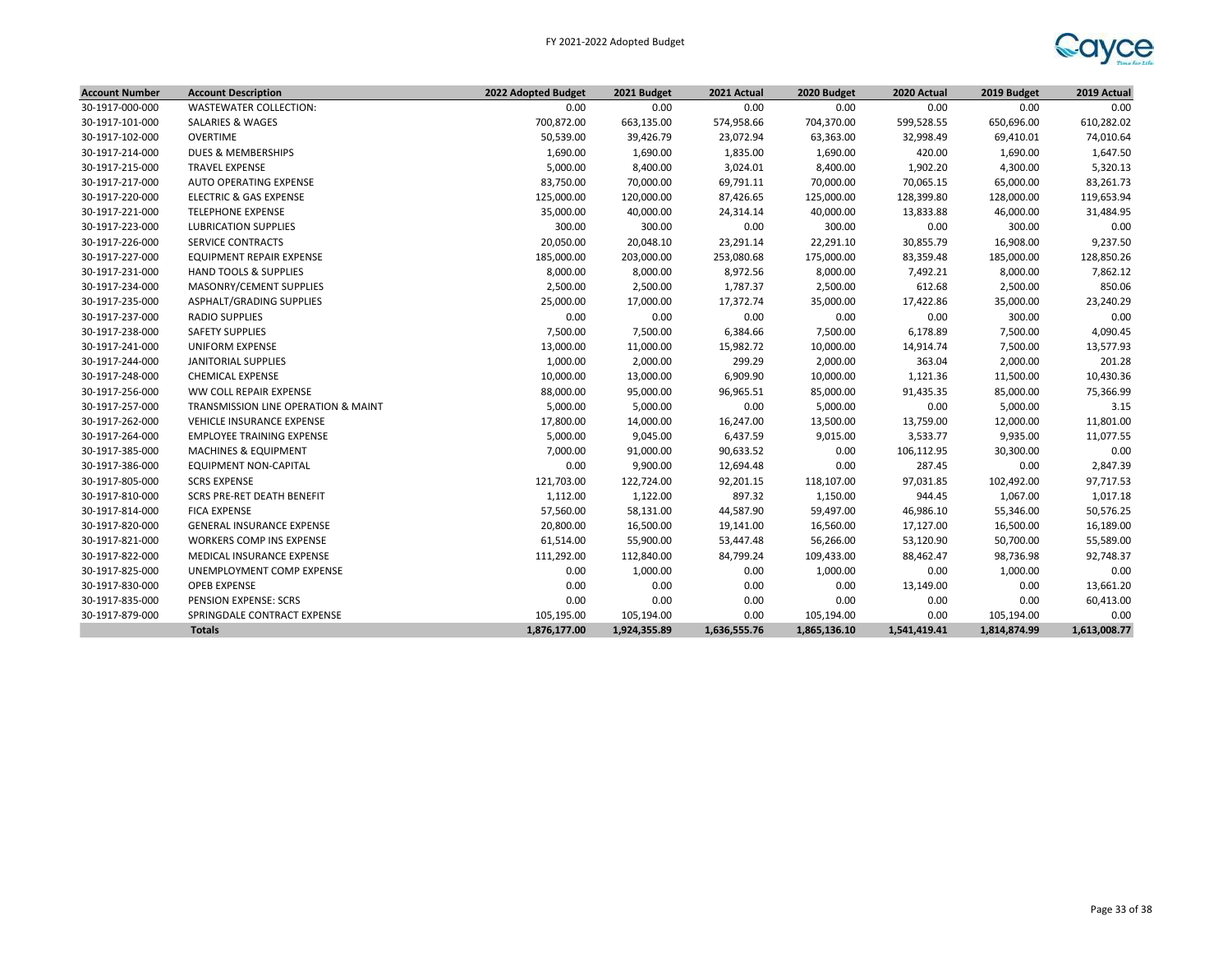

| <b>Account Number</b> | <b>Account Description</b>             | 2022 Adopted Budget | 2021 Budget | 2021 Actual | 2020 Budget | 2020 Actual | 2019 Budget | 2019 Actual |
|-----------------------|----------------------------------------|---------------------|-------------|-------------|-------------|-------------|-------------|-------------|
| 30-1920-000-000       | WASTEWATER PRETREATMENT:               | 0.00                | 0.00        | 0.00        | 0.00        | 0.00        | 0.00        | 0.00        |
| 30-1920-101-000       | SALARY & WAGES                         | 170,964.00          | 176,188.00  | 158,731.95  | 175,583.00  | 170,458.63  | 231,454.00  | 203,890.04  |
| 30-1920-102-000       | <b>OVERTIME</b>                        | 12,340.00           | 13,662.00   | 6,343.81    | 26,806.00   | 6,085.31    | 25,795.94   | 11,722.91   |
| 30-1920-210-000       | PRINTING & OFFICE SUPPLIES             | 4,000.00            | 4,000.00    | 1,919.02    | 4,000.00    | 4,016.22    | 4,500.00    | 2,958.08    |
| 30-1920-211-000       | POSTAGE EXPENSE                        | 1,000.00            | 925.00      | 925.00      | 850.00      | 782.00      | 700.00      | 644.50      |
| 30-1920-214-000       | DUES & MEMBERSHIPS                     | 585.00              | 585.00      | 966.50      | 585.00      | 520.00      | 535.00      | 240.00      |
| 30-1920-215-000       | <b>TRAVEL EXPENSE</b>                  | 2,000.00            | 2,000.00    | 0.00        | 3,600.00    | 601.60      | 4,000.00    | 1,799.18    |
| 30-1920-217-000       | AUTO OPERATING EXPENSE                 | 7,000.00            | 7,000.00    | 388.67      | 7,000.00    | 2,343.43    | 6,000.00    | 6,953.33    |
| 30-1920-220-000       | <b>ELECTRIC &amp; GAS EXPENSE</b>      | 3,000.00            | 3,000.00    | 407.64      | 3,000.00    | 2,538.26    | 3,000.00    | 1,412.23    |
| 30-1920-221-000       | <b>TELEPHONE EXPENSE</b>               | 2,500.00            | 2,500.00    | 2,016.23    | 3,000.00    | 2,375.88    | 3,000.00    | 3,012.42    |
| 30-1920-223-000       | <b>LUBRICATION SUPPLIES</b>            | 500.00              | 500.00      | 839.51      | 850.00      | 119.83      | 500.00      | 464.52      |
| 30-1920-226-000       | <b>SERVICE CONTRACTS</b>               | 5,250.00            | 5,050.00    | 4,029.15    | 16,800.00   | 3,005.99    | 1,980.00    | 1,836.29    |
| 30-1920-227-000       | <b>EQUIPMENT REPAIR EXPENSE</b>        | 100,000.00          | 89,060.00   | 88,413.19   | 200,000.00  | 65,171.52   | 260,000.00  | 368,442.54  |
| 30-1920-228-000       | <b>BUILDING REPAIRS</b>                | 10,000.00           | 9,000.00    | 912.83      | 650.00      | 20,040.18   | 1,000.00    | 405.00      |
| 30-1920-229-000       | SLUDGE DISPOSAL FEES                   | 330,000.00          | 140,000.00  | 153,766.92  | 60,000.00   | 107,552.86  | 60,000.00   | 58,661.60   |
| 30-1920-231-000       | <b>HAND TOOLS &amp; SUPPLIES</b>       | 6,000.00            | 5,000.00    | 5,507.29    | 5,000.00    | 4,456.18    | 3,500.00    | 4,073.73    |
| 30-1920-236-000       | <b>ELECTRIC/LIGHT SUPPLIES</b>         | 0.00                | 1,500.00    | 335.98      | 500.00      | 0.00        | 500.00      | 0.00        |
| 30-1920-237-000       | <b>RADIO SUPPLIES</b>                  | 0.00                | 0.00        | 101.63      | 0.00        | 0.00        | 0.00        | 0.00        |
| 30-1920-238-000       | SAFETY PROGRAM & SUPPLIES              | 4,000.00            | 4,000.00    | 3,245.03    | 3,000.00    | 5,810.45    | 3,000.00    | 16,679.91   |
| 30-1920-241-000       | UNIFORM EXPENSE                        | 5,000.00            | 3,750.00    | 4,983.59    | 3,750.00    | 4,623.89    | 3,200.00    | 5,108.37    |
| 30-1920-244-000       | <b>JANITORIAL SUPPLIES</b>             | 1,000.00            | 2,000.00    | 277.81      | 1,500.00    | 552.90      | 1,000.00    | 155.12      |
| 30-1920-248-000       | CHEMICAL EXPENSE                       | 90,500.00           | 85,500.00   | 110,278.38  | 89,000.00   | 76,826.13   | 95,803.00   | 78,664.67   |
| 30-1920-249-000       | <b>LABORATORY SUPPLIES</b>             | 1,500.00            | 1,500.00    | 1,778.15    | 750.00      | 3,982.89    | 750.00      | 79.87       |
| 30-1920-262-000       | <b>VEHICLE INSURANCE EXPENSE</b>       | 890.00              | 1,875.00    | 812.00      | 1,250.00    | 1,005.00    | 1,175.00    | 1,209.00    |
| 30-1920-264-000       | <b>EMPLOYEE TRAINING EXPENSE</b>       | 2,030.00            | 1,730.00    | 318.44      | 3,195.00    | 946.27      | 3,160.00    | 1,609.00    |
| 30-1920-268-000       | PROFESSIONAL SERVICES LAB TESTING      | 10,000.00           | 17,371.00   | 9,754.50    | 17,371.00   | 2,514.75    | 10,000.00   | 6,154.50    |
| 30-1920-385-000       | CAPITAL MACHINES & EQUIPMENT >= 5,000  | 0.00                | 53,300.00   | 67,136.32   | 56,274.00   | 190,658.82  | 69,548.00   | 0.00        |
| 30-1920-386-000       | EQUIPMENT NON-CAPITAL >= 1,000 < 5,000 | 0.00                | 11,100.00   | 0.00        | 1,500.00    | 1,144.56    | 4,000.00    | 0.00        |
| 30-1920-805-000       | <b>SCRS EXPENSE</b>                    | 29,734.00           | 33,450.00   | 25,438.17   | 30,770.00   | 27,202.34   | 36,560.00   | 30,571.42   |
| 30-1920-810-000       | <b>SCRS PRE-RET DEATH BENEFIT</b>      | 272.00              | 306.00      | 247.66      | 300.00      | 264.86      | 381.00      | 318.24      |
| 30-1920-814-000       | <b>FICA EXPENSE</b>                    | 14,042.00           | 15,801.00   | 12,032.83   | 15,483.00   | 12,567.69   | 19,742.00   | 15,369.64   |
| 30-1920-820-000       | <b>GENERAL INSURANCE EXPENSE</b>       | 4,000.00            | 0.00        | 3,707.00    | 3,300.00    | 3,390.00    | 3,358.00    | 3,111.00    |
| 30-1920-821-000       | WORKERS COMP INS EXPENSE               | 14,728.00           | 14,010.00   | 16,100.15   | 13,745.00   | 16,679.26   | 17,681.00   | 15,209.00   |
| 30-1920-822-000       | MEDICAL INSURANCE EXPENSE              | 30,164.00           | 32,555.00   | 27,501.63   | 30,501.00   | 38,037.40   | 35,651.69   | 36,013.44   |
| 30-1920-830-000       | <b>OPEB EXPENSE</b>                    | 0.00                | 0.00        | 0.00        | 0.00        | 3,781.00    | 0.00        | 4,564.00    |
| 30-1920-835-000       | PENSION EXPENSE: SCRS                  | 0.00                | 0.00        | 0.00        | 0.00        | 0.00        | 0.00        | 21,927.00   |
|                       | <b>Totals</b>                          | 862,999.00          | 738,218.00  | 709,216.98  | 779,913.00  | 780,056.10  | 911,474.63  | 903,260.55  |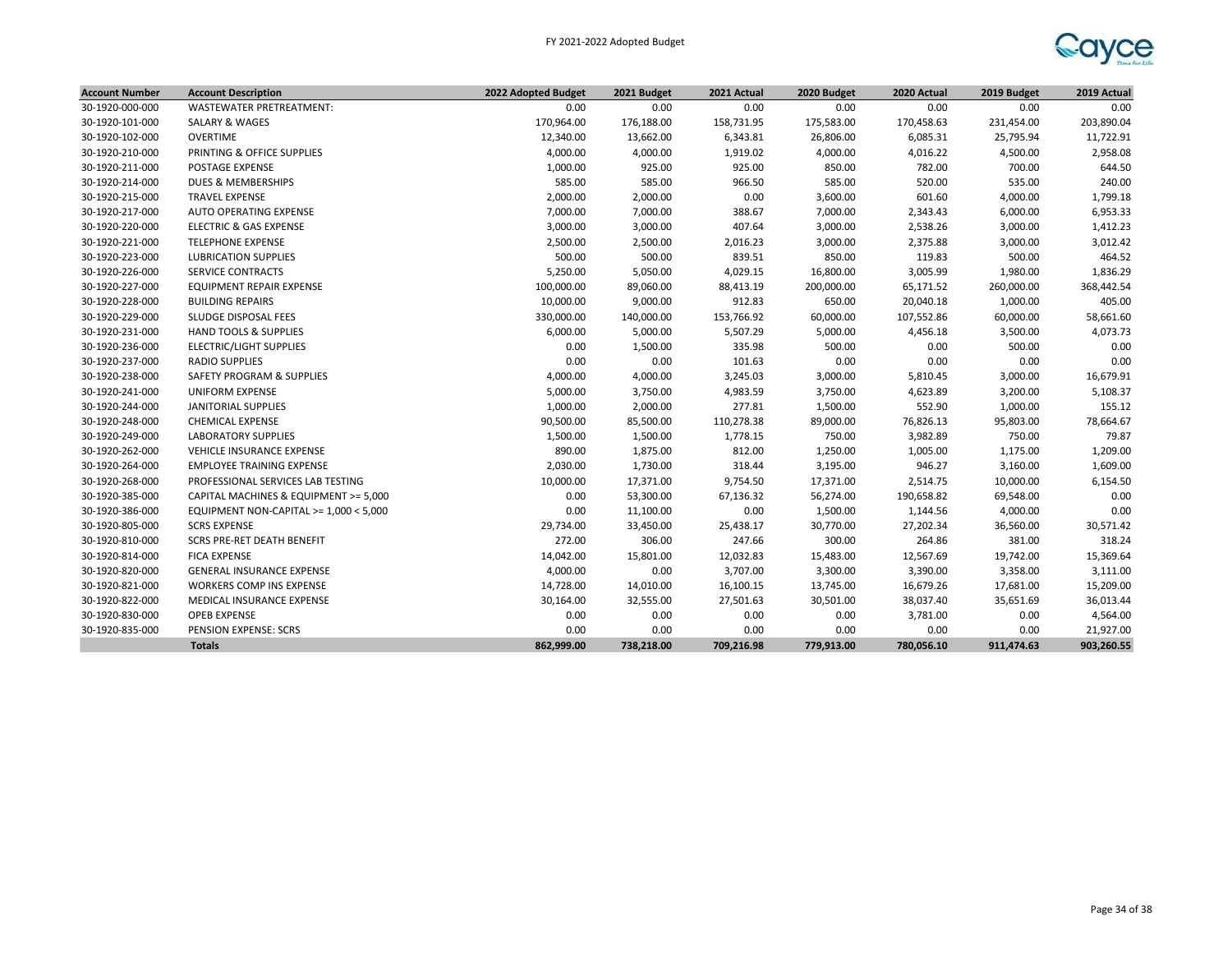

| <b>Account Number</b> | <b>Account Description</b>              | 2022 Adopted Budget | 2021 Budget  | 2021 Actual  | 2020 Budget  | 2020 Actual   | 2019 Budget  | 2019 Actual   |
|-----------------------|-----------------------------------------|---------------------|--------------|--------------|--------------|---------------|--------------|---------------|
| 30-1990-000-000       | NON-DEPARTMENTAL:                       | 0.00                | 0.00         | 0.00         | 0.00         | 0.00          | 0.00         | 0.00          |
| 30-1990-822-000       | RETIREE INSURANCE EXPENSE               | 6,251.00            | 6,203.00     | 4,696.74     | 6,203.00     | 0.00          | 0.00         | 0.00          |
| 30-1990-870-000       | O&M INDIRECT COST TRANSFER              | 2,100,000.00        | 2,100,000.00 | 2,100,000.00 | 1,800,000.00 | 1,800,000.00  | 1,800,000.00 | 1,800,000.00  |
| 30-1990-871-000       | <b>CONTRA WATER EXP</b>                 | 0.00                | 0.00         | -277,215.99  | 0.00         | $-357,208.81$ | 0.00         | $-329,264.69$ |
| 30-1990-875-000       | CAPITAL IMP PROJ RESERVE                | 100,000.00          | 100,000.00   | 100,000.00   | 100,000.00   | 0.00          | 100,000.00   | 0.00          |
| 30-1990-877-000       | CAPITAL EQUIP RESERVE TRN               | 100,000.00          | 100,000.00   | 100,000.00   | 100,000.00   | 0.00          | 100.000.00   | 0.00          |
| 30-1990-880-000       | DEBT SERVICE - INTEREST EXPENSE - LEASE | 2,580.00            | 10,528.00    | 10,547.22    | 18,527.00    | 16,342.08     | 27,904.00    | 171,107.88    |
| 30-1990-880-001       | DEBT SERVICE - INTEREST EXPENSE - BONDS | 0.00                | 0.00         | 0.00         | 0.00         | 1,224,348.21  | 0.00         | 1,239,804.68  |
| 30-1990-880-003       | INTEREST EXPENSE-BOND PREM/DISC AMORT   | 0.00                | 0.00         | 0.00         | 0.00         | $-49.474.37$  | 0.00         | $-14,490.63$  |
| 30-1990-880-100       | INTEREST EXPENSE - CAPITALIZED INTEREST | 0.00                | 0.00         | 0.00         | 0.00         | 0.00          | 0.00         | $-47,362.91$  |
| 30-1990-950-000       | DEPRECIATION EXPENSE                    | 0.00                | 0.00         | 0.00         | 0.00         | 5,328,213.16  | 0.00         | 4,880,912.44  |
| 30-1990-960-000       | AMORTIZATION EXPENSE                    | 0.00                | 0.00         | 0.00         | 0.00         | 14,097.00     | 0.00         | 14,096.00     |
| 30-1990-990-000       | <b>DEBT SERVICE - PRINCIPAL</b>         | 234,710.00          | 305,838.00   | 305,837.70   | 325,290.00   | 0.00          | 453.071.00   | 0.00          |
|                       | <b>Totals</b>                           | 2.543.541.00        | 2,622,569.00 | 2,343,865.67 | 2,350,020.00 | 7,976,317.27  | 2,480,975.00 | 7,714,802.77  |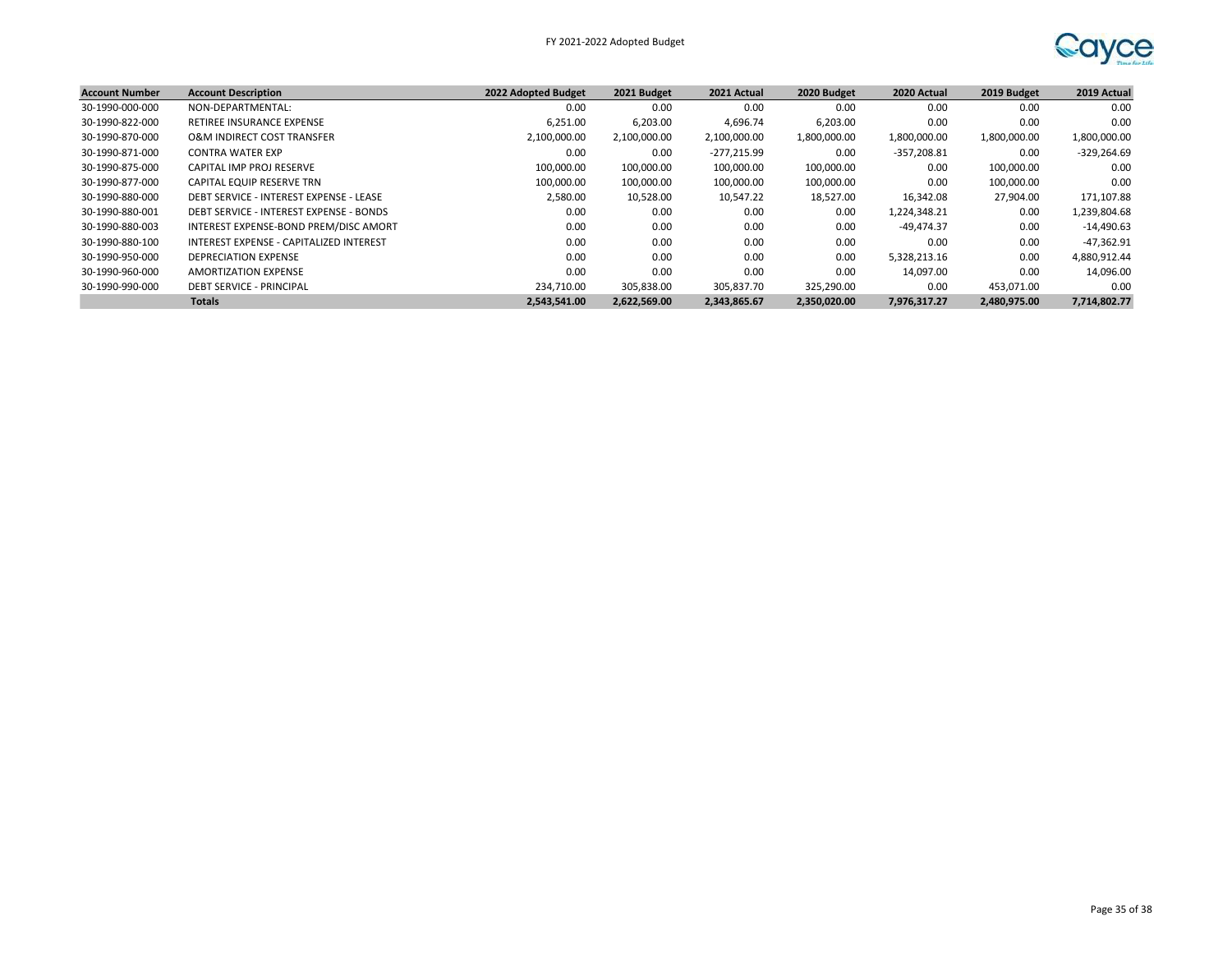

| <b>Account Number</b> | <b>Account Description</b>               | 2022 Adopted Budget | 2021 Budget   | 2021 Actual   | 2020 Budget   | 2020 Actual   | 2019 Budget   | 2019 Actual   |
|-----------------------|------------------------------------------|---------------------|---------------|---------------|---------------|---------------|---------------|---------------|
| 30-1996-000-000       | UTILITY PROJECTS:                        | 0.00                | 0.00          | 0.00          | 0.00          | 0.00          | 0.00          | 0.00          |
| 30-1996-873-000       | WATER SYSTEM REPLACEMENT                 | 0.00                | 0.00          | 7,741.31      | 0.00          | 0.00          | 0.00          | -61,350.23    |
| 30-1996-873-001       | METERS FOR WATER LINE REPLACEMENT        | 0.00                | 0.00          | 0.00          | 0.00          | 0.00          | 0.00          | 61,350.23     |
| 30-1996-893-000       | BROAD/LOWER SALUDA/CONGA UOD REALOCATION | 0.00                | 0.00          | 60.000.00     | 0.00          | 0.00          | 0.00          | 0.00          |
| 30-1996-900-000       | DEFERRED BOND LOSS AMORTIZATION EXPENSE  | 0.00                | 0.00          | 0.00          | 0.00          | 105,587.00    | 0.00          | 105,587.00    |
| 30-1996-905-000       | SEPTAGE RECEIVING STATION - SRF GRANT    | 0.00                | 0.00          | 172,885.48    | 0.00          | 0.00          | 0.00          | 0.00          |
| 30-1996-906-000       | SCADA UPGRADE FOR WATER PLANT            | 0.00                | 0.00          | 8,407.13      | 0.00          | 0.00          | 0.00          | 0.00          |
| 30-1996-911-000       | CDBG RAILROAD & HOLLAND SEWER LINE REHAB | 0.00                | 0.00          | 161.195.21    | 0.00          | 0.00          | 0.00          | 0.00          |
| 30-1996-912-000       | LCIP (SANDHILLS) PUMP STATION UPGRADE    | 0.00                | 0.00          | 58.420.00     | 0.00          | 0.00          | 0.00          | 0.00          |
|                       | <b>Totals</b>                            | 0.00                | 0.00          | 468.649.13    | 0.00          | 105.587.00    | 0.00          | 105,587.00    |
|                       | <b>Utility Expenses Grand Totals</b>     | 36.216.195.00       | 20.984.331.45 | 32,140,885.35 | 36,339,914.00 | 37,485,392.94 | 35,243,585.37 | 36,784,173.12 |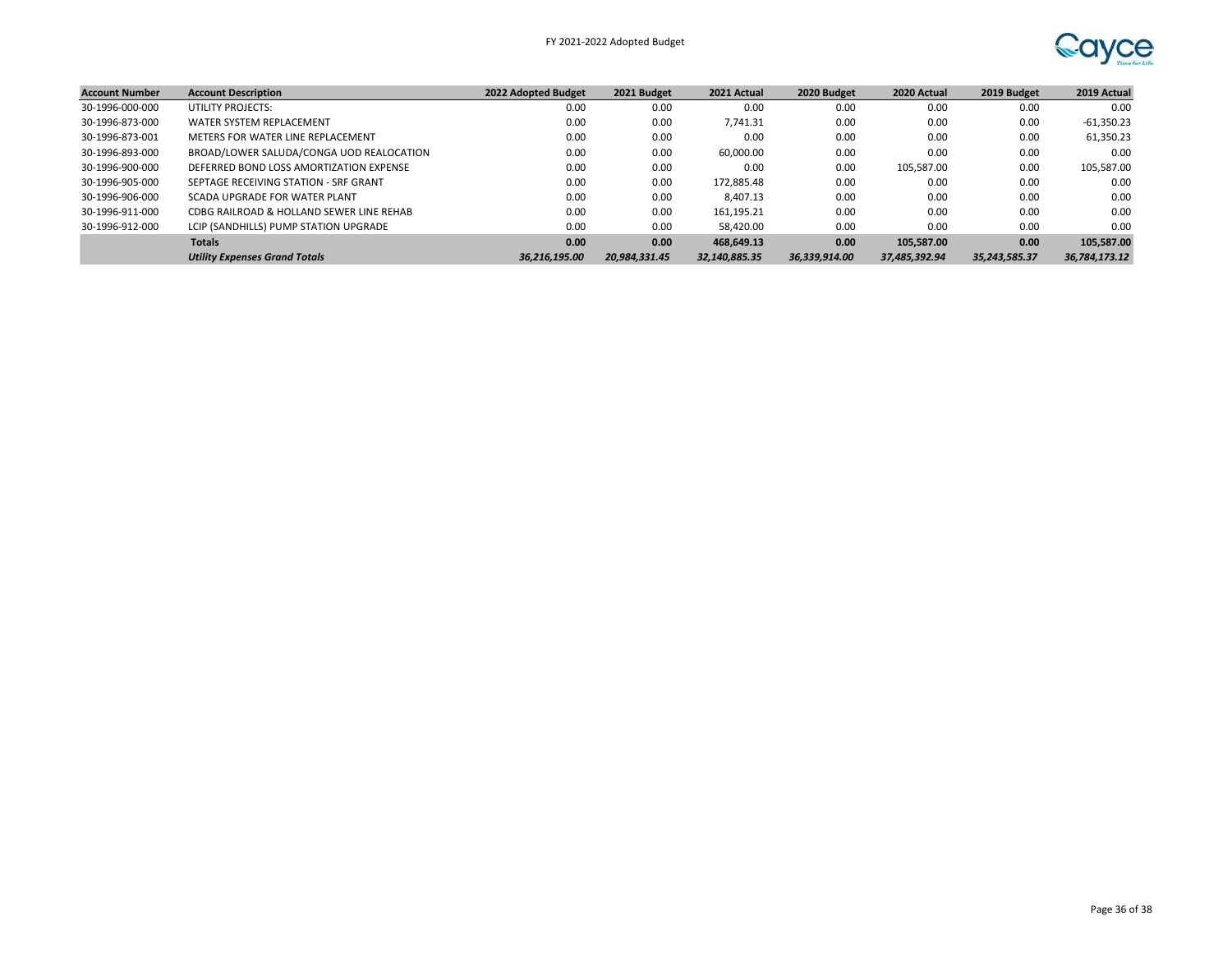| <b>Account Number</b> | <b>Account Description</b>               | 2022 Adopted Budget | 2021 Budget   | 2021 Actual   | 2020 Budget   | 2020 Actual   | 2019 Budget   | 2019 Actual   |
|-----------------------|------------------------------------------|---------------------|---------------|---------------|---------------|---------------|---------------|---------------|
|                       | <b>GROSS REVENUE FUND REVENUES:</b>      |                     |               |               |               |               |               |               |
| 20-1008-201-000       | <b>CONTRIBUTED PROPERTY REVENUE</b>      | 0.00                | 0.00          | $-11,520.00$  | 0.00          | 19,814.00     | 0.00          | 36,706.00     |
| 20-1009-100-000       | <b>WATER SALES</b>                       | 5,975,000.00        | 6,300,000.00  | 5,642,904.81  | 6,250,857.00  | 5,737,981.17  | 5,224,329.00  | 5,630,878.00  |
| 20-1009-105-000       | WATER TAPS MATERIAL/LABOR                | 100,000.00          | 100,000.00    | 100,211.05    | 100,000.00    | 84,268.37     | 50,000.00     | 105,370.02    |
| 20-1009-110-000       | SEWER SERVICE SALES                      | 11,763,000.00       | 11,700,000.00 | 11,206,826.64 | 11,700,000.00 | 11,222,466.63 | 11,928,213.00 | 11,398,195.24 |
| 20-1009-115-000       | SEWER TAPS MATERIAL/LABOR                | 1,000.00            | 1,000.00      | 1,250.00      | 1,000.00      | 0.00          | 1,000.00      | 3,750.00      |
| 20-1009-120-001       | <b>RECONNECTION FEES - BILLED</b>        | 31,000.00           | 31,000.00     | 37,812.74     | 31,000.00     | 18,139.97     | 40,000.00     | 30,890.11     |
| 20-1009-125-000       | NON OPERATING REVENUE-WA & SW CAPACITY-C | 475,000.00          | 450,000.00    | 378,423.80    | 475,000.00    | 1,057,083.75  | 475,000.00    | 1,162,128.12  |
| 20-1009-125-001       | NON OPERATING REV - CAP FROM LLOYDWOOD   | 37,000.00           | 37,000.00     | 36,950.65     | 37,000.00     | 0.00          | 40,000.00     | 0.00          |
| 20-1009-129-000       | <b>GREASE WASTE DISPOSAL FEE</b>         | 750,000.00          | 650,000.00    | 760,973.09    | 500,000.00    | 769,498.88    | 770,000.00    | 292,574.40    |
| 20-1009-130-000       | SEPTIC WASTE DISPOSAL FEE                | 975,000.00          | 600,000.00    | 927,566.39    | 500,000.00    | 606,901.66    | 530,000.00    | 460,728.72    |
| 20-1009-132-000       | <b>HAULER TRUCK CLEANING FEE</b>         | 2,000.00            | 3,000.00      | 2,700.00      | 1,000.00      | 3,100.00      | 5,000.00      | 700.00        |
| 20-1009-135-000       | <b>SET UP FEES</b>                       | 95,000.00           | 98,500.00     | 74,405.00     | 95,000.00     | 93,807.00     | 95,000.00     | 93,875.00     |
| 20-1009-140-000       | MISCELLANEOUS REVENUE                    | 80,000.00           | 100,000.00    | 92,727.28     | 100,000.00    | 81,824.84     | 85,000.00     | 112,991.21    |
| 20-1009-160-000       | PENALTIES ON UTILITY BILL                | 200,000.00          | 180,000.00    | 230,306.95    | 170,000.00    | 141,715.22    | 170,000.00    | 179,710.71    |
| 20-1009-180-000       | <b>INTEREST EARNED</b>                   | 0.00                | 0.00          | 0.00          | 0.00          | 19,129.97     | 0.00          | 2,414.11      |
| 20-1009-181-000       | DEPRECIATION CHARGE REVENUE/WWTP REPLACE | 550,000.00          | 550,000.00    | 0.00          | 550,000.00    | 0.00          | 448,228.00    | 0.00          |
|                       | <b>Totals</b>                            | 21,034,000.00       | 20,800,500.00 | 19,481,538.40 | 20,510,857.00 | 19,855,731.46 | 19,861,770.00 | 19,510,911.64 |